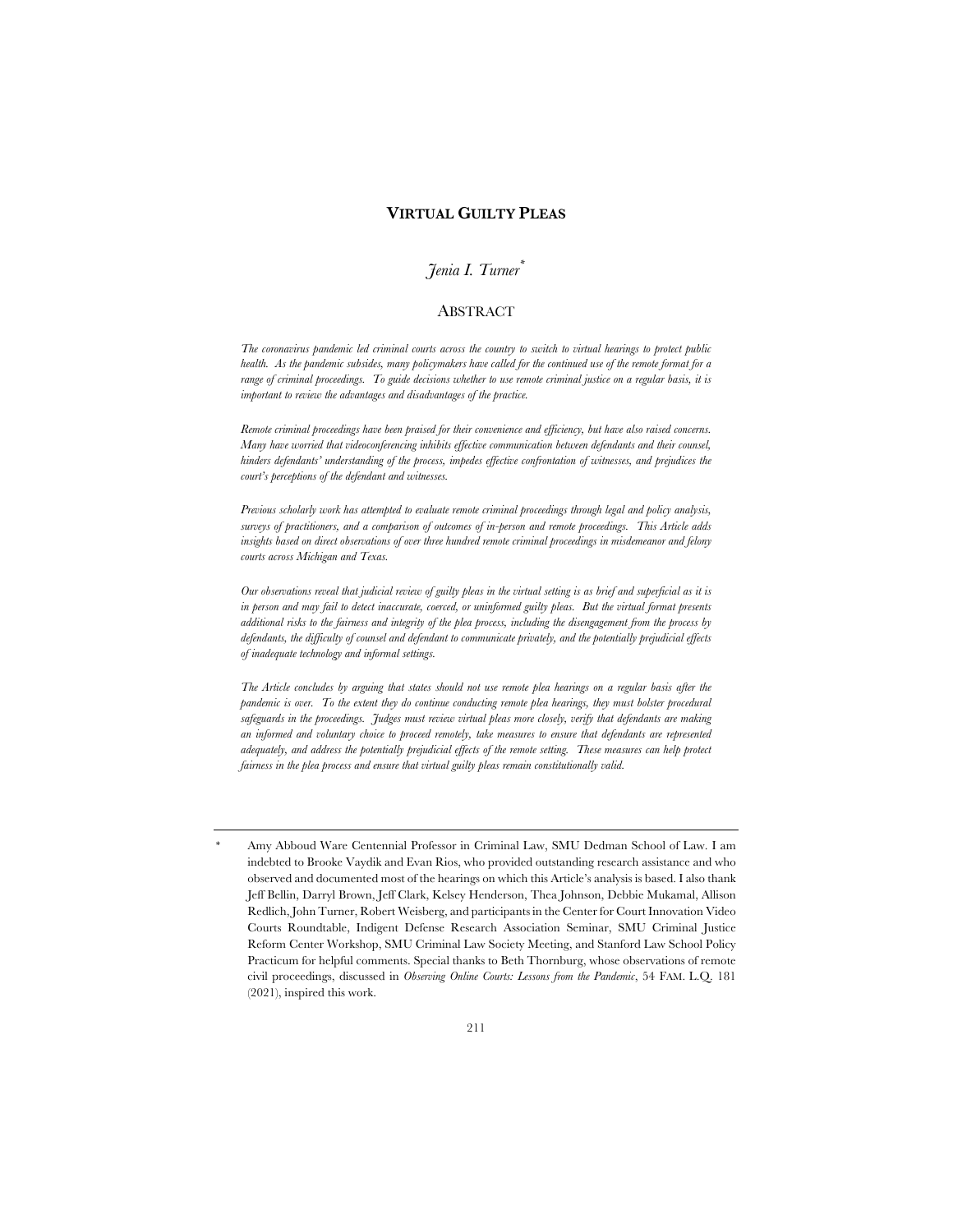# 212 *JOURNAL OF CONSTITUTIONAL LAW* [Vol. 24:1

# TABLE OF CONTENTS

| I.JUDICIAL REVIEW OF GUILTY PLEAS: LAW AND PRACTICE  217                         |  |
|----------------------------------------------------------------------------------|--|
| Constitutional and Statutory Rules on Judicial Review of Guilty Pleas. 217<br>A. |  |
| <i>B</i> .                                                                       |  |
| $\mathcal{I}$ .                                                                  |  |
| 2.                                                                               |  |
| 3.                                                                               |  |
|                                                                                  |  |
| 4.                                                                               |  |
|                                                                                  |  |
| A. Constitutional and Statutory Rules on Virtual Plea Hearings 238               |  |
| $\mathcal{I}$ .                                                                  |  |
| 2.                                                                               |  |
| 3.                                                                               |  |
| $\overline{4}$ .                                                                 |  |
| $B_{\cdot}$                                                                      |  |
| $\mathcal{I}$ .                                                                  |  |
| Notice of the Right to Consult Privately with Counsel 250<br>2.                  |  |
| Technological Problems, Disruptions, and Informal Settings  251<br>3.            |  |
| 4.                                                                               |  |
|                                                                                  |  |
| III. PROTECTING FAIRNESS IN VIRTUAL PLEA HEARINGS  259                           |  |
|                                                                                  |  |
|                                                                                  |  |
|                                                                                  |  |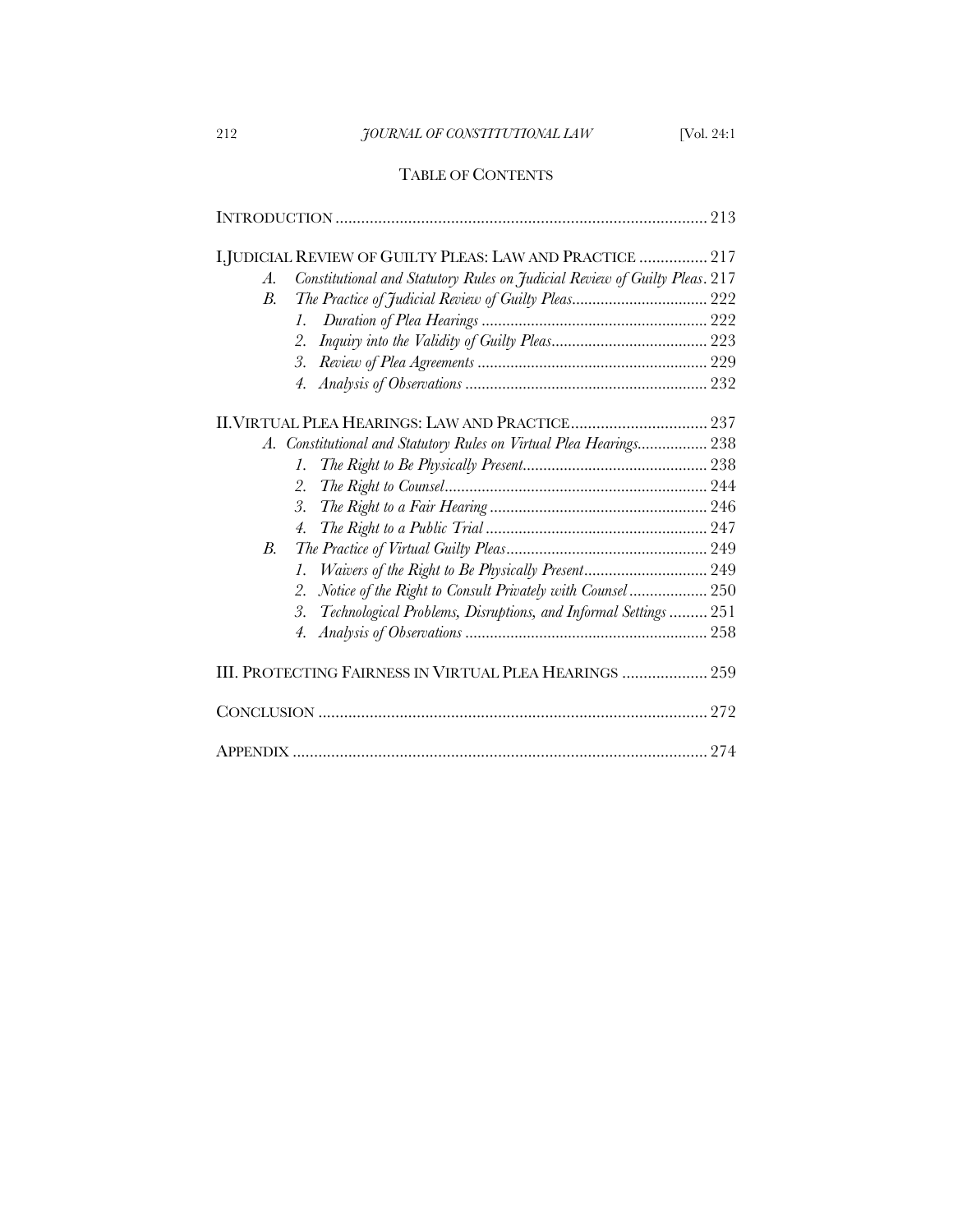#### **INTRODUCTION**

The coronavirus pandemic led criminal courts across the country to switch from in-person to virtual hearings to protect public health.1 From arraignments to plea and sentencing hearings, state and federal criminal proceedings have taken place over digital platforms. <sup>2</sup> Although the pandemic is subsiding, many policymakers have proposed continuing to use virtual criminal proceedings on a regular basis, citing benefits of the remote format beyond protecting public health.3

As legislators and courts consider such proposals, it is important to evaluate the advantages and disadvantages of virtual criminal proceedings. The remote format has been praised for its convenience and efficiency, but it has also raised concerns. <sup>4</sup> Many have worried that the use of videoconferencing in criminal proceedings inhibits communication between

<sup>1</sup> *See Coronavirus and the Courts*, NAT'L CTR. STATE CTS., https://www.ncsc.org/newsroom/publichealth-emergency [https://perma.cc/XNL8-8FY6] (last visited Jan. 18, 2021) (advising courts to encourage virtual hearings during the pandemic).

In this Article, I use the terms "virtual," "remote," "videoconference," and "online" interchangeably to denote criminal proceedings which are conducted via digital platforms and in which at least one participant is not physically present in the courtroom.

<sup>2</sup> Jenia I. Turner, *Remote Criminal Justice*, 53 TEXAS TECH. L. REV. 197, 223–25 (2021).

<sup>3</sup> *See, e.g*., Assemb. B. No. 700, 2021-2022 Leg., Reg. Sess. (Cal. 2021) (proposing to allow virtual arraignments and pleas in misdemeanor cases); S.B. No. 6734, 2021-2022 Leg., Reg. Sess. (N.Y. 2021) (proposing to expand the use of virtual criminal non-jury proceedings); S.B. No. 255, 2021- 2022 Leg., Reg. Sess. (N.C. 2021) (proposing to allow court proceedings by "audio/video transmission"); H.B. No. 113, 2021-2022 Leg., Reg. Sess. (N.C. 2021) (authorizing "remote audiovideo proceedings in court"); S.B. No. 690, 2021 Leg., 87th Sess. (Tex. 2021) (authorizing various court proceedings to be conducted "remotely"); S.B. No. 114, 2020 Leg., Reg. Sess. (Vt. 2020) (stating that a defendant shall be deemed present in court if appearing by means of "contemporaneous audio or video transmission"); *see also* Alyssa Bethencourt, *El Paso Judge Says Virtual Court Hearings Could Be Permanent Post-Pandemic*, KFOX14 (Mar. 3, 2021), https://kfoxtv.com/news/local/el-paso-judge-says-virtual-court-hearings-could-be-permanentpost-pandemic [https://perma.cc/YA93-UYKY] (explaining that virtual hearings are going well enough to continue using them after the pandemic is over); Henry Redman, *The Court System Is Returning to Normal, but Virtual Court Is Here To Stay (Sometimes)*, WIS. EXAM'R. (May 26, 2021, 7:00 AM), https://wisconsinexaminer.com/2021/05/26/virtual-court-is-here-to-stay/

<sup>[</sup>https://perma.cc/JG5G-XW6Q] ("[C]ourts in Wisconsin are moving to make virtual court a permanent fixture."); Eric Scigliano, *Zoom Court Is Changing How Justice Is Served*, ATLANTIC (Apr. 13, 2021), https://www.theatlantic.com/magazine/archive/2021/05/can-justice-be-served-onzoom/618392/ [https://perma.cc/J6A9-J8FG] (noting that the Conference of Chief Justices and the Conference of State Court Administrators supported "mov[ing] as many court processes as possible online").

<sup>4</sup> *See* Turner, *supra* note 2, at 216–22, 246–57 (discussing the advantages and disadvantages of remote proceedings).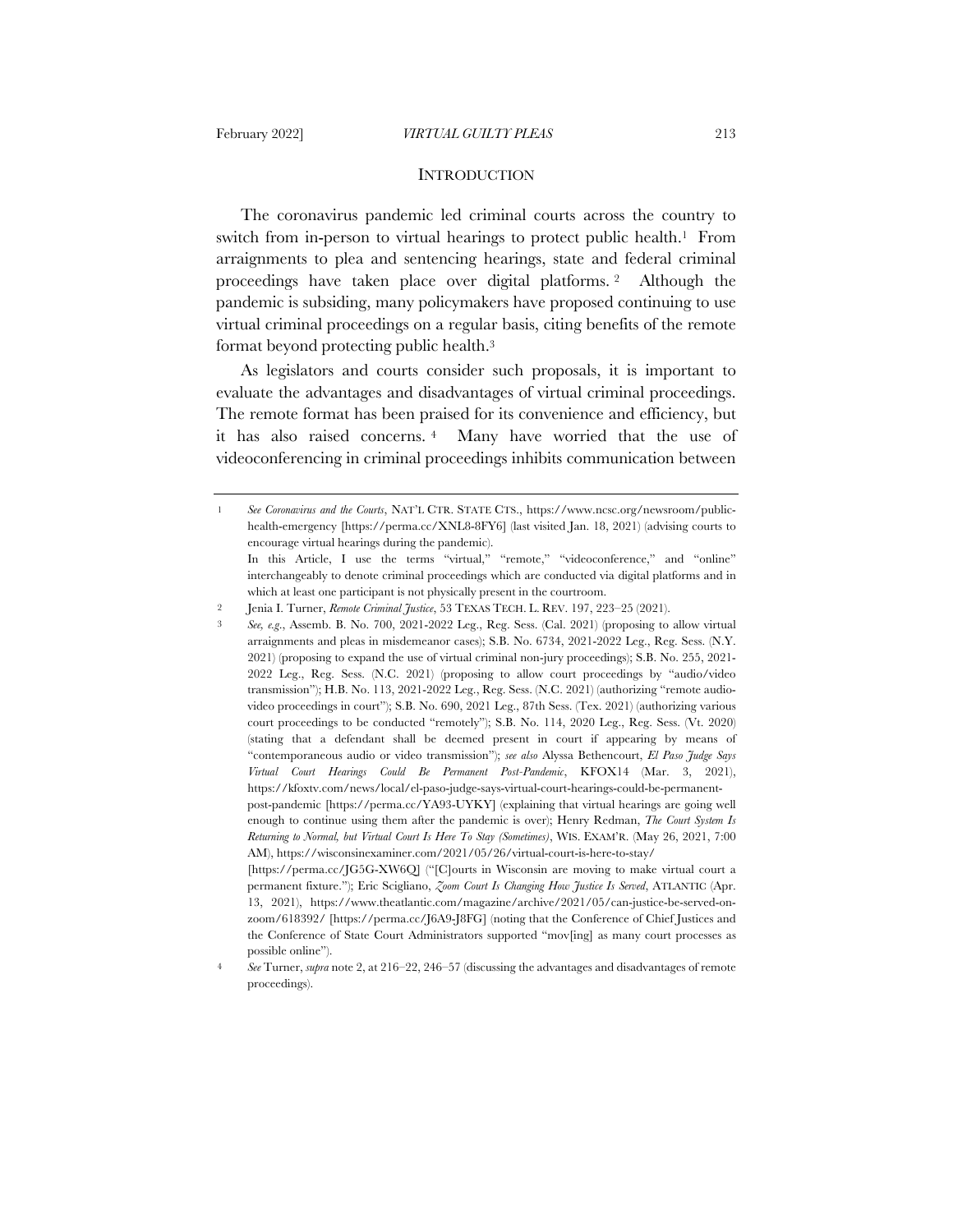defendants and their counsel, hinders effective confrontation of witnesses, and prejudices the court's perceptions of the defendant and witnesses.5

Previous scholarly work has attempted to evaluate the advantages and disadvantages of remote criminal proceedings through legal and policy analysis, surveys, and a comparison of outcomes of in-person and remote proceedings.6 This Article adds insights based on direct observations of three hundred and twenty-six remote criminal proceedings in misdemeanor and felony courts across Michigan and Texas.

In an effort to provide public access to remote criminal proceedings conducted during the coronavirus pandemic, several states, including Texas and Michigan, began livestreaming the proceedings.7 This arrangement

*See,* e.g., MiCourt Virtual Courtroom Directory, https://micourt.courts.michigan.gov/virtualcourtroomdirectory [https://perma.cc/RZ7M-

<sup>5</sup> *Id*.

<sup>6</sup> *See, e.g.*, CAROLYN MCKAY, THE PIXELATED PRISONER: PRISON VIDEO LINKS, COURT 'APPEARANCE' AND THE JUSTICE MATRIX 3–4 (2018) (reviewing videoconference proceedings through review of doctrine and interviews of prisoners); Susan A. Bandes & Neal Feigenson, *Virtual Trials: Necessity, Invention, and the Evolution of the Courtroom*, 68 BUFF. L. REV. 1275, 1276 (2020) (examining doctrine and social science relating to virtual proceedings); Alicia L. Bannon & Douglas Keith, *Remote Court: Principles for Virtual Proceedings During the COVID-19 Pandemic and Beyond*, 115 NW. U. L. REV. 1875 (2021) (analyzing advantages and disadvantages of virtual proceedings and proposing reforms to make the proceedings fairer); TAYLOR BENNINGER, COURTNEY COLWELL, DEBBIE MUKAMAL & LEAH PLACHINSKI, VIRTUAL JUSTICE? A NATIONAL STUDY ANALYZING THE TRANSITION TO REMOTE CRIMINAL COURT 10–12 (Stan. Crim. Just. Ctr. 2021) (analyzing advantages and disadvantages of virtual criminal proceedings through a national survey of defense attorneys and multi-state interviews of attorneys, judges, and court personnel); SARAH E. DUHART CLARKE & JESSICA SMITH, VIRTUAL PROCEEDINGS IN NORTH CAROLINA: ADAPTING TO A GLOBAL PANDEMIC 1, 2 (UNC Sch. Gov't 2021) (surveying defense attorneys, prosecutors, judges, and court clerks about the advantages and disadvantages of virtual criminal proceedings in North Carolina); Shari Seidman Diamond, Locke E. Bowman, Manyee Wong & Matthew M. Patton, *Efficiency and Cost: The Impact of Videoconferenced Hearings on Bail Decisions*, 100 J. CRIM. L. & CRIMINOLOGY 869, 869–70 (2010) (comparing outcomes of in-person and videoconferenced bail hearings); NIGEL FIELDING, SABINE BRAUN, GRAHAM HIEKE & CHELSEA MAINWARING, VIDEO ENABLED JUSTICE EVALUATION 1, 3 (Sussex Police & Crime Comm'r & Univ. Surrey 2020), https://www.sussex-pcc.gov.uk/media/4862/vej-final-report-ver-12.pdf

<sup>[</sup>https://perma.cc/3BFT-SQH9] (evaluating virtual criminal proceedings in England in comparison to in-person proceedings); Anne Bowen Poulin, *Criminal Justice and Videoconferencing Technology: The Remote Defendant*, 78 TUL. L. REV. 1089 (2004) (analyzing policy and literature on virtual criminal proceedings); MATTHEW TERRY, STEVE JOHNSON & PETER THOMPSON, VIRTUAL COURT PILOT: OUTCOME EVALUATION, (U.K. MINISTRY JUST. 2010), https://www.justice.gov.uk/downloads/publications/research-and-analysis/moj-

research/virtual-courts.pdf [https://perma.cc/G3XV-96MZ] (evaluating virtual criminal proceedings in England through interviews of practitioners, court and police station observations, and empirical assessments of outcomes); Turner, *supra* note 2 (analyzing policy and doctrine and conducting surveys of practitioners in Texas about their experiences with remote criminal proceedings).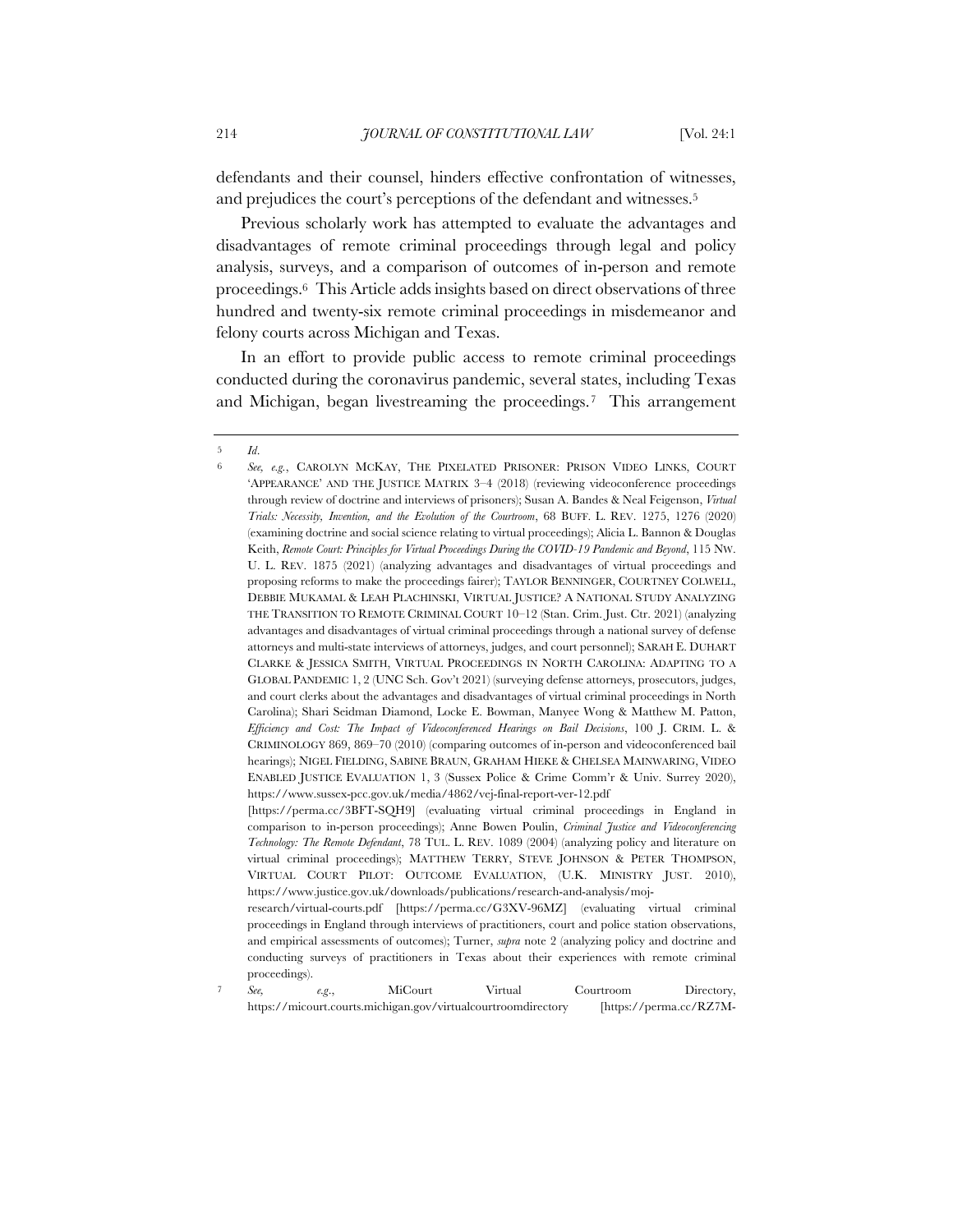offered the public and researchers an unprecedented opportunity to observe the everyday workings of the criminal justice system. With the click of a button and without leaving their homes, people around the world could witness criminal case hearings across the United States.

Taking advantage of this development, between August 24, 2020, and February 5, 2021, two law student research assistants, Brooke Vaydik and Evan Rios, and I began watching and documenting remote criminal proceedings in Texas and Michigan.8 We chose these states for two principal reasons. First, unlike several other states that have livestreamed select criminal proceedings during the pandemic, Texas and Michigan already had dedicated YouTube channels for their courts in August 2020, and they made criminal proceedings in both urban and rural areas widely and easily accessible online.9 Second, the rules on judicial review of guilty pleas and on virtual proceedings in these two states had several important differences whose effects we could study.10

Because guilty pleas are such a dominant feature of our criminal process,<sup>11</sup> we focused our observations on plea hearings. We observed 294 plea hearings, and thirty-two other hearings, including sentencing, probation revocation, and pretrial hearings.12 We tracked the length of virtual plea

X4JL] (last visited May 28, 2021) (providing a virtual courtroom directory for courts in Michigan); SUP. CT. N.J., COVID-19- Updated Guidance on Remote Proceedings in the Trial Courts; Options for Observing Court Events and Obtaining Video and Audio Records; Court Authority to Suspend the Commencement of Certain Custodial Terms (Apr. 20, 2020), https://www.njcourts.gov/notices/2020/n200420a.pdf?c=8vE [https://perma.cc/J4NC-34YG] (prioritizing livestreaming for most criminal matters in New Jersey); *Texas Court Live Streams*, TEX. JUD. BRANCH, http://streams.txcourts.gov (last visited May 28, 2021) (providing links to the available livestreams of Texas courts); *Livestream Courts*, WIS. CT. SYS., https://www.wicourts.gov/courts/livestream.htm (last visited May 28, 2021) (providing links to the available livestreams of Wisconsin courts).

<sup>8</sup> Evan Rios observed 177 hearings, Brooke Vaydik observed 109 hearings, and I observed 40 hearings and reviewed all of the documentation by Rios and Vaydik to ensure consistent coding.

<sup>9</sup> *See* MiCourt Virtual Courtroom Directory, *supra* note 7; *Texas Court Live Streams*, *supra* note 7.

<sup>10</sup> *See infra* Part I.A. (discussing constitutional and statutory rules on judicial review of guilty pleas).

<sup>11</sup> *See State Court Sentencing of Convicted Felons 2004—Felony Case Processing in State Courts*, BUREAU JUST. STAT., https://static.prisonpolicy.org/scans/bjs/fssc04.pdf [https://perma.cc/9WUH-GA5E] (last visited Nov. 1, 2020) (finding that ninety-five percent of state convictions were obtained through guilty pleas).

<sup>12</sup> Of these hearings, 183 took place in Texas, and 143 in Michigan; 209 were felonies, and 117 were misdemeanors. Among the remote plea hearings, 170 were in Texas (116 felonies and 54 misdemeanors), and 124 were in Michigan (65 felonies and 59 misdemeanors). *See* app. tbl. 1.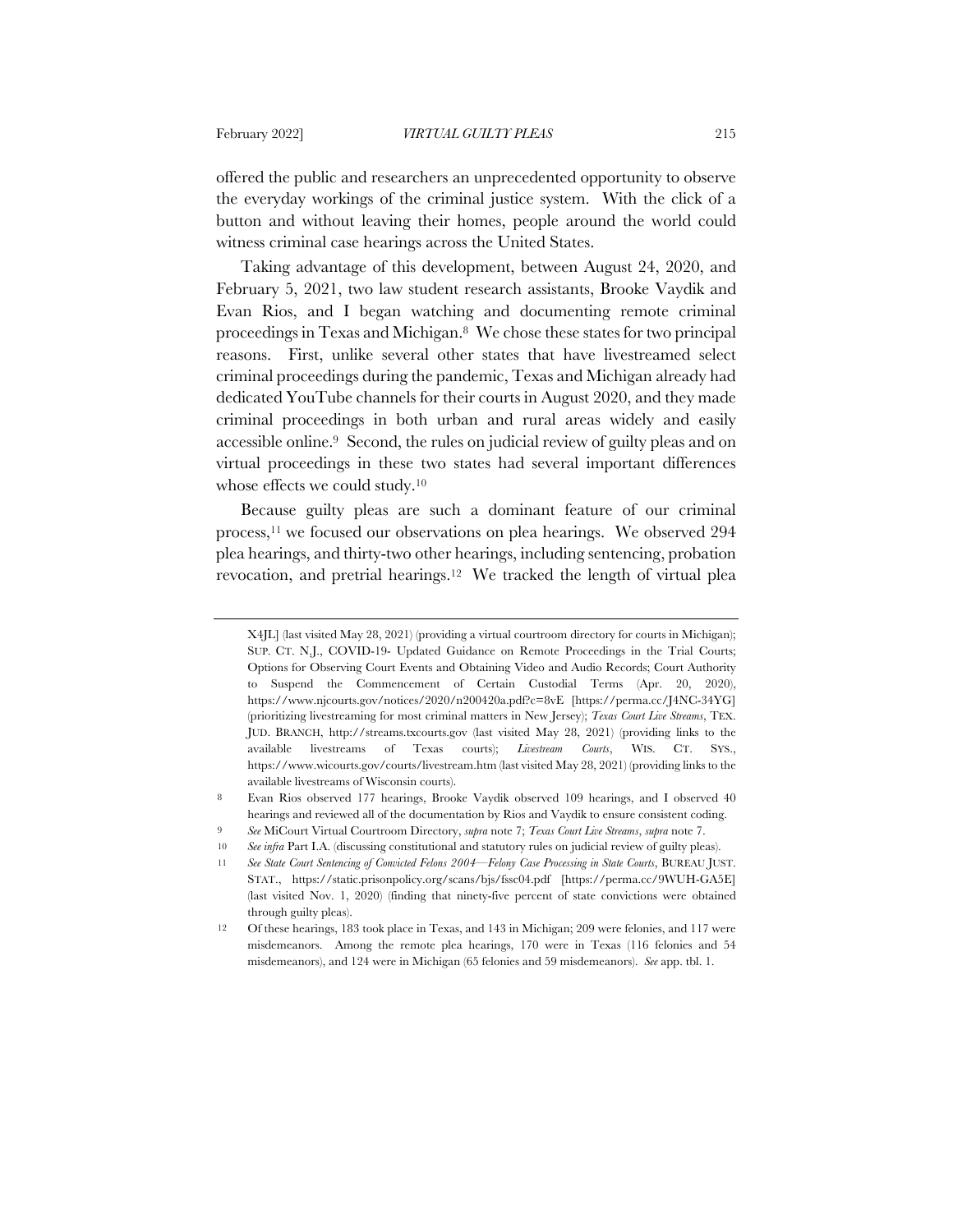proceedings, the depth of judicial inquiry into the validity of guilty pleas, and the rate of judicial approval of plea agreements. <sup>13</sup> We also paid close attention to the effects of the remote format on the proceedings. <sup>14</sup> We documented technological problems that affected the ability of the participants to see and hear each other and to take part in the proceedings.15 We also tracked whether judges obtained the defendant's consent to use the remote format and whether judges informed defendants about the right to consult with counsel privately during the remote proceeding.16

This Article describes our findings and discusses their implications for the future of remote criminal proceedings and plea procedure more broadly. We found that most judges conducted only brief inquiries into the validity of guilty pleas, did not ask defendants whether they consented to the use of the virtual format, and did not inform defendants of the right to speak privately with counsel during the virtual hearing.<sup>17</sup> Few took steps to address the frequent distractions, disruptions, and other deficiencies of the remote format.18

The perfunctory judicial scrutiny of virtual guilty pleas we observed is consistent with findings on in-person plea hearings.19 Such hasty review departs from judges' constitutional duty to exercise "the utmost solicitude" in reviewing guilty pleas and may fail to detect uninformed, coerced, or inaccurate guilty pleas.20 It is particularly troubling when it occurs in the remote setting, which poses special risks of unfairness.21 The Article reviews the risks of remote plea proceedings and argues that states should not use

In the Texas hearings, we observed 64 judges from 35 judicial districts across the state. They represent 9% of the 728 state judges in Texas. *Profile of Appellate and Trial Judges as of Sept. 1, 2020*, TEX. JUD. BRANCH, https://www.txcourts.gov/media/1450020/judge-profile-sept-2020.pdf [https://perma.cc/6FHZ-YXVA]. Of these judicial districts, 20 represented urban or suburban counties, and 15 represented rural counties. *See* app. tbl. 2.

In Michigan, we observed 48 judges from 25 counties across the state. They represent about 11% of all trial judges (452 district and circuit court judges, not all of whom handle criminal matters), and almost one-third of the 83 Michigan counties. Of the counties we observed, 12 were urban or suburban, and 13 were rural. *See* app. tbl. 2.

<sup>13</sup> *See infra* Part I.B; app. tbl. 3.

<sup>14</sup> *See infra* Part II.B.

<sup>15</sup> *Id.*; app. tbl. 4.

<sup>16</sup> *Id.*

<sup>17</sup> *See infra* Parts I.B & II.B; app. tbls. 3 & 4.

<sup>18</sup> *See infra* Part II.B.

<sup>19</sup> *See infra* Part I.B.

<sup>20</sup> *See* Boykin v. Alabama, 395 U.S. 238, 243 (1969) (describing the court's duty of "utmost solicitude" in reviewing felony guilty pleas).

<sup>21</sup> *See infra* notes 280–291 and accompanying text.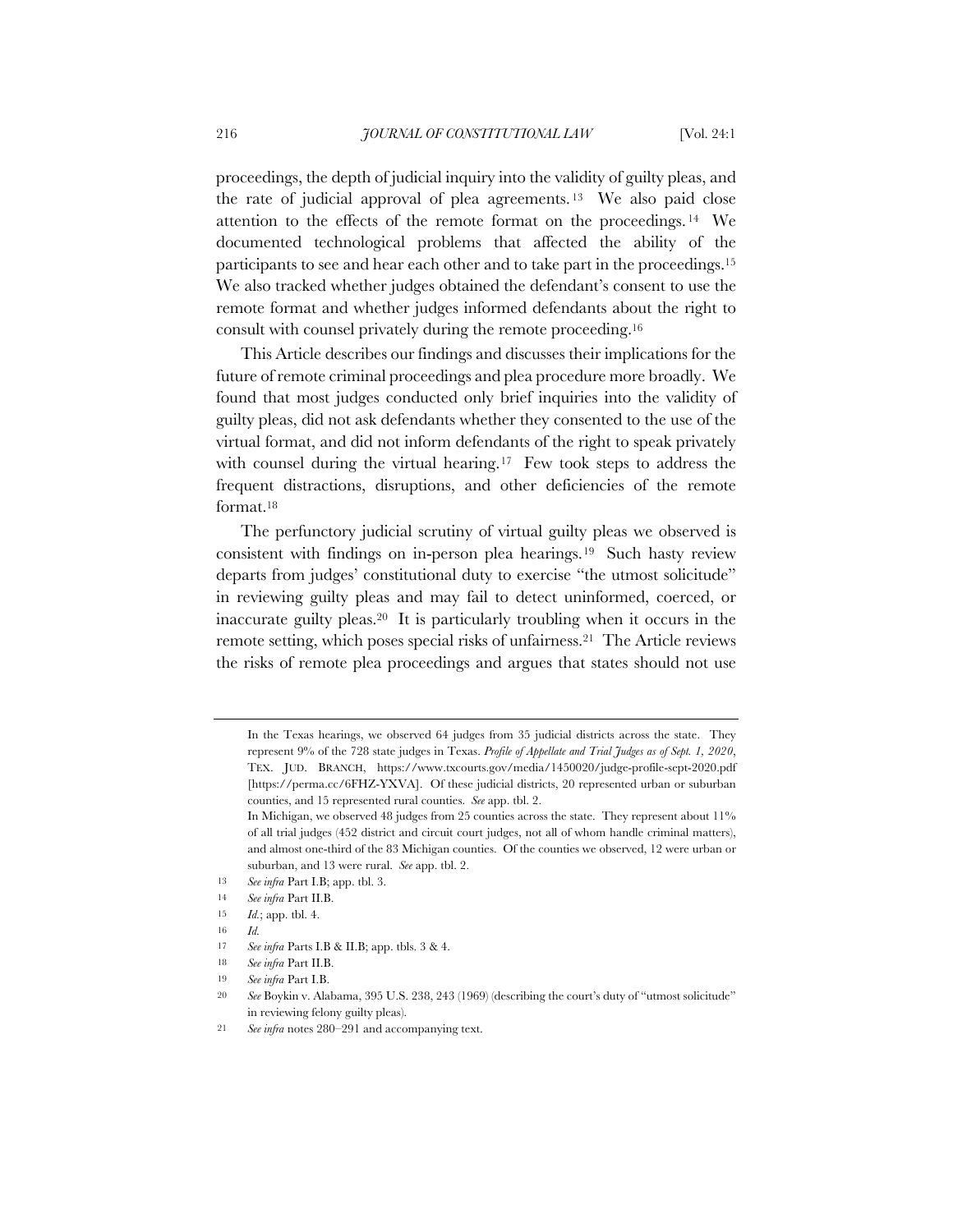them on a regular basis after the pandemic is over.22 To the extent that states do rely on such proceedings, they must adopt procedural safeguards to address the special challenges of the remote format.23 Such measures can reduce the unique risks of virtual guilty pleas and help protect fairness and constitutional rights in the process.

# I. JUDICIAL REVIEW OF GUILTY PLEAS: LAW AND PRACTICE

Guilty pleas are the main way our criminal justice system obtains convictions.24 Because a guilty plea circumvents the procedural protections that accompany a full-blown trial, the law emphasizes the importance of careful and thorough judicial review of guilty pleas as a means of ensuring fairness and accuracy in the process.25 In practice, however, studies of inperson plea hearings have shown judicial review of pleas to be quick and relatively superficial.26 We find that judicial review is similarly hasty when plea hearings are conducted remotely.27 Although courts and practitioners assert that remote proceedings save time for everyone involved, the extra time has not been used to reinvigorate and deepen judicial review of guilty pleas and close the gap between law and practice.

#### *A. Constitutional and Statutory Rules on Judicial Review of Guilty Pleas*

A guilty plea is a momentous decision by defendants, as it represents a waiver of the right to a trial by jury and all accompanying procedural protections.28 To ensure its compliance with the Constitution, judges must verify, at a public hearing and on the record, that a guilty plea is knowing,

<sup>22</sup> *See infra* note 296 and accompanying text.

<sup>23</sup> *See infra* Part III.

<sup>24</sup> *See* BUREAU OF JUST. STAT., U.S. DEP'T OF JUST., FEDERAL JUSTICE STATISTICS, 2012– STATISTICAL TABLES 17 tbl.4.2 (2015) (finding that ninety-seven percent of federal convictions were disposed of via guilty pleas). For state statistics, see *Felony Defendants in Large Urban Counties, 2009 - Statistical Tables* tbl.21, BUREAU OF JUST. STAT., U.S. DEP'T OF JUST., https://bjs.ojp.gov/content/pub/pdf/fdluc09.pdf [https://perma.cc/BMZ8-UMPN] updated Nov. 1, 2020) (finding that close to ninety-seven percent of state convictions were obtained through guilty pleas).

<sup>25</sup> *See infra* Part I.A.

<sup>26</sup> *See infra* Part I.B.

<sup>27</sup> *Id.*

<sup>28</sup> Brady v. United States, 397 U.S. 742, 748 (1970).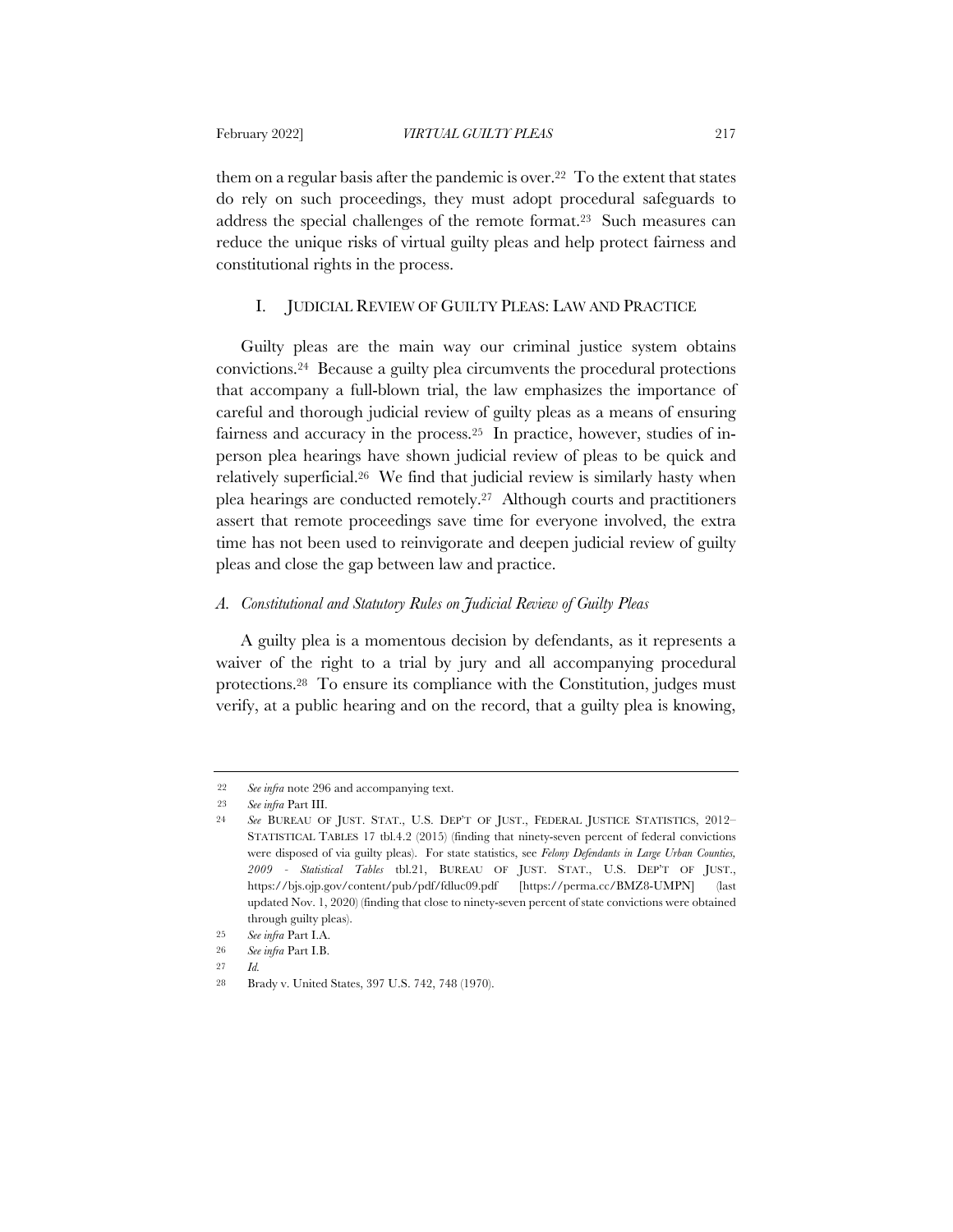intelligent, and voluntary.29 While these core constitutional requirements apply to plea proceedings across all states and the federal system, the rules implementing the constitutional standards vary in the depth of judicial inquiry they require.30 For example, some states interpret the voluntariness and knowledge requirements to mandate an inquiry into the mental competence of pleading defendants, while other states do not.31 Similarly, to ensure a knowing plea, some states require judges to admonish non-citizen defendants about the immigration consequences of a guilty plea, while other states do not.32

Rules of procedure in most jurisdictions further mandate that judges confirm the factual basis of a guilty plea, at least in felony cases.33 Like more than forty other states, Michigan requires that the court determine the accuracy of a guilty plea at the plea hearing.34 By contrast, in Texas, the factual basis can be established through a written stipulation by the defendant.35 In a few other states, the court is not required to determine the factual basis at all, <sup>36</sup> or the defendant may waive the factual basis requirement.37

The purpose of the rules requiring judicial review of guilty pleas is to ensure the fairness and accuracy of guilty pleas and the legitimacy of the process. The voluntariness inquiry aims to verify that the defendant is

<sup>29</sup> *Id.* at 758; Boykin v. Alabama, 395 U.S. 238, 241 (1969).

<sup>30</sup> Amy Dezember et al., *Plea Validity in Circuit Court: Judicial Colloquies in Misdemeanor vs. Felony Charges*, PSYCH., CRIME & L. 1, 2 (2021); Tina M. Zottoli et al., *State of the States: A Survey of Statutory Law, Regulations and Court Rules Pertaining to Guilty Pleas Across the United States*, 37 BEHAV. SCI. & L. 388, 403–12 (2019).

<sup>31</sup> *Compare* TEX. CODE CRIM. PROC. ANN. art. 26.13(b) (West 2021), *with* MICH. CT. R. 6.302; *see also* Wayne LaFave et al., *Determining Voluntariness of Plea and Competency of Defendant to Plead*, 5 CRIM. PROC. § 21.4(b) (4th ed. 2020) (discussing different states' approaches).

<sup>32</sup> *Compare* TEX. CODE CRIM. PROC. ANN. art. 26.13(a)(4) (West 2021), CAL. PENAL CODE § 1016.5, and 725 ILL. COMP. STAT. 5/113-8, *with* MICH. CT. R. 6.302; *cf*. People v. Guzman, 43 N.E.3d 954, 960–61 (Ill. 2015) (holding that trial court is not *constitutionally* required to advise defendant of potential immigration consequences and citing other state and federal cases holding the same).

<sup>33</sup> *See, e.g.*, FED. R. CRIM. P. 11(b)(3); Wayne LaFave et al., *Determining Factual Basis of a Plea*, 5 CRIM. PROC. § 21.4(f) (4th ed. 2020) (discussing the factual basis requirement in state and federal jurisdictions); Zottoli et al., *supra* note 30, at 403–12 (finding that all but seven states require that judges verify the factual basis of a guilty plea). In many states, the factual basis requirement has not been extended to misdemeanor cases. John L. Barkai, *Accuracy Inquiries for All Felony and Misdemeanor Pleas: Voluntary Pleas but Innocent Defendants*?, 126 U. PA. L. REV. 88, 89–90 (1977).

<sup>34</sup> MICH. CT. R. 6.610(f), 6.302.

<sup>35</sup> TEX. CODE CRIM. PROC. ANN. art. 1.15 (West 2021); *see also* Menefee v. State, 287 S.W.3d 9, 13 (Tex. Crim. App. 2009).

<sup>36</sup> *E.g.*, LA. CODE CRIM. PROC. ANN. art. 556.1 (2020); OHIO R. CRIM. P. 11; Jones v. Commonwealth, 513 S.E.2d 431, 435 (Va. App. Ct. 1999).

<sup>37</sup> COLO. R. CRIM. P. 11(b)(6).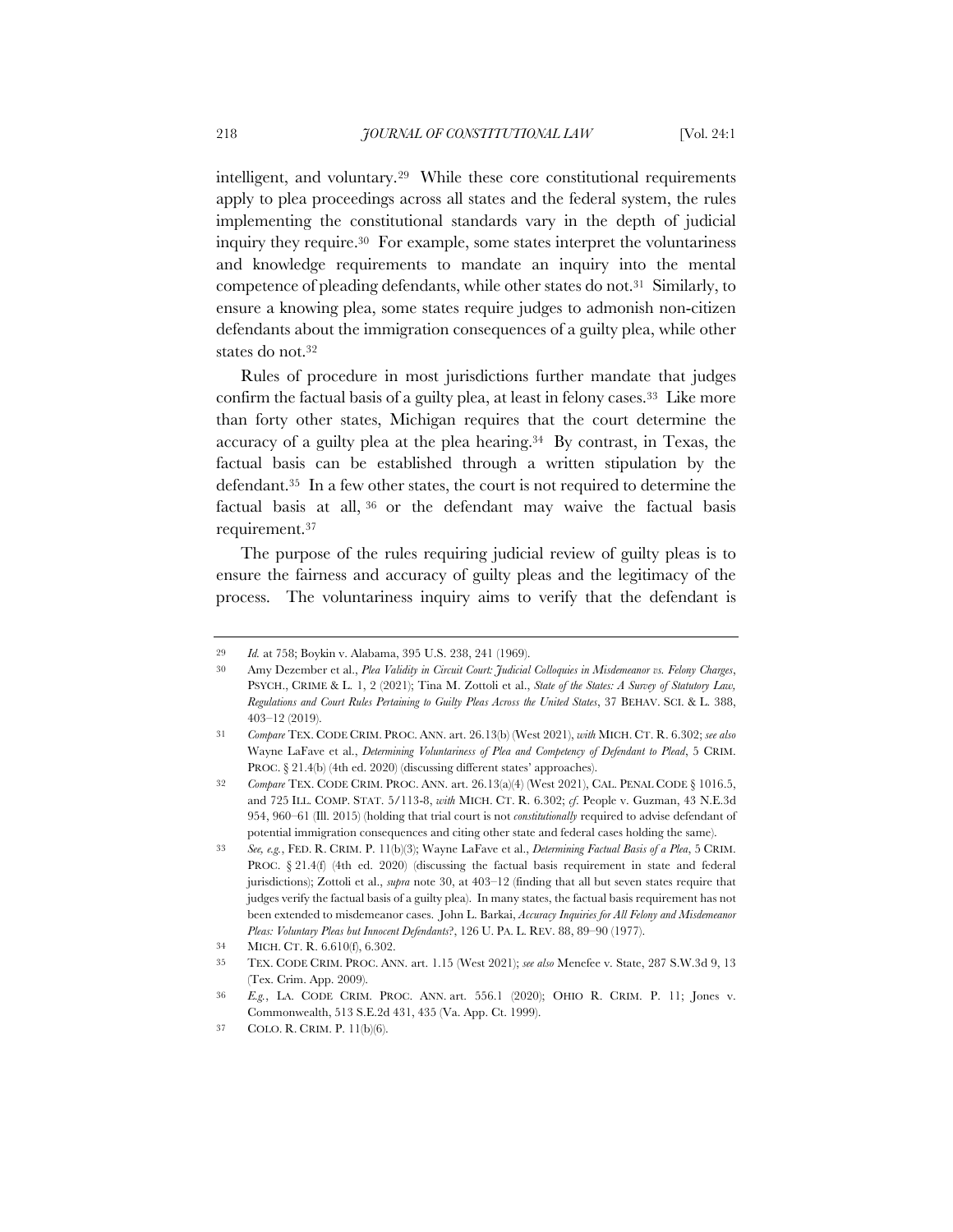waiving the right to a jury trial of his own free will and not because he was threatened, coerced, or otherwise improperly influenced.38 The knowledge requirement helps ensure that the defendant understands the advantages and disadvantages of resolving the case through a guilty plea: that he knows the charges he is pleading guilty to, the rights and protections he is waiving, the applicable minimum and maximum punishments, and the potential consequences of pleading guilty.39

To ensure that the plea is intelligent, courts also verify that the defendant has the requisite mental competence, education, and language ability to appreciate the advantages and disadvantages of waiving her trial rights.<sup>40</sup> Toward this end, many courts further inquire whether the defendant has consulted with counsel about the effects and desirability of pleading guilty.41 In brief, because the defendant is waiving a range of constitutional rights that normally protect the fairness of the process and the integrity of the outcome, courts have to ensure that this waiver is based on a full appreciation of the consequences of forgoing these protections.

Finally, by reviewing the factual basis of a plea, courts help to protect the accuracy of the verdict and reduce the risk that an innocent defendant might plead guilty or that a defendant might plead to charges that do not accurately represent his or her conduct. As the authors of a prominent criminal procedure treatise explain, the factual basis requirement "protect[s] a defendant who is in the position of pleading voluntarily with an understanding of the nature of the charge but without realizing that his conduct does not actually fall within the charge."42 It also "increases the

<sup>38</sup> *See* Brady v. United States, 397 U.S. 742, 754–55 (1970).

<sup>39</sup> *See id.* at 748; Boykin v. Alabama, 395 U.S. 238, 241–42 (1969); McCarthy v. United States, 394 U.S. 459, 466 (1969); Bousley v. United States, 523 U.S. 614, 618 (1998); Wayne LaFave et al., *Determining Understanding of Possible Consequences*, 5 CRIM. PROC. § 21.4(d) (4th ed. 2020).

<sup>40</sup> *See Brady*, 397 U.S. at 756; Godinez v. Moran, 509 U.S. 389, 396 (1993); State v. Brown, 716 N.W.2d 906, 917 (Wis. 2006); *see also* Allison D. Redlich & Alicia Summers, *Voluntary, Knowing, and Intelligent Pleas: Understanding the Plea Inquiry*, 18 PSYCH., PUB. POL'Y & L. 626, 627–28 (2012).

<sup>41</sup> *See, e.g.*, Lutgen v. United States, 797 F. App'x 509, 510 (11th Cir. 2020); United States v. Kobrosky, 711 F.2d 449, 451–52 (1st Cir. 1983); Beck v. Angelone, 173 F. Supp. 2d 461, 479 (E.D. Va.), *report and recommendation adopted*, 113 F. Supp. 2d 941 (E.D. Va. 2000); Christie v. State, 915 So. 2d 1073, 1075 (Miss. Ct. App. 2005); Pacheco v. State, No. 08-07-00167-CR, 2009 WL 2343130 (Tex. App. July 29, 2009); Hornby, J. – Script of Proceeding – 9/12/18, https://www.med.uscourts.gov/pdf/dbhscript.rule11.pdf [https://perma.cc/8S62-KVCD]; R. SUP. CT. VA., Form 6.

<sup>42</sup> LaFave et al., *supra* note 33, § 21.4(f).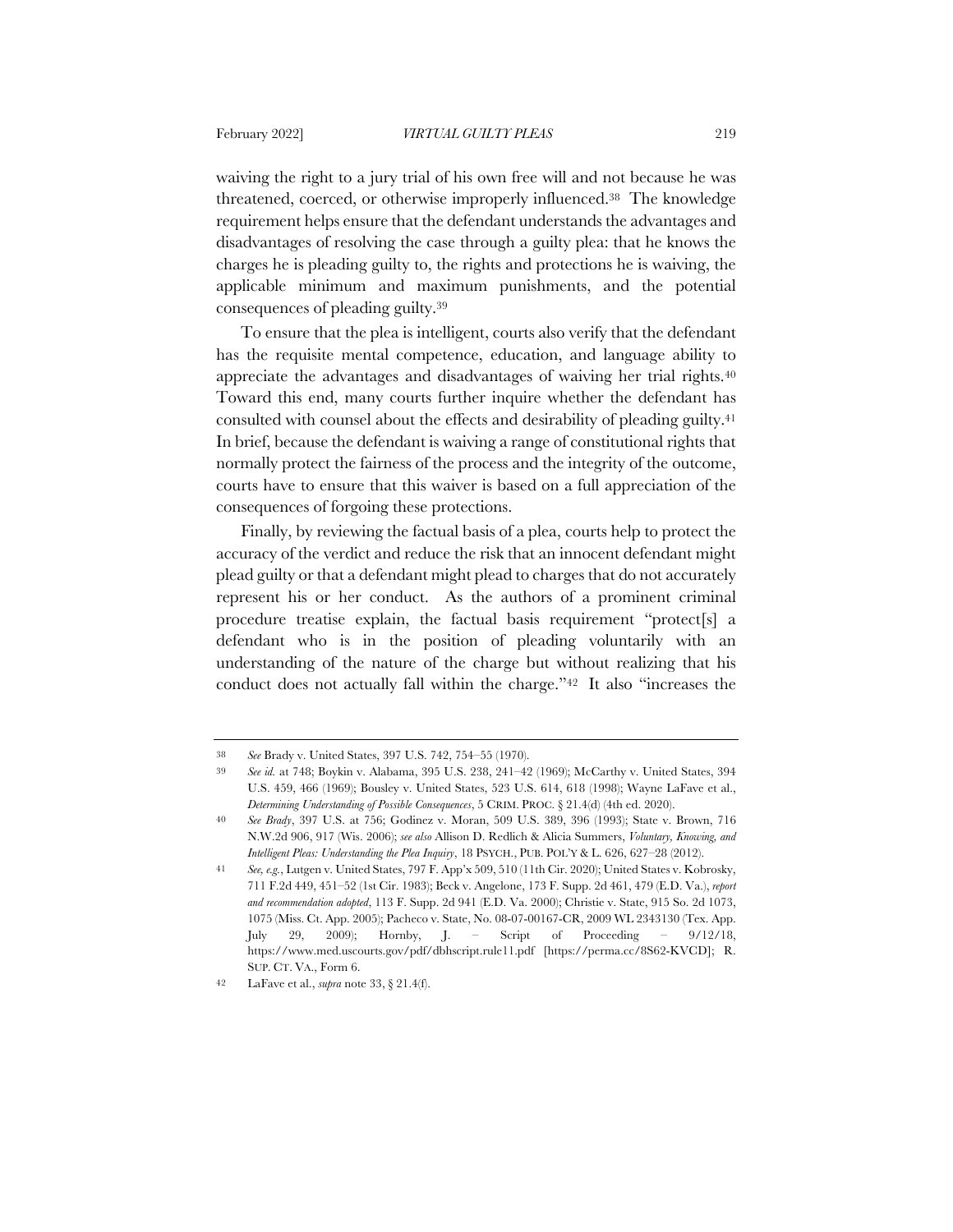visibility of charge reduction practices [and] provides a more adequate record" in the case.<sup>43</sup>

In a number of jurisdictions, including Texas, the statutory requirements of judicial review vary based on the seriousness of the case. For example, unlike in felony cases, in misdemeanor cases, the Texas Code of Criminal Procedure does not require the court to ensure that a guilty plea is voluntary, knowing, or factually based. <sup>44</sup> By contrast, in other states, including Michigan, statutory rules expressly require judges in both misdemeanor and felony cases to determine that a guilty plea is "understanding, voluntary, and accurate" by addressing the defendant at the plea hearing.45

Arguably, the Constitution's Due Process Clause itself requires judges to verify that guilty pleas are voluntary and informed even in misdemeanor cases. The defendant is waiving the same rights when pleading guilty to a misdemeanor and to a felony—the right to confront witnesses, the right to a trial by an impartial jury, $46$  and the privilege against self-incrimination. $47$ Under the Due Process Clause, waivers of these constitutional rights in misdemeanor cases must be voluntary and knowing just as they must be in felony cases. <sup>48</sup> But as mentioned earlier, the Due Process standards for judicial review of guilty pleas are relatively vague and broad.49 Accordingly,

<sup>43</sup> *Id.* The factual basis requirement is supposed to prevent the problem of "fictional pleas" analyzed by Thea Johnson in *Fictional Pleas*, 94 IND. L.J. 855 (2019). For an argument in favor of certain factually baseless guilty pleas, see Darryl K. Brown, *Factually Baseless Enforcement of Criminal Law Is Okay. Full Enforcement Is Not*, 104 MARQ. L. REV. 511, 531–38 (2020).

<sup>44</sup> *Compare* TEX. CODE CRIM. PROC. ANN. 27.14(a) (West 2021), *with id.* 27.13, 26.13, 1.15.

<sup>45</sup> *Compare* MICH. CT. R. 6.302 (outlining rules for reviewing guilty pleas in felony cases) *with* MICH. CT. R. 6.610(f)(1) (outlining rules for reviewing guilty pleas in misdemeanor cases). *But cf*. MICH. CT. R. 6.610(f)(7) (permitting a guilty plea via written waiver and without the personal appearance of the accused under certain circumstances in misdemeanor cases).

<sup>46</sup> As a federal constitutional matter, the right to a jury trial applies only in those misdemeanors that carry a potential sentence of more than six months imprisonment. Baldwin v. New York, 399 U.S. 66, 68–69 (1970). In Texas, however, the state constitution has been interpreted to provide the right to a jury trial in all misdemeanor cases, including minor traffic offenses. TEX. CONST. art. 1, § 10; TEX. PEN. CODE ANN. § 12.41(3) (West 2021); Adam M. Gershowitz*, Is Texas Tough on Crime but Soft on Criminal Procedure*?, 49 AM. CRIM. L. REV. 31, 62 (2012).

<sup>47</sup> Mills v. Mun. Ct., 515 P.2d 273, 280–81 (Cal. 1973).

<sup>48</sup> *Id.*; *see also* Perkins v. State, 7 S.W.3d 683, 685 (Tex. App. 1999); McMillan v. State, 703 S.W.2d 341, 344 (Tex. App. 1985), *rev'd on other grounds*, 727 S.W.2d 582 (Tex. Crim. App. 1987). *But cf*. *People v. Mills*, 175 Mich. App. 236, 238, 438 N.W.2d 82, 83 (1988) (noting a "split of authority" among Michigan appeals courts on whether the court must advise defendants of *Boykin* rights when accepting a misdemeanor guilty plea).

<sup>49</sup> *See, e.g.*, United States v. Ruiz, 536 U.S. 622, 630 (2002) ("[T]he Constitution, in respect to a defendant's awareness of relevant circumstances, does not require complete knowledge of the relevant circumstances, but permits a court to accept a guilty plea, with its accompanying waiver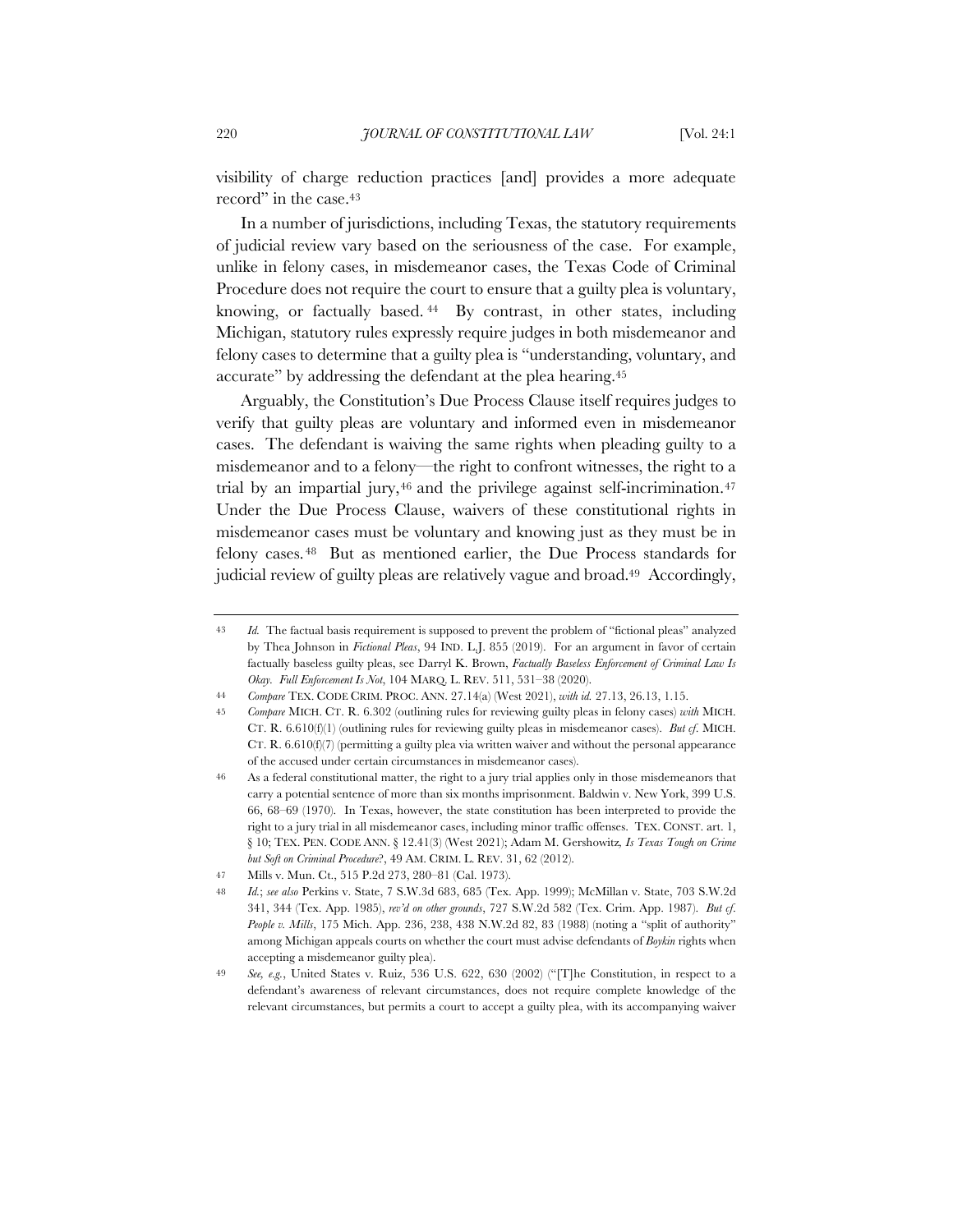if statutory rules do not specify the details of judicial review in misdemeanor cases, that review can be somewhat less demanding than it is in felony cases.50

In addition to determining the validity of guilty pleas at the plea hearing, judges often review any plea agreements negotiated in exchange for the plea. In many states and at the federal level, the parties must disclose on the record—typically at the plea hearing—any plea agreement they have negotiated.51 Plea agreements about the sentence are generally not binding on the court because judges maintain the ultimate responsibility for sentencing.52 In many states, judges have to tell the defendant—typically at the plea hearing—whether they would accept the plea agreement or not. If they reject an agreement, at least under certain circumstances, they must permit the defendant to withdraw his or her guilty plea.53

In brief, the law on guilty plea review entrusts judges with the "solemn duty" to ensure that guilty pleas are constitutionally sound, fair, and accurate.54 And while some case law and statutory provisions suggest that this review is supposed to be careful and probing, much of the law leaves judges with enormous discretion in how deeply they inquire into the validity guilty pleas. As the next Section describes, most judges have failed to use

If the court accepts the agreement without having considered the presentence report or takes the plea agreement under advisement, it must explain to the defendant that the court is not bound to follow an agreement to a sentence for a specified term or within a specified range or a recommendation agreed to by the prosecutor.

*See also* TEX. CODE CRIM. PROC. ANN. art. 26.13(a)(2) (West 2021) (providing that "the recommendation of the prosecuting attorney as to punishment is not binding on the court.").

of various constitutional rights, despite various forms of misapprehension under which a defendant might labor.").

<sup>50</sup> *See, e.g.*, *McMillan*, 703 S.W.2d at 344; *Advice on Nature of Charge*, 4 WITKIN, CAL. CRIM. LAW 4TH PRETRIAL § 305 (2020).

<sup>51</sup> FED. R. CRIM. P. 11(c)(2) (requiring disclosure of plea agreements "in open court" or, on showing of good cause, in camera); TEX. CODE CRIM. PROC. ANN. art. 26.13 (West 2021) (providing that the court must "inquire as to the existence of a plea bargain agreement between the state and the defendant"); MICH. CT. R. 6.302 (requiring the parties to state any plea agreement on the record or make it part of the case file). *See generally* Jenia I. Turner, *Transparency in Plea Bargaining*, 96 NOTRE DAME L. REV. 973, 979 (2021) (listing jurisdictions requiring such disclosure).

<sup>52</sup> *See, e.g.*, MICH. CT. R. 6.302(c)(3):

<sup>53</sup> *See, e.g.*, State v. Jeffries, 806 N.W.2d 56, 62 (Minn. 2011); State v. Bullplume, 208 P.3d 378, 383 (Mont. 2009); Goosby v. State, 917 S.W.2d 700, 706 (Tenn. Crim. App. 1995); State v. Currier, 758 A.2d 818, 821 (Vt. 2000); State v. Conwell, 10 P.3d 1056, 1060 (Wash. 2000). For a review and critique of contrasting state approaches to this question, see Michael D. Cicchini, *Deal Jumpers*, 2021 U. ILL. L. REV. 1325.

<sup>54</sup> *See* State v. Freese, 13 P.3d 442, 448 (Nev. 2000) (noting that "the acceptance of a plea of guilty is a solemn duty").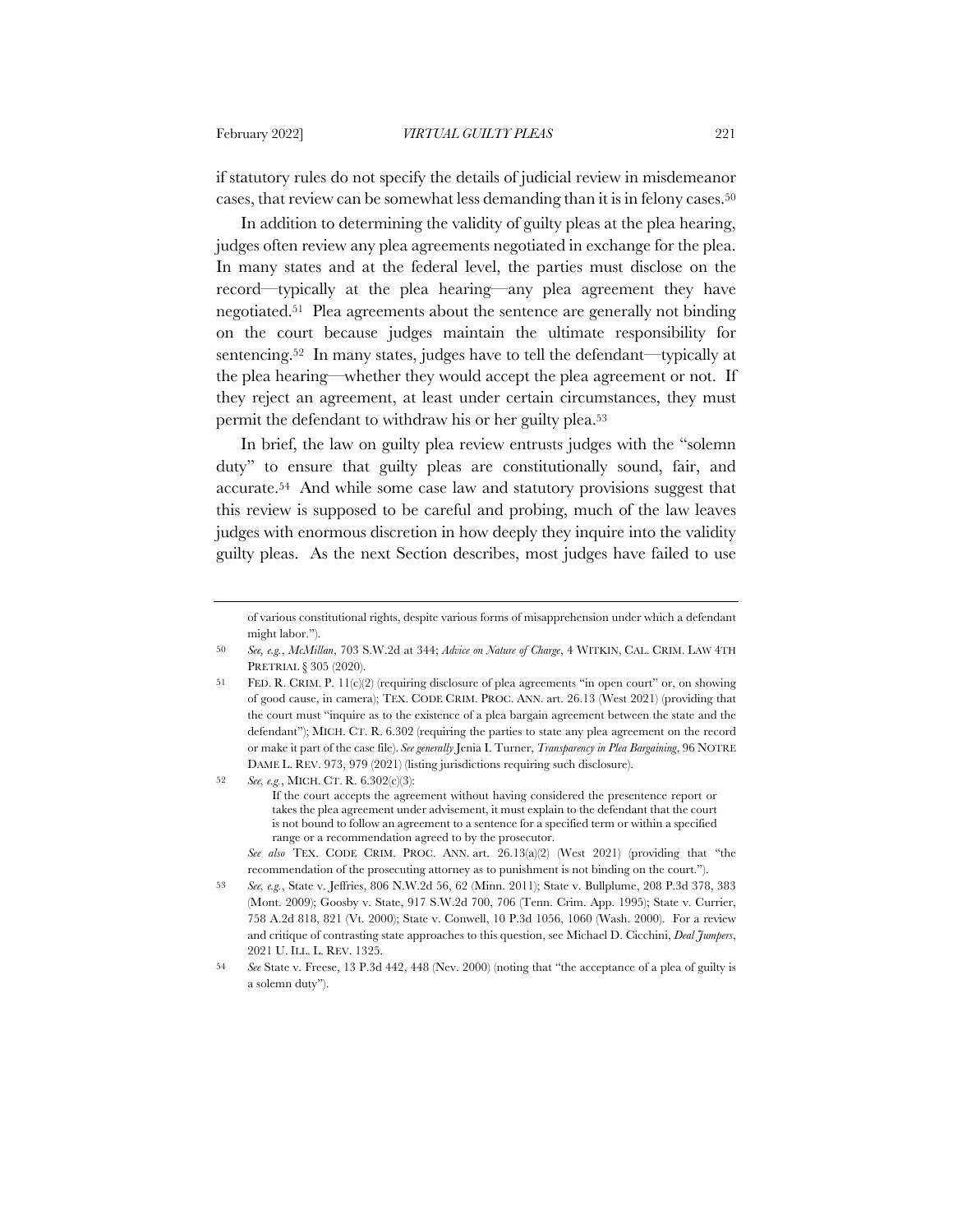their discretion to engage in probing inquiries of guilty pleas and have instead put their faith in the prosecutor and the defense attorney to ensure that pleas are knowing, voluntary, and factually based.

# *B. The Practice of Judicial Review of Guilty Pleas*

# *1. Duration of Plea Hearings*

Despite case law demanding that judges exercise "the utmost solicitude" in reviewing guilty pleas,55 legal scholars have noted that plea colloquies tend to be "rote and perfunctory" and that as long as "the defendant parrots the correct phrases, the judge is unlikely to scrutinize the plea any further."56 A few empirical studies have confirmed this insight and found that plea hearings last on average fourteen minutes or less and misdemeanor hearings are even shorter, just under eight minutes.57

<sup>55</sup> Boykin v. Alabama, 395 U.S. 238, 243 (1969); *see also* State v. Stone, 331 N.E.2d 411, 415 (Ohio 1975) ("[F]ederal decisions . . . establish that trial courts must exercise the utmost solicitude in satisfying themselves that a guilty plea is understandingly and voluntarily made."); Bazemore v. State, 535 S.E.2d 760, 763 (Ga. 2000) ("The waiver of constitutional rights that occurs when a plea of guilty is entered is so great that it demands the utmost solicitude of which courts are capable in canvassing the matter with the accused to make sure he has a full understanding of what the plea connotes.") (internal quotation marks omitted) (quoting Bowers v. Moore, 471 S.E.2d 869, 871 (Ga. 1996)).

<sup>56</sup> Laura I. Appleman, *The Plea Jury*, 85 IND. L.J. 731, 751 (2010); *see also* Rachel E. Barkow, *Separation of Powers and the Criminal Law*, 58 STAN. L. REV. 989, 1026 (2006) (describing the typical inquiry into plea validity as "cursory"); Brandon L. Garrett, *Why Plea Bargains Are Not Confessions*, 57 WM. & MARY L. REV. 1415, 1429–31 (2016) (recommending more careful judicial scrutiny of the factual basis of guilty pleas); LaFave et al., *supra* note 33, § 21.4(f) nn. 210–21 (listing cases permitting the court to find factual basis based on stipulations of the parties or written records); Laurie L. Levenson, *Unnerving the Judges: Judicial Responsibility for the Rampart Scandal*, 34 LOY. L. REV. 787, 791– 92 (2001) (detailing both judges' reliance on the prosecutor's version of the facts in assessing a guilty plea and their hesitation to probe witnesses in determining the true facts of a case); Colin Miller, *Anchors Away: Why the Anchoring Effect Suggests That Judges Should Be Able to Participate in Plea Discussions*, 54 B.C. L. REV. 1667, 1689 (2013) (describing judicial review of pleas and plea bargains as cursory and "toothless").

<sup>57</sup> Allison D. Redlich, *The Validity of Pleading Guilty*, *in* 2 ADVANCES IN PSYCHOLOGY AND LAW 1, 13– 14, 20–21 (Brian H. Bornstein & Monica K. Miller eds. 2016) (discussing studies showing that plea hearings last on average less than ten minutes and that most tender-of-plea forms omit mention of factual guilt); *see also* Dezember et al., *supra* note 30, at 8 (finding that plea hearings in felony courts in a suburban Virginia county lasted on average just under eight minutes in cases reduced to misdemeanors and just over fourteen minutes in felony cases); Kelsey S. Henderson, Erika N. Fountain, Allison D. Redlich & Jason A. Cantone , *Judicial Involvement in Plea Bargaining*, PSYCH. PUB. POL'Y & L. 14 (2021), http://dx.doi.org/10.1037/law000032 (finding that state judges surveyed estimated spending on average about 12 minutes on plea colloquy in felony cases and about 8 minutes in misdemeanor cases).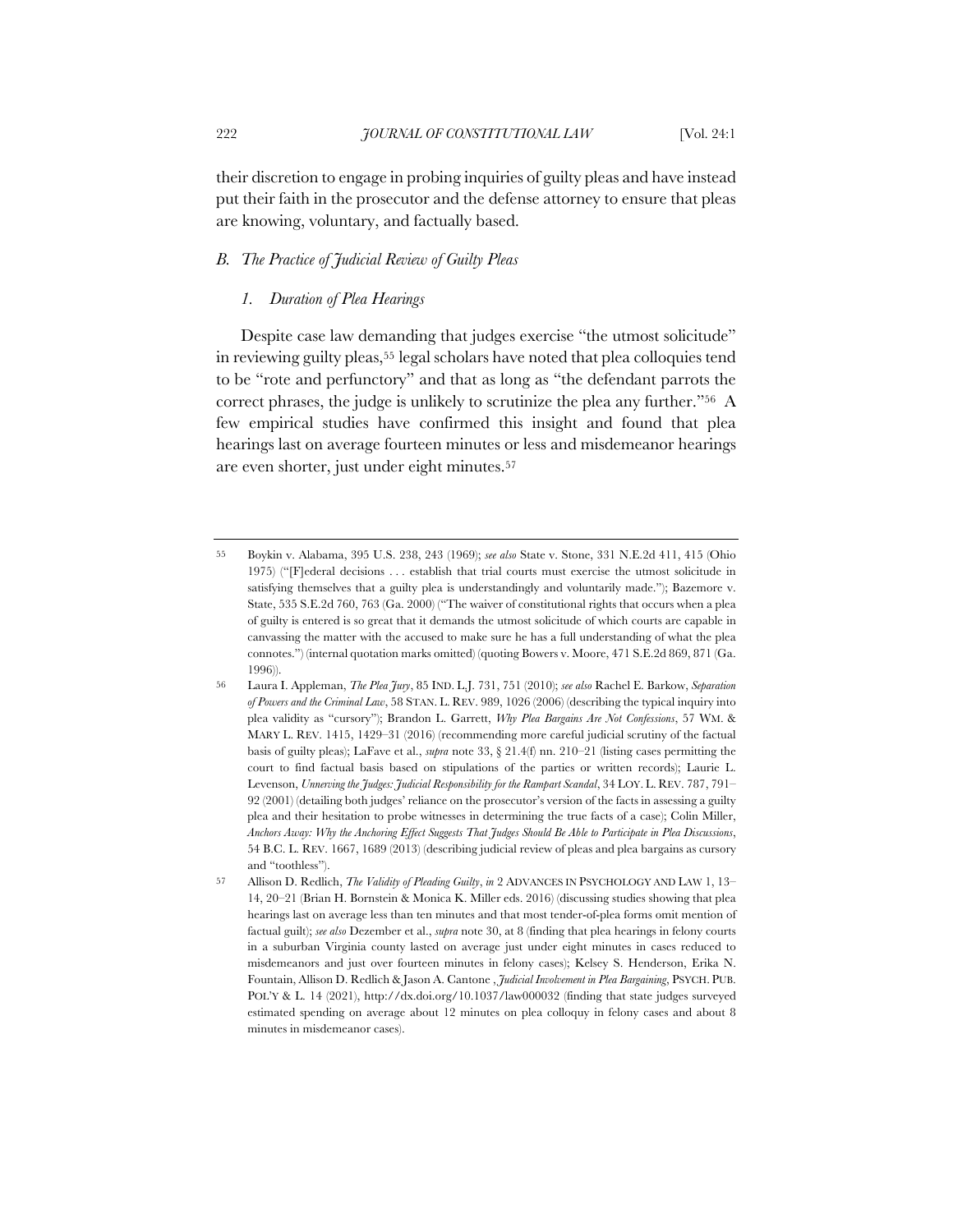Our findings on the duration of remote plea hearings are consistent with the findings of empirical studies of in-person hearings. We found that plea hearings lasted on average around nine minutes and that misdemeanor plea hearings were a few minutes quicker than felony plea hearings.<sup>58</sup> In Texas, misdemeanor hearings lasted on average around six minutes whereas in Michigan, they lasted just over eight minutes.<sup>59</sup> Felony hearings were of comparable length in the two states: on average just over ten minutes in Texas and almost eleven minutes in Michigan. <sup>60</sup> The slightly longer duration of misdemeanor hearings in Michigan, when compared to Texas, is not surprising: While Texas law is less demanding in its plea colloquy requirements for misdemeanor cases than for felony cases, the requirements are virtually the same for felonies and misdemeanors in Michigan.<sup>61</sup>

While some commentators and practitioners have suggested that the virtual format may be more efficient and may shorten the length of hearings,<sup>62</sup> our findings do not support this conclusion. Remote proceedings may bring efficiency in other ways (e.g., by eliminating travel to the courtroom), but virtual plea hearings do not appear to be shorter than inperson ones. Conversely, some practitioners have suggested that remote hearings tend to be longer because of the difficulty reviewing and fixing paperwork remotely or because judges take longer to ensure that defendants understand the novel format.63 Again, our findings do not support these observations and instead suggest that the virtual format does not significantly influence the duration of plea proceedings.

### *2. Inquiry into the Validity of Guilty Pleas*

The inquiries into voluntariness and knowledge that we observed were generally brief and rote, as predicted by legal scholarship and prior empirical research.

To assess voluntariness, judges typically asked questions along the following lines: "Did anyone force you or threaten you to plead guilty?" and "Are you pleading guilty of your own will?" In addition, some judges asked,

<sup>58</sup> *See infra* app. tbl. 3.

<sup>59</sup> *Id.*

<sup>60</sup> *Id.*

<sup>61</sup> *See supra* note 45 and accompanying text.

<sup>62</sup> *See* Turner, *supra* note 2, at 242–43.

<sup>63</sup> *Id.* at 243–44.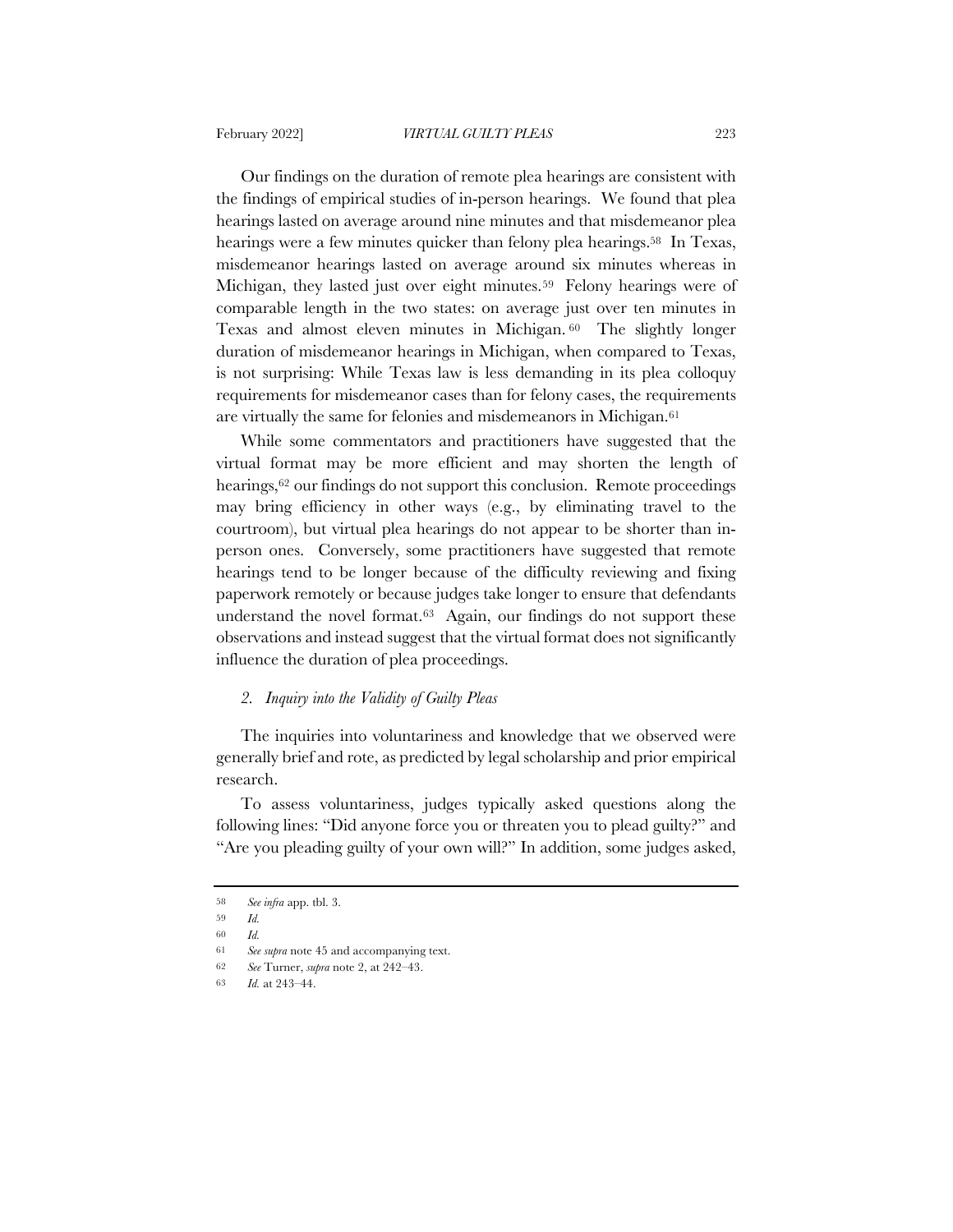"Did anyone promise you anything (other than what is in the plea agreement) in exchange for pleading guilty?" In Texas, judges inquired into voluntariness in 97% of felony cases and 69% of misdemeanor cases.64 In Michigan, those numbers were respectively 95% and 80%.<sup>65</sup> Our findings are broadly consistent with previous findings from in-person hearings, where judges in 97.5% of felony cases and roughly 70% of misdemeanor cases inquired into voluntariness at the plea hearing.66

With respect to knowledge, we found that Texas judges in 98% of felony cases, and 76% of misdemeanor cases discussed *at least one* aspect of the defendant's knowledge about the guilty plea and its implications.67 That number was 98% for Michigan felony cases and 95% for Michigan misdemeanor cases.68 The rate of inquiry into knowledge that we observed was higher than that found in a 2019 study of in-person plea hearings in a different jurisdiction, where 78% of judges in felony cases and about 37% of judges in misdemeanor cases inquired into or stated the defendant's knowledge of the guilty plea*.*<sup>69</sup>

With respect to specific aspects of knowledge, in all but a few instances, judges in Michigan and Texas informed defendants of the charges in the case.70 Judges did not typically discuss the elements of the charges, however,

<sup>64</sup> *See infra* app. tbl. 3.

<sup>65</sup> *Id.*

<sup>66</sup> Dezember et al., *supra* note 30, at 16; Email from Allison Redlich, Professor, George Mason University, to author (May 20, 2019, 11:32 AM CST) (on file with author).

<sup>67</sup> *See infra* app. tbl. 3. If judges informed defendants about the rights waived, maximum or minimum punishment, or elements of the charges, or if they inquired into the defendant's education, mental competence, or citizenship, we counted this as having inquired into some aspect of a knowing guilty plea. This does not mean, however, that the inquiry was adequate in establishing that the guilty plea was knowing. A guilty plea may be found not to be knowing if the court fails to inform the defendant about a critical aspect such as the rights waived or the maximum punishment applicable upon a guilty plea.

<sup>68</sup> *Id.*

<sup>69</sup> Dezember et al., *supra* note 30, at 15.

<sup>70</sup> The Due Process Clause requires that, for a guilty plea to be knowing, defendants must "receive[] 'real notice of the true nature of the charge against [them], the first and most universally recognized requirement of due process.'" Henderson v. Morgan, 426 U.S. 637, 645 (1976) (citations omitted). The safer course is for judges to tell defendants of the charges, although the Supreme Court has explained that "the judge [need not] himself explain the elements of each charge to the defendant . . . . Rather, the constitutional prerequisites of a valid plea may be satisfied where . . . the nature of the charge and the elements of the crime were explained to the defendant by his own, competent counsel." Bradshaw v. Stumpf, 545 U.S. 175, 183 (2005).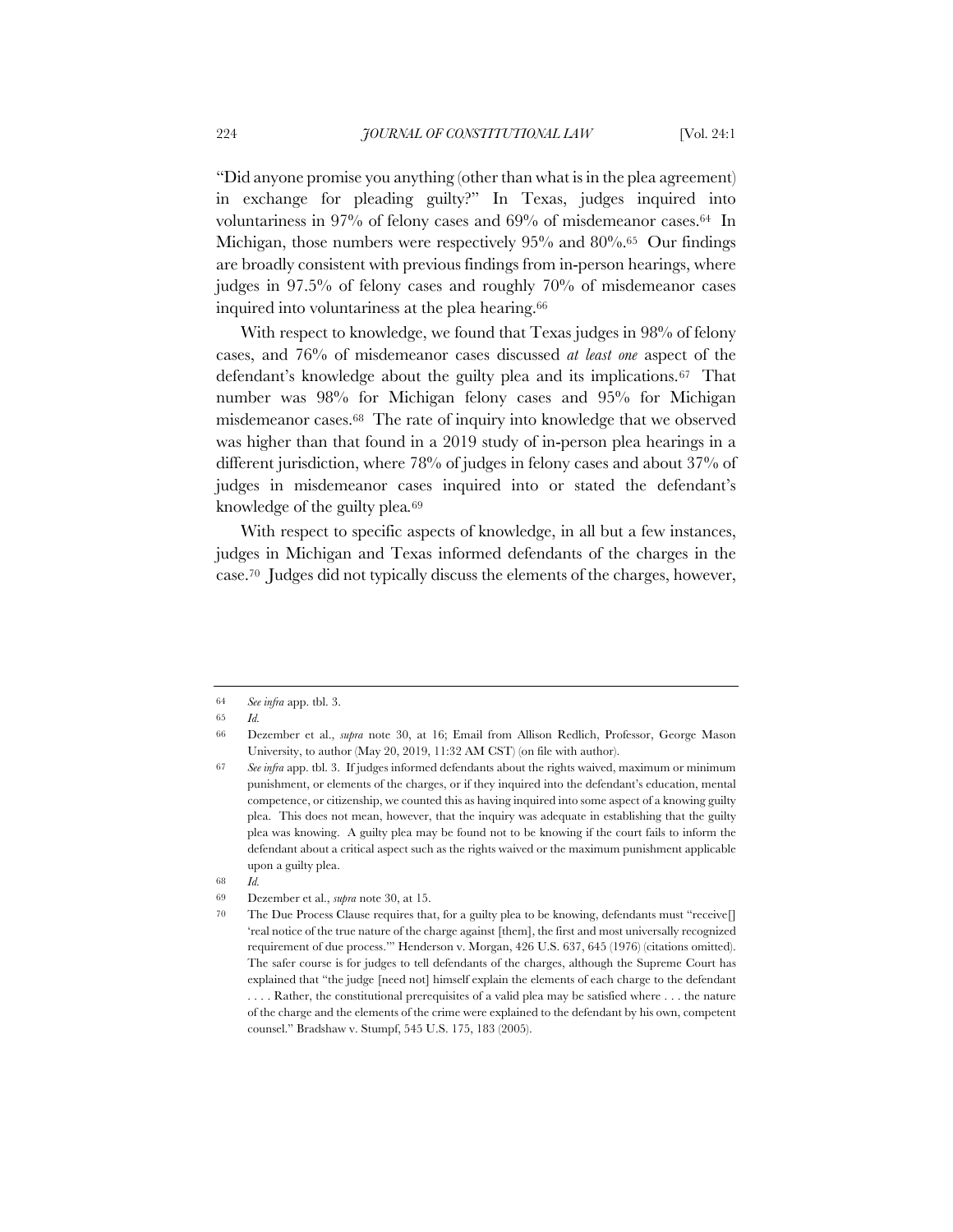unless there was a question turning on these elements—for example, the relevant punishment or the adequacy of the factual basis of the plea.71

In a large majority of the Texas cases we observed (88% of felony cases and 67% of misdemeanor cases), judges also stated the rights that defendants were waiving by pleading guilty.72 In Michigan, judges mentioned the rights waived in 95% of felony cases and 93% of misdemeanor cases.73 In more than two-thirds of cases we observed in Texas and Michigan, judges also told defendants of the relevant maximum punishment (the percentage was higher in felony cases in both states).74

Judges in Texas also referenced the minimum punishment in 61% of cases we observed (68% of felony and 44% of misdemeanor cases), while judges in Michigan did so in only 10% of cases (15% of felony and 5% of misdemeanor cases).75 While the rules in both states require courts to inform felony defendants of any applicable mandatory minimum sentence,76 the different sentencing structures in the two states likely explain the different practice. In Michigan, only a few statutes impose mandatory sentencing minimums,77 whereas in Texas, all felony cases and some misdemeanor cases

73 *Id.*

<sup>71</sup> In neither state does the law require a discussion of the elements of the charges at every plea hearing. MICH. CT. R.  $6.302(B)(1)$  (providing that courts must advise a defendant of "the name of the offense to which the defendant is pleading" but also that "the court is not obliged to explain the elements of the offense, or possible defenses"); *see also* TEX. CODE CRIM. PROC. ANN. art. 26.13(a) (West 2021) (requiring a range of admonishments, but not including elements of the charges among them); *Ex Parte Betancourt*, No. 08-05-00063-CR, 2006 WL 1875576, at \*8 (Tex. Crim. App. July 6, 2006) (citing *Bradshaw*, 545 U.S. at 183) ("Where a defendant is represented by competent counsel, the court usually may rely on counsel's assurance that the defendant has been properly informed of the nature and elements of the charge to which he is pleading guilty.").

<sup>72</sup> Comparison Data Sheet, Row 18 (on file with author and U. Pa. J. Const. L.).

<sup>74</sup> *Id.*, Row 20; *see also* TEX. CODE CRIM. PROC. ANN. art. 26.13(a)(1) (West 2021) (requiring the court to admonish a defendant, prior to accepting his or her guilty plea, of "the range of the punishment attached to the offense.").

<sup>75</sup> Comparison Data Sheet, Row 21 (on file with author and U. Pa. J. Const. L.).

<sup>76</sup> In Texas, the Code of Criminal Procedure requires the court to inform felony defendants of the "range of the punishment attached to the offense," TEX. CODE CRIM. PROC. ANN. art. 26.13(a)(1) (West 2021), whereas in Michigan, the court must tell felony defendants about "the maximum possible prison sentence for the offense . . . and any mandatory minimum sentence required by law." MICH. CT. R. 6.302.

<sup>77</sup> *See* Safe and Just Mich., *Felony Firearm in Michigan: A Case Study in What's Wrong with Mandatory Minimums, SAFE AND JUST MICH. BLOG,* (Aug. 7, 2018), https://www.safeandjustmi.org/2018/08/07/felony-firearm-in-michigan-a-case-study-in-whatswrong-with-mandatory-minimums [https://perma.cc/CFX8-LEG4] ("Michigan has few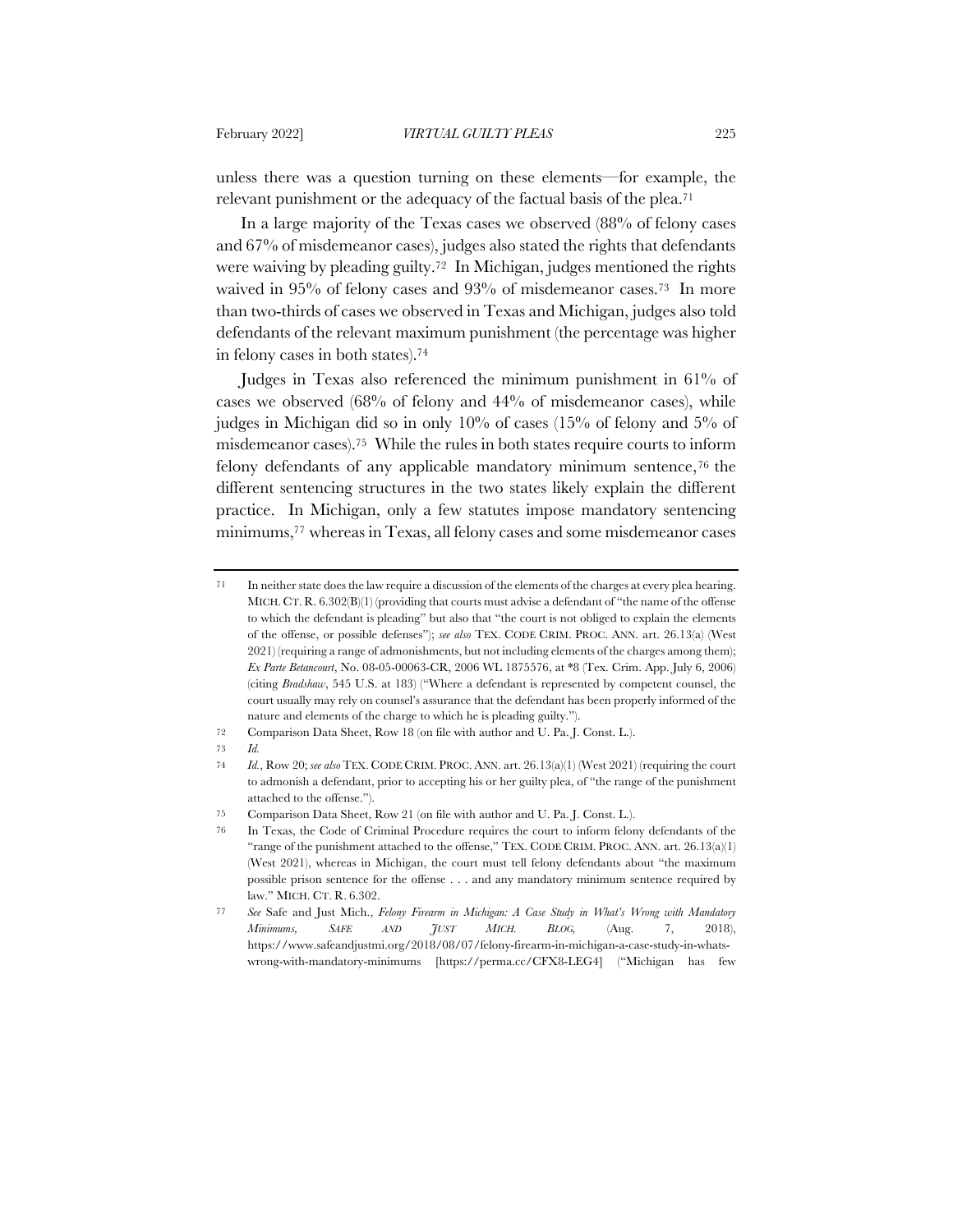carry mandatory minimums. <sup>78</sup> Because the question of a mandatory minimum is less likely to arise in Michigan, judges are less likely to need to inform defendants of it.

In Texas, judges also regularly (in 82% of felony cases and 74% of misdemeanor cases) admonished defendants about the potential immigration consequences of the guilty plea.79 Judges in Michigan were significantly less likely (in only 19% of cases) to inquire into the defendant's citizenship or mention possible immigration consequences of pleading guilty.80 The gap can be explained by the different rules applicable in the two states. In Texas, the Code of Criminal Procedure requires courts in felony cases to admonish defendants who are pleading guilty that "if the defendant is not a citizen of the United States of America, a plea of guilty or nolo contendere for the offense charged may result in deportation, the exclusion from admission to this country, or the denial of naturalization under federal law." <sup>81</sup> By contrast, in Michigan, courts are not required to inform defendants of potential immigration consequences of a guilty plea.82

As part of the knowledge inquiry, a number of Texas judges further asked defendants if they had had sufficient opportunity to consult with counsel about the plea83 and whether they had reviewed the plea paperwork with counsel.84 Some also asked the defendants whether they were satisfied with

mandatory minimums, and none related to drug crimes. However, there are a couple mandatory minimums that have significant impacts within the current system, most notably MCL 750.227b, commonly known as 'felony firearm.'").

80 *Id.* 

<sup>78</sup> *See, e.g.*, TEX. PENAL CODE ANN.§§ 12.31–12.35, 12.43 (West 2021) (imposing minimum sentences for all felony offenses and for certain misdemeanor offenders).

<sup>79</sup> Comparison Data Sheet, Row 15 (on file with author and U. Pa. J. Const. L.). Some judges first inquired into the defendant's citizenship and then gave the admonition, while others gave the admonition without inquiring into citizenship.

<sup>81</sup> TEX. CODE CRIM. PROC. ANN. art. 26.13(a)(4) (West 2021).

<sup>82</sup> *See* People v. Osaghae, 596 N.W.2d 911, 914 (Mich. 1999) (holding that state law does not require judges to advise defendants about the potential immigration consequences of a guilty plea); *see also* MICH. CT. R. 6.302 (requiring that the court inform defendant of certain consequences of a guilty plea, not including immigration consequences).

<sup>83</sup> *See, e.g.*, Felony (Reduced to Misdemeanor) Plea Hearing, State v. C.R., Aug. 27, 2020, 364th District Court, El Paso County, TX; Felony Plea Hearing, State v. W.C., Aug. 26, 2020, 156<sup>th</sup> District Court, Bee County, TX; Felony Plea Hearing, State v. L.B., Aug. 28, 2020, 336<sup>th</sup> District Court, Fannin County, TX.

<sup>84</sup> *See, e.g.*, Felony (Reduced to Misdemeanor) Plea Hearing, State v. A.C., Sept. 9, 2020, Second Criminal District Court, Dallas County, TX.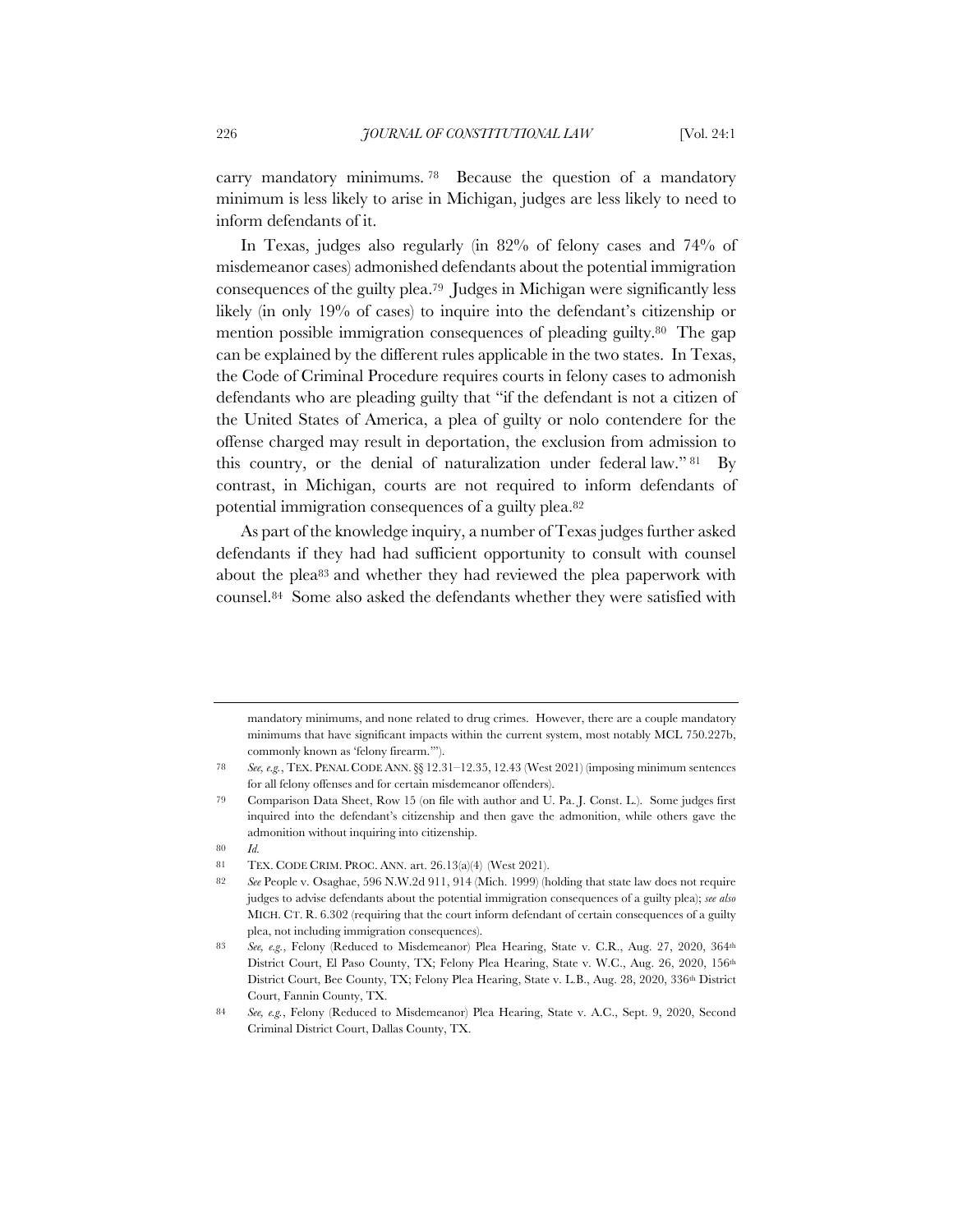their attorney.85 These inquiries help establish that a plea is knowing and that the defendant is adequately represented, but they are not expressly required by the rules.

When it came to intelligence, Texas judges in most felony cases we observed (82%) checked for mental competence, which is expressly required under the Code of Criminal Procedure. <sup>86</sup> When asking about mental competence*,* Texas judges often addressed the attorney instead of or in addition to the defendant.87 But in Texas misdemeanor cases, only 30% inquired into competence, as such an inquiry is not required by the Code.88 Furthermore, in a small minority of cases (12% of felony and 4% of misdemeanors), Texas judges asked about the education level of the defendant.89

Michigan judges were significantly less likely to ask about the mental competence or education level of the defendant. Judges in Michigan inquired into mental competence in just over 2% of cases, and they inquired into education in about 1% of cases.90 The notable difference between Texas and Michigan judges when it comes to inquiry into competence likely reflects the fact that unlike the Texas Code, Michigan rules of criminal procedure do not expressly require such an inquiry.91

<sup>85</sup> *See, e.g.*, Felony (Reduced to Misdemeanor) Plea Hearing, State v. C.R., Aug. 27, 2020, 364th District Court, El Paso County, TX; Felony Plea Hearing, State v. J.A., Aug. 28, 2020, 168th District Court, El Paso County, TX; Felony Plea Hearing, State v. M.G., Sept. 2, 2020, 117<sup>th</sup> District Court, Nueces County, TX.

<sup>86</sup> Comparison Data Sheet, Row 16 (on file with author and U. Pa. J. Const. L.); *see also* TEX. CODE CRIM. PROC. ANN. art. 26.13(b) (West 2021) ("No plea of guilty or plea of nolo contendere shall be accepted by the court unless it appears that the defendant is mentally competent and the plea is free and voluntary.").

<sup>87</sup> *See, e.g.*, Felony (Reduced to Misdemeanor) Plea Hearing, State v. C.L., Jan. 8, 2021, 167th District Court, Travis County, TX. Courts have held that the court can ask defense attorneys the question about competence, if they make the ultimate determination about sanity on the basis of this inquiry as well as other observations and interactions with the defendant. Lucero v. State, 502 S.W.2d 750, 753 (Tex. Crim. App. 1973).

<sup>88</sup> Comparison Data Sheet, Row 16 (on file with author and U. Pa. J. Const. L.).

<sup>89</sup> *Id.*, Row 17.

<sup>90</sup> *Id.*, Rows 16–17.

MICH. CT. R. 6.302 (listing the elements of the inquiry to ensure that the guilty plea is understanding and voluntary, but not requiring courts to verify that the defendant is mentally competent). Michigan case law requires that where some evidence raises questions about the defendant's competence, courts should not merely rely on a prior competency hearing, but should instead inquire into the mental competence of the defendant at the plea hearing. People v.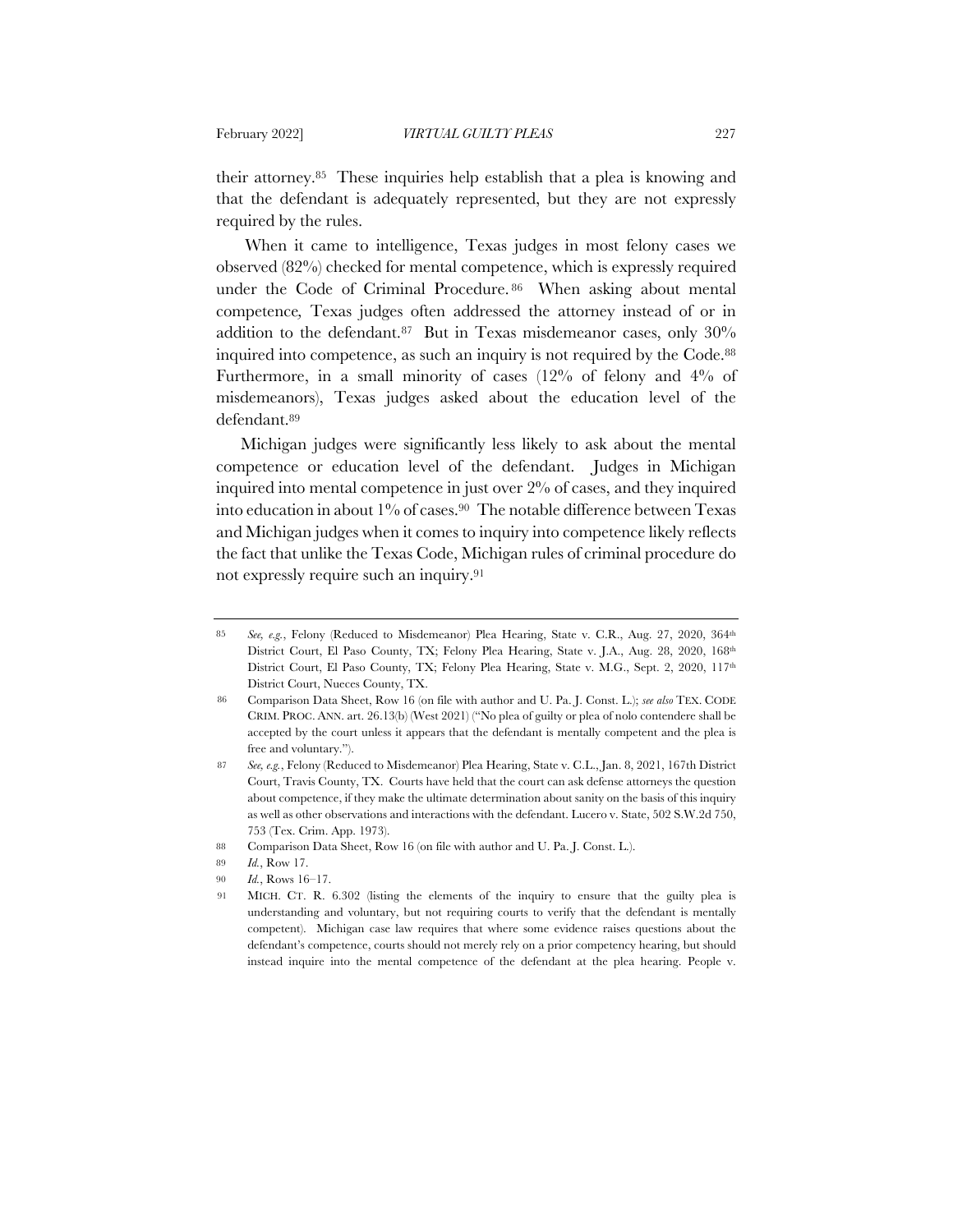When it comes to verifying the factual basis of a plea, we found significant differences in Michigan and Texas practice, reflecting the two states' distinct rules on this question. In Texas, the law does not require the court to inquire into the factual basis of the guilty plea at the hearing. Instead, the factual basis of a guilty plea can be satisfied through a written stipulation.<sup>92</sup> By contrast, in Michigan, courts must verify at the plea hearing that a guilty plea is "understanding, voluntary, and *accurate*."93 As commentators have noted, and the law in many states affirms, the Michigan approach—requiring judges to inquire into the facts directly at the plea hearing—is superior in its effectiveness.94

Because the Texas Code of Criminal Procedure does not require such an inquiry at the hearing, we found that Texas judges asked about the factual basis in only 28% of felony cases and 9% of misdemeanor cases. <sup>95</sup> By contrast, judges in Michigan conducted an inquiry into factual basis in 95% of felony plea hearings and 90% of misdemeanor hearings.96 In Texas, instead of verifying the facts at the hearing, judges tended to simply confirm that the parties had filed stipulations establishing the factual basis—this occurred in 59% of the felony hearings and 35% of misdemeanor hearings

93 MICH. CT. R. 6.302.

Matheson, 245 N.W.2d 551, 555 (Mich. App. Ct. 1976). This holding does not, however, require courts, as a matter of course, to ask defendants or their attorneys about the mental competence of the defendant at the plea hearing.

<sup>92</sup> TEX. CODE CRIM. PROC. ANN. art. 1.15 (West 2021).

<sup>94</sup> *See, e.g.*, Jones v. State, 705 S.W.2d 874, 877 (Ark. 1986) (noting that "the trial court could, and should, comply with Rule 24.6 by continuing a direct inquiry of the defendant as to the factual basis for his plea."); State v. Finney, 834 N.W.2d 46, 62–63 (Iowa 2013) (affirming the importance of determining the factual basis of the plea on the record); CAL. PENAL CODE § 1192.5 (West 2019) (providing that in felony cases, the "court shall also cause an inquiry to be made of the defendant to satisfy itself that the plea is freely and voluntarily made, and that there is a factual basis for the plea."); FLA. R. CRIM. P. 3.170 ("No plea of guilty or nolo contendere shall be accepted . . . without the court first determining, in open court . . . that the circumstances surrounding the plea reflect a full understanding of the significance of the plea and its voluntariness and that there is a factual basis for the plea of guilty."); GA. SUPER. CT. R. 33.9 ("Notwithstanding the acceptance of a plea of guilty, judgment should not be entered upon such plea without such inquiry on the record as may satisfy the judge that there is a factual basis for the plea."); N.J. CT. R. 3:9-2 ("The court . . . may refuse to accept a plea of guilty and shall not accept such plea without first questioning the defendant personally, under oath or by affirmation, and determining by inquiry of the defendant and others, in the court's discretion, that there is a factual basis for the plea."); *see also* ABA STANDARDS OF CRIM. JUST. 14-1.6(a) ("In accepting a plea of guilty or nolo contendere, the court should make such inquiry as may be necessary to satisfy itself that there is a factual basis for the plea."); LaFave et al., *supra* note 33, § 21.4(f) (noting that questioning the defendant at the hearing is "sometimes said to be the best method" of determining factual basis).

<sup>95</sup> *See infra* app. tbl. 3.

<sup>96</sup> *See id*.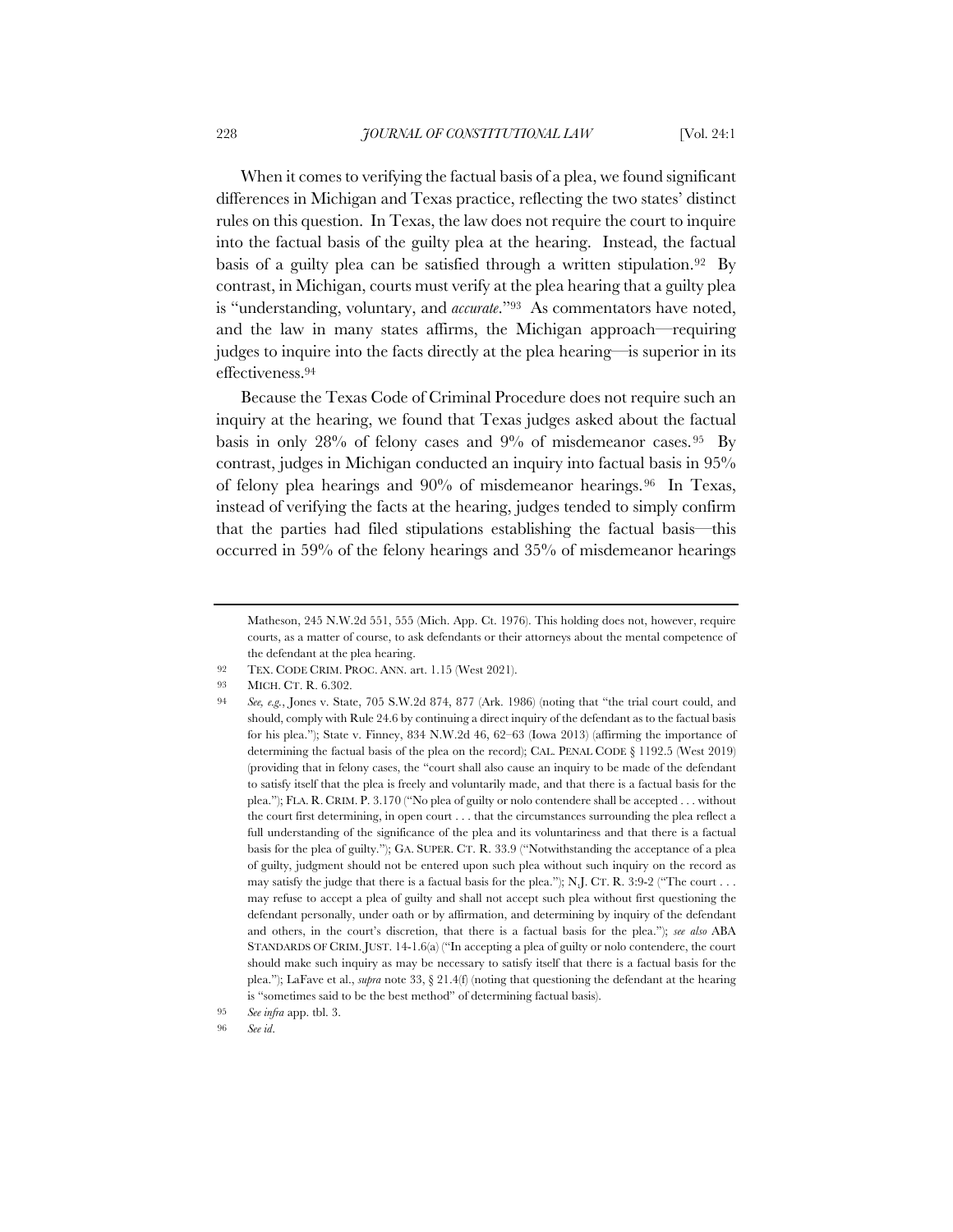we observed.97 There is no reason to believe our findings on factual basis inquiries are limited to virtual plea hearings—given the different rules, we expect the distinct approaches to factual basis in Michigan and Texas to occur during in-person hearings as well.

Finally, among all the hearings we observed in Texas and Michigan, judges rejected only five guilty pleas as invalid, which represents 1.7% of the sample.<sup>98</sup> Our findings are consistent with those for guilty pleas rendered at in-person hearings, for which a recent study found an acceptance rate of above 98%.99

#### *3. Review of Plea Agreements*

In both Texas and Michigan, at the plea hearing, the parties must also disclose any plea agreement they have negotiated.100 The parties and the court discussed the terms of the plea agreement on the record during the hearing in about 96% of Texas cases and 90% of Michigan cases.<sup>101</sup> In cases where no plea agreement was mentioned, defendants were likely pleading "open" to the court, without an agreement with the prosecutor.

As noted in Part II.A, agreements between the parties about the sentence are not binding on the court.102 In Texas, after the parties disclose the plea agreement on the record at the plea hearing, the court must state "whether it will follow or reject the agreement in open court and before any finding on the plea."103 If the court refuses to follow the agreement, the defendant can

<sup>97</sup> Comparison Data Sheet, Rows 7–8, 47 (on file with author and U. Pa. J. Const. L.).

<sup>98</sup> *See* Felony Plea Hearing, State v. W.C., Aug. 26, 2020, 156th District Court, Bee County, TX (rejecting guilty plea because of disagreement with charge reduction that does not accurately reflect the facts); Felony Plea Hearing, State v. M.F., Sept. 22, 2020, Seventh District Court, Smith County, TX (rejecting guilty plea because defendant said he had not had the opportunity to go over the paperwork with his attorney); Misdemeanor Plea Hearing, State v. D.P., Sept. 1, 2020, Third Circuit Court, Wayne County, MI (rejecting guilty plea and plea agreement because reduced charges did not accurately reflect the facts); Felony Plea Hearing, State v. D.S., Sept. 1, 2020, Third Circuit Court, Wayne County, MI (rejecting guilty plea for lack of factual basis because defendant denied knowing that heroin he was charged with possessing was in the car where he was sitting when stopped by police); Misdemeanor Plea Hearing, State v. M.G., Oct. 29, 2020, Thirty-Sixth District Court, Wayne County, MI (dismissing charge of driving without a license, to which defendant was going to plead guilty, because the case was too old).

<sup>99</sup> Dezember et al., *supra* note 30, at 7.

<sup>100</sup> TEX. CODE CRIM. PROC. ANN. art. 26.13 (West 2021); MICH. CT. R. 6.302 (C)(1).

<sup>101</sup> Comparison Data Sheet, Row 36 (on file with author and U. Pa. J. Const. L.).

<sup>102</sup> TEX. CODE CRIM. PROC. ANN. art. 26.13 (West 2021); MICH. CT. R. 6.302.

<sup>103</sup> TEX. CODE CRIM. PROC. ANN. art. 26.13(a)(2) (West 2021).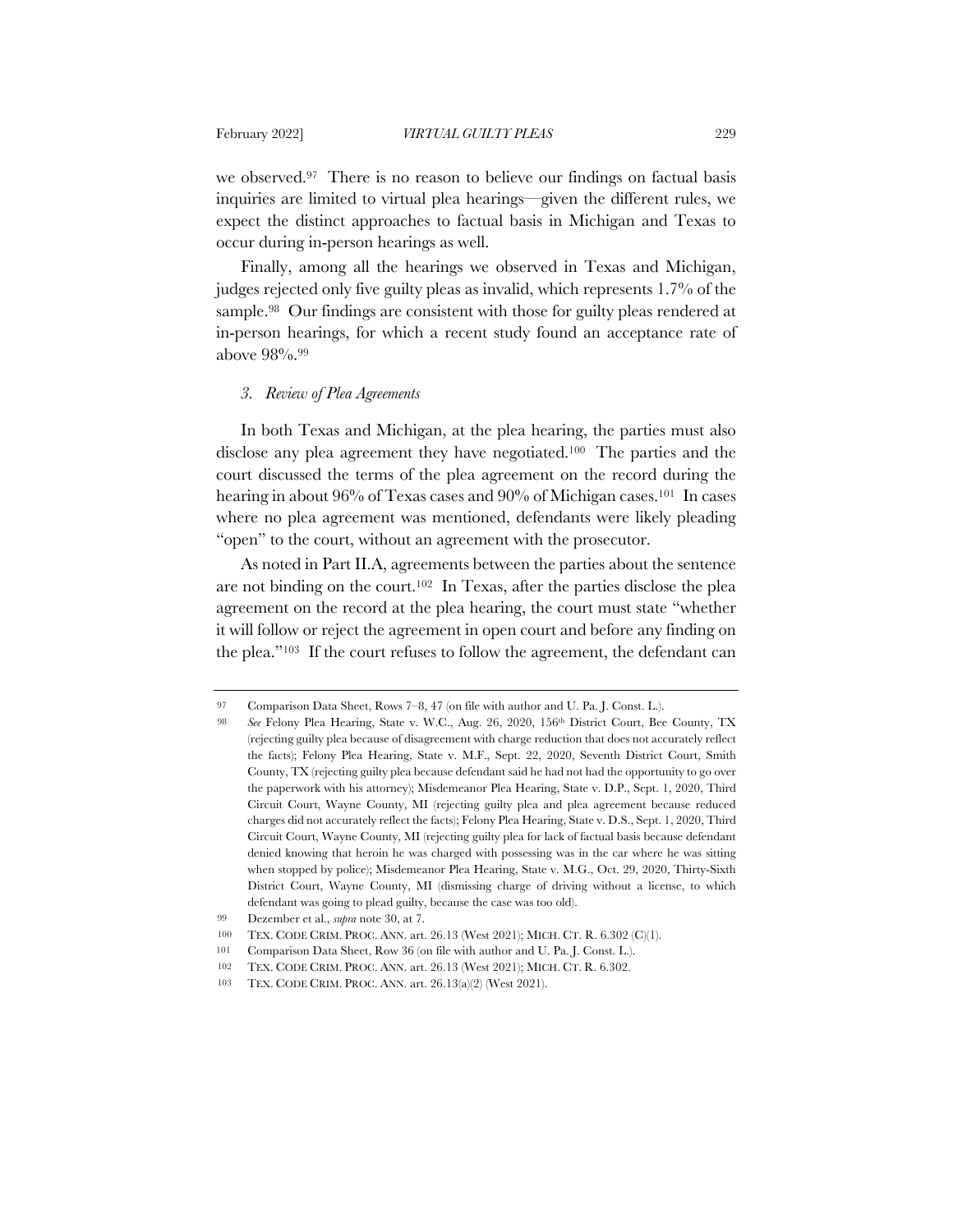withdraw his plea.<sup>104</sup> In Michigan, the court may provide its view on a sentencing agreement at various points in the process, from a probable cause hearing, to the plea hearing, or the sentencing hearing.<sup>105</sup> And as in Texas, if the court rejects the agreement, the defendant can withdraw the guilty plea.106

As part of our observations, we also kept track of the percentage of cases in which the court accepted or rejected the plea agreement at the hearing. We found around extremely low rejection rates in both states—around  $1\frac{0}{0}$ .107

In Michigan, the plea agreement rejection rate we recorded is not very meaningful because in the large majority of felony hearings we observed, Michigan judges simply did not state their views about the plea agreement.108 As Nancy King and Ronald Wright have reported, Michigan judges frequently share their views on sentencing agreements at an earlier point in the process, the probable cause hearing, as a means of encouraging and guiding the parties' negotiations.109 In addition, as we observed, Michigan judges frequently postpone their decision on the agreement until sentencing

<sup>104</sup> *Id.*

<sup>105</sup> People v. Cobbs, 505 N.W.2d 208, 212 (Mich. 1993) ("At the request of a party, and not on the judge's own initiative, a judge may state on the record the length of sentence that, on the basis of the information then available to the judge, appears to be appropriate for the charged offense.").

<sup>106</sup> People v. Killebrew, 330 N.W.2d 834, 843 (Mich. 1982).

<sup>107</sup> Comparison Data Sheet, Rows 39, 41 (on file with author and U. Pa. J. Const. L.). Of Michigan judges who stated whether they would accept or reject the plea agreement at the plea hearing, only 1% of felony court judges rejected an agreement, and no misdemeanor judges rejected a plea agreement. Felony Plea Hearing, State v. D.P., Sept. 1, 2020, Third Circuit Court, Wayne County, MI. In Texas, no misdemeanor plea agreements were rejected, and only one felony plea agreement was rejected. Felony Plea Hearing, State v. J.B., Sept. 25, 2020, 168th District Court, El Paso County, TX.

<sup>108</sup> *See infra* note 111 and accompanying text.

<sup>109</sup> Nancy J. King & Ronald F. Wright, *The Invisible Revolution in Plea Bargaining: Managerial Judging and Judicial Participation in Negotiations*, 95 TEX. L. REV. 325, 339–41 (2016). In Michigan, judges are not supposed to initiate plea discussions, but on the parties' request, they may pronounce what sentence would be acceptable to the court if the defendant pleads guilty. People v. Cobbs, 505 N.W.2d 208, 212 (Mich. 1993). As King & Wright report based on interviews with Michigan judges and practitioners, these pronouncements often occur at the probable cause hearing. King & Wright, *supra*, at 339–41.

In Texas, judges are not supposed to participate in plea negotiations. Lynch v. State, 318 S.W.3d 902, 903 (Tex. App. 2010) ("A trial judge should avoid participation in plea negotiations until an agreement has been reached, in order to 'avoid the appearance of any judicial coercion or prejudgment of the defendant since such influence might affect the voluntariness of the defendant's plea.'") (quoting Perkins v. Court of Appeals, 738 S.W.2d 276, 282 (Tex. Crim. App. 1987)).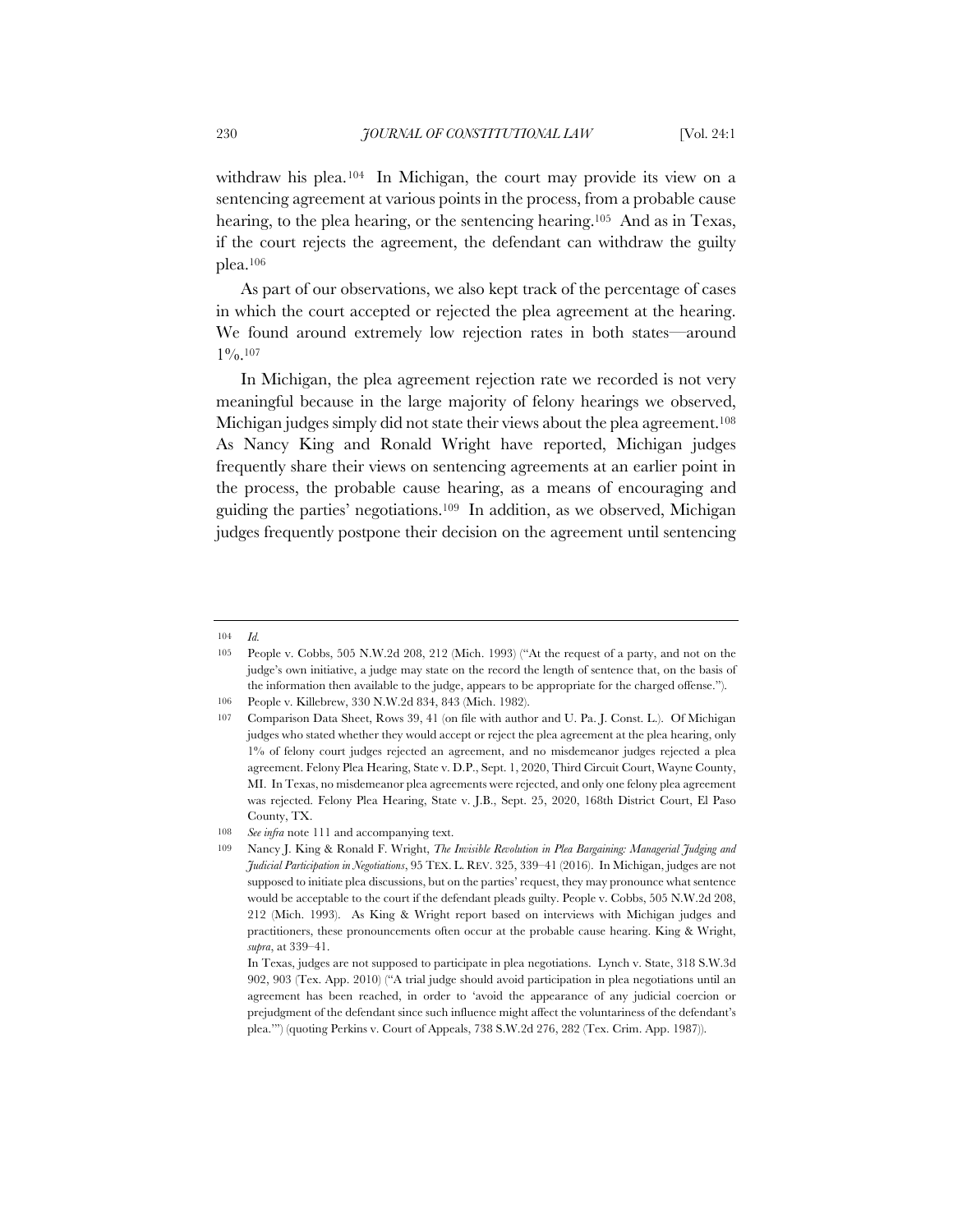in order to review the presentencing report.110 This occurred in 92% of felony cases and 37% of misdemeanor cases.111 Because we did not follow cases all the way from arraignment through sentencing, we likely missed some rejections of plea agreement at the sentencing hearing. Moreover, in Michigan, some of the "acceptances" we saw at the plea hearing might also have resulted from modifications of the agreement based on a prior negative indication by the judge so any acceptance rate we report might be overstated.

Importantly, the agreements we observed in Michigan generally tended not to be to a specific sentence, but rather to a sentencing range, so even when a judge accepted a plea agreement, he or she retained significant discretion over the ultimate sentence. At the same time, in a high percentage of plea hearings in Michigan (77%), a reduction or dismissal of charges was part of the plea agreement mentioned at the hearings we observed (compared to merely 29% of the Texas plea hearings we observed).112 The relatively high rate of charge bargains in Michigan may reflect the parties' attempt to reach a more predictable disposition when they cannot rely on judges to accept their sentencing agreement.

While Michigan practice did not allow us to determine reliably the rate at which judges accepted or rejected plea agreements, in Texas, the rules require judges to state their view about the plea agreement at the plea hearing. Accordingly, Texas judges did so in all misdemeanor hearings and 91% of felony hearings we observed.113 In the remaining cases, judges either postponed their decision until a subsequent sentencing hearing,114 or there

<sup>110</sup> In some counties in Michigan, to minimize the odds of a surprise revelation in the presentencing report, the defense can request a "predisposition investigation" before the plea hearing, which allows the defendant to "review the [presentencing] report and recommendation before making a decision about pleading." *Plea Bargaining—Plea Bargains and Judicial Involvement; Defense View*, 1A GILLESPIE MICH. CRIM. L. & PROC. § 16:39 (2d ed. 2020).

<sup>111</sup> Comparison Data Sheet, Row 40 (on file with author and U. Pa. J. Const. L.). In Michigan, even some judges who have accepted a plea agreement at the plea hearing might change their views at sentencing, after reading the presentencing report. Interviews with Michigan judges and practitioners reveal that the presentencing report rarely leads judges to change their view on the applicable sentence, however. King & Wright, *supra* note 109, at 377–80.

<sup>112</sup> Comparison Data Sheet, Row 12 (on file with author and U. Pa J. Const. L.).

<sup>113</sup> *Id.*, Row 40.

<sup>114</sup> George E. Dix & John M. Schmolesky, *Statutory Regulation of Plea Bargaining–Judicial Acceptance of Deal*, 43 TEX. PRAC., CRIM. PRAC. AND PROC. § 40:66 (3d ed. 2020) (stating that occasionally, Texas courts will "accept a plea of guilty or nolo contendere subject to accepting or rejecting the plea agreement after examining the presentence investigation report") (citing Ortiz v. State, 933 S.W.2d 102 (Tex. Crim. App. 1996)).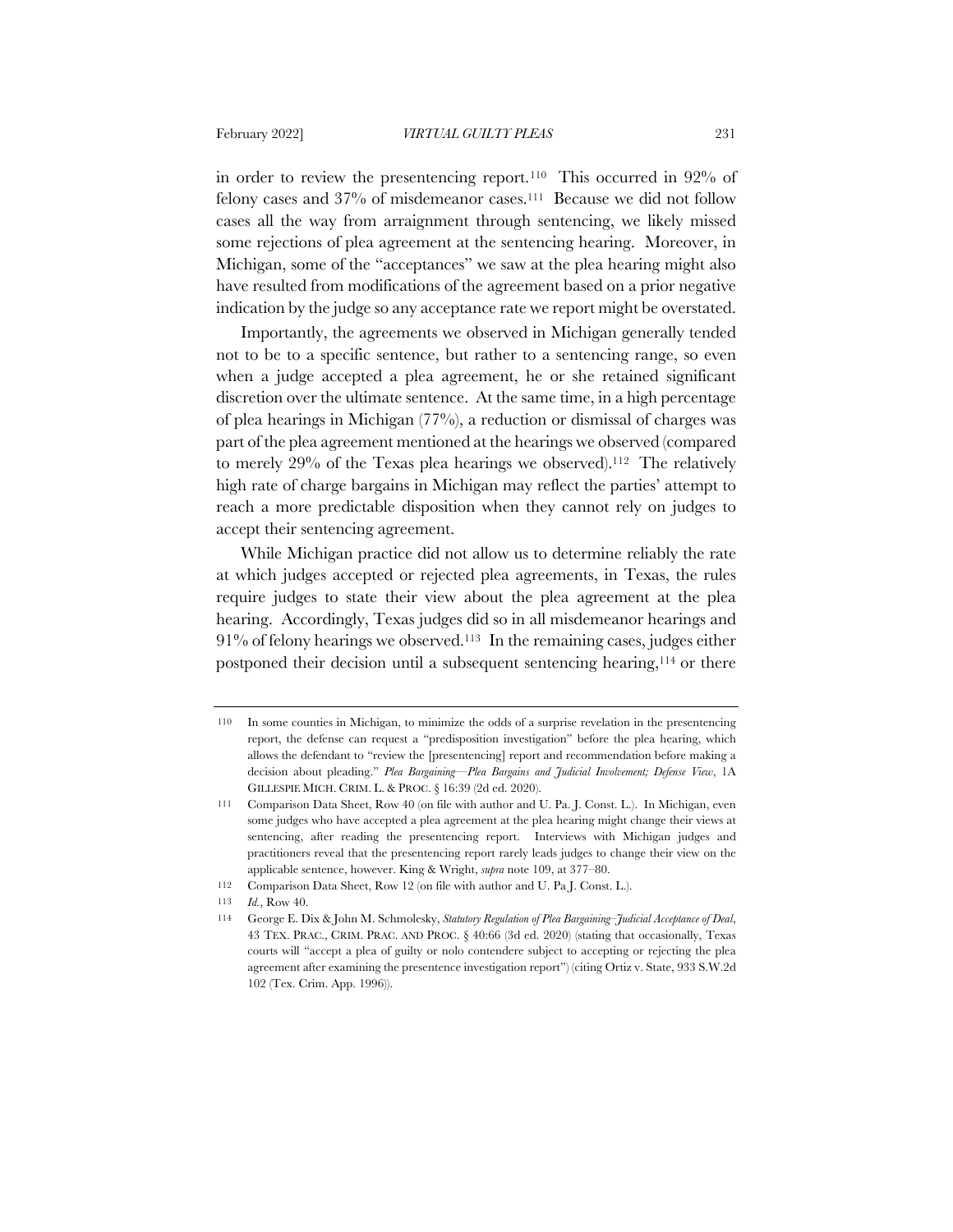was no plea agreement. In the cases where Texas judges did express a view about the plea agreement at the plea hearing, Texas judges very rarely rejected the agreements. They did so in one felony case (i.e.,  $1\%$ ) and no misdemeanor cases we observed.115

Our findings are consistent with studies of in-person judicial review of plea agreements in Texas. In his 1970s study of Texas plea bargaining practices, Albert Alschuler found that "five of the[] six [Houston felony court] judges followed the prosecutor's sentence recommendation in almost every guilty-plea case that came before them," while the sixth, "considered a maverick by prosecutors and defense attorneys alike," accepted the plea agreement in around 90% of cases.116 Another contemporaneous study of sentencing by Houston felony court judges likewise found extremely high rates of acceptance of the prosecutor's sentencing recommendations, ranging from 88% to 100% for different judges.117 Thus, both in person and online, Texas judges tend to defer to the parties' sentencing agreements in the vast majority of cases.

#### *4. Analysis of Observations*

Our observations of remote plea hearings offer three main insights about judicial review of guilty pleas. First, when rules on judicial review of guilty pleas are clearly articulated and specific, judges will generally follow them. At the same time, even clear rules do not yield strict compliance if enforcement mechanisms are weak. Second, judges rarely use their discretion to conduct more probing inquiries into guilty pleas or to reject plea agreements, even when doing so might be in the interests of justice. Third, online as in person, judges tend to be passive players in the plea review process, relying heavily on the parties to ensure fairness and integrity.

When rules on judicial review imposed clear and specific requirements, the judges we observed generally followed them. For example, because Michigan rules require that the court review the factual basis of the plea at

<sup>115</sup> Comparison Data Sheet, Rows 39, 41 (on file with author and U. Pa J. Const. L.); Felony Plea Hearing, State v. J.B., Sept. 25, 2020, 168th District Court, El Paso County, TX.

<sup>116</sup> Albert W. Alschuler, *The Trial Judge's Role in Plea Bargaining, Part I*, 76 COLUM. L. REV. 1059, 1063– 64 (1976).

<sup>117</sup> *Id.* (citing James N. Johnson, *Sentencing in the Criminal District Courts*, 9 HOUS. L. REV. 944, 992 (1972)) (reporting that "three of the ten judges who then sat in felony cases followed the prosecutor's recommendation in 100% of the cases that came before them; one other judge followed the prosecutor's recommendation in 99% of his cases, two in 98%, one in 96%, one in 92%, and one— [the "maverick"]—in 88%.").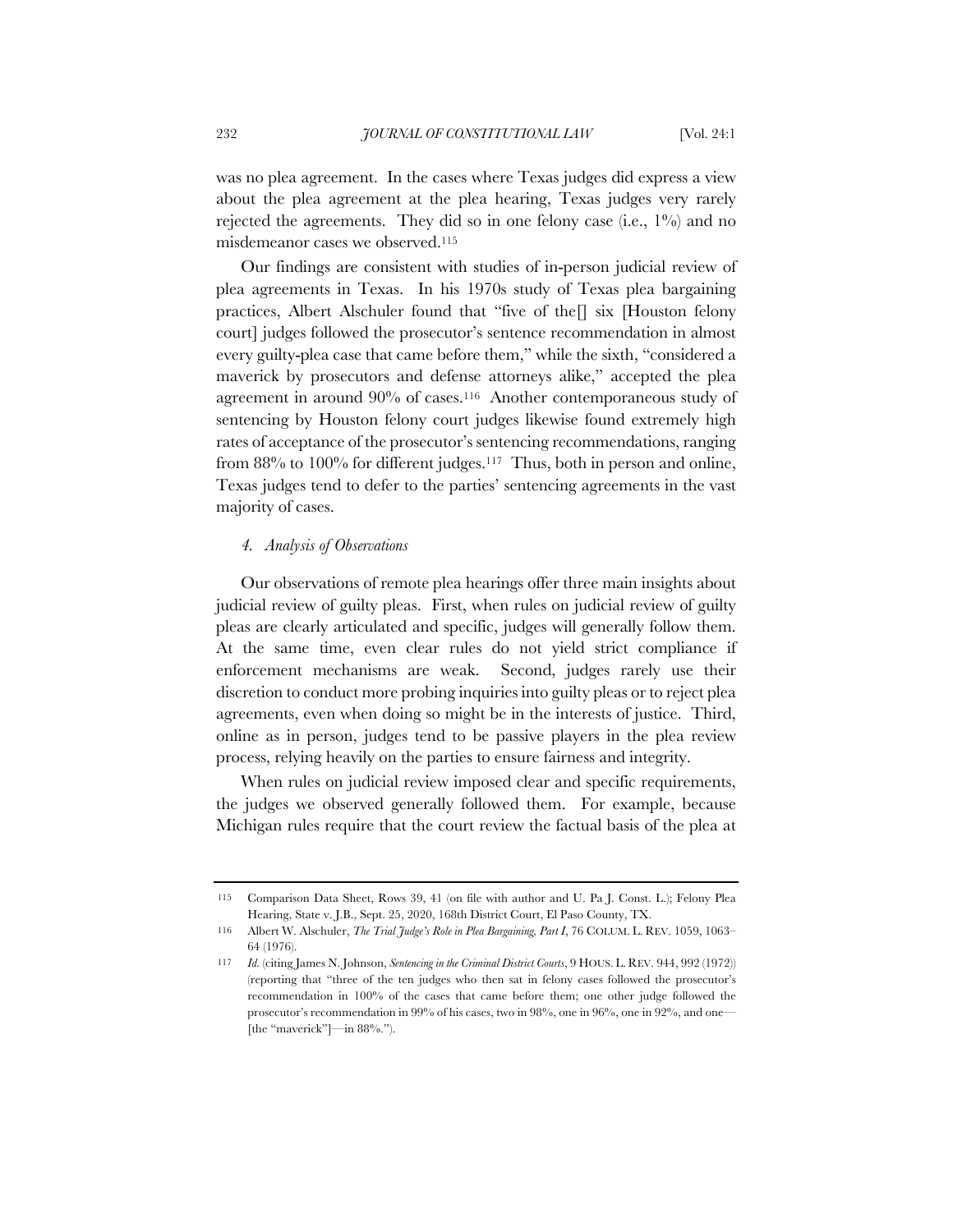the hearing, 93% of Michigan judges did so.118 Likewise, because the Texas Code expressly requires judges to establish mental competence and admonish the defendant about immigration consequences before accepting a felony plea, 82% of the Texas felony court judges we observed did so.119

When the rules did not require these inquiries, however, judges were significantly less likely to conduct them, even when doing so could improve fairness in the process. In other words, judges rarely used their discretion to go beyond the minimum requirements to ensure a plea is knowing, voluntary, or factually based. For example, despite broad agreement that inquiry into the factual basis at the hearing is good practice that helps ensure fairness and integrity in the plea process,120 most of the Texas judges we observed did not engage in such inquiry and were content to rely on the parties' written stipulations to a factual basis.121 Likewise, inquiries into the defendant's mental competence and admonitions about the immigration consequences of a guilty plea help establish that defendants' pleas are knowing and voluntary. But where such inquiries were not expressly required, as in Michigan, few judges conducted them on their own initiative.122 Accordingly, clear and precise rules about the questions and admonitions expected of judges at the plea hearing would help ensure that the court adequately examines the voluntariness, knowledge, and factual basis of guilty pleas.

Even clear rules do not yield perfect compliance, however, if judges are given significant leeway to depart from them or if enforcement mechanisms are weak. For example, while a large majority of the Texas judges we observed followed the express Code requirements in admonishing and questioning defendants at felony plea hearings, not all did so. Judges did not advise defendants of the rights waived by pleading guilty in about 12% of felony hearings, did not inquire into mental competence or mention immigration consequences in roughly 18% felony cases, and did not mention

<sup>118</sup> *See supra* note 34 and accompanying text & app. tbl. 3 (demonstrating that Michigan judges are instructed to review the factual basis of the plea bargain and that they were much more likely to do this compared to Texas judges).

<sup>119</sup> *See supra* notes 31–32, 79, 81, 86–87 and accompanying text.

<sup>120</sup> *See supra* note 94 and accompanying text.

<sup>121</sup> *See infra* app. tbl. 3.

<sup>122</sup> *See supra* notes 80, 90 and accompanying text (noting that in our observations, Michigan judges mentioned potential immigration consequences in only 19% of cases and inquired into the defendant's mental competence in just over 2% of cases).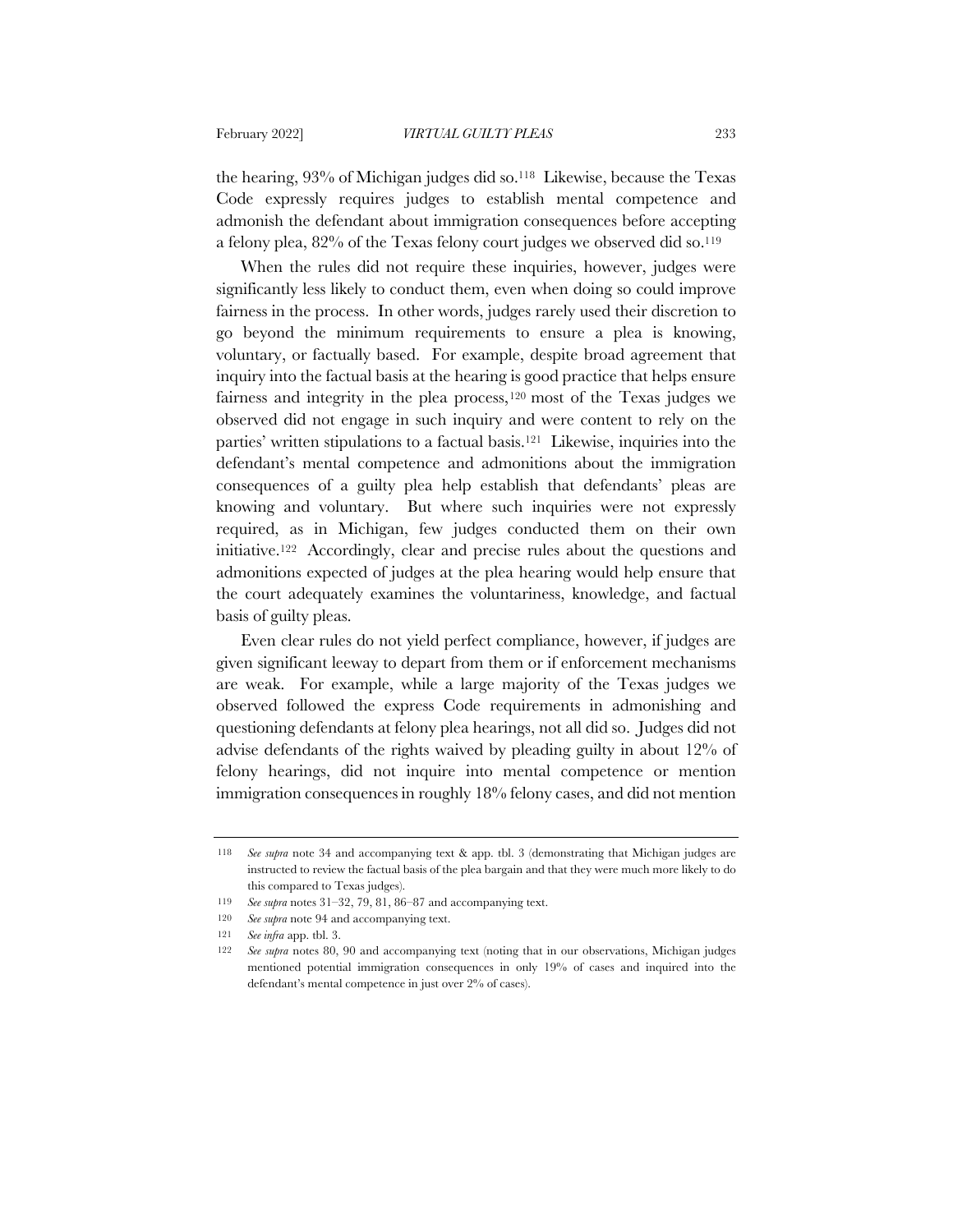the expected punishment range upon pleading guilty in 30% of felony hearings we observed.123

In part, this is due to the flexibility built into the rules. First, the Texas Code of Criminal Procedure allows the court to provide most of the admonitions in writing (except for the warning pertaining to immigration consequences, which has to be provided both in writing and orally), so at least some of its requirements were likely fulfilled through the plea paperwork signed by the defendant and filed with the court.<sup>124</sup> Standard plea forms usually lay out the charges filed, the rights waived, the minimum and maximum penalty expected, and certain other consequences of the guilty plea.125 Furthermore, the Texas Code notes that "substantial compliance by the court [with the provisions on inquiring into the plea's voluntariness and knowledge] is sufficient, unless the defendant affirmatively shows that he was not aware of the consequences of his plea and that he was misled or harmed by the admonishment of the court."126

In Michigan, too, large majorities of judges tend to follow requirements that are expressly stated in the Rules. We found close to perfect compliance in felony cases with the rule that judges must advise defendants of the maximum punishment applicable and of the rights waived.127 At the same time, in misdemeanor cases, 42% of Michigan judges we observed did not state the maximum punishment applicable, despite a rule requiring them to do so.128 But in Michigan, as in Texas, case law provides that substantial compliance with the plea hearing rules is generally sufficient to preserve the validity of the plea.129

Finally, in both Michigan and Texas, appeals waivers are commonly part of plea agreements and preclude regular appellate review of the plea process.130 In those appeals that are filed, harmless error review for non-

<sup>123</sup> *See supra* notes 72–75, 79, 86 and accompanying text.

<sup>124</sup> TEX. CODE CRIM. PROC. ANN. art. 26.13 (d) (West 2021).

<sup>125</sup> *See, e.g.*, 282nd Judicial District Court Dallas County, Tex., Plea Agreement Form, https://www.dallascounty.org/Assets/uploads/docs/courts/criminal\_district/282/Plea%20Agre ement%20Form.pdf [https://perma.cc/JW4J-3PCW].

<sup>126</sup> TEX. CODE CRIM. PROC. ANN. art. 26.13(c) (West 2021).

<sup>127</sup> Comparison Data Sheet, Rows 18, 20 (on file with author and U. Pa. J. Const. L.) (finding 95% compliance with the rule that defendants must be advised of rights waived and 97% compliance with the rule that defendants must be advised of the maximum punishment applicable in felony cases).

<sup>128</sup> *Id.*, Row 20.

<sup>129</sup> People v. Saffold, 631 N.W.2d 320, 327 (Mich. 2001).

<sup>130</sup> *See, e.g.*, MICH. CT. R. 6.302(B)(5); 282nd Judicial District Court Dallas County, Tex., Plea Agreement Form, *supra* note 125.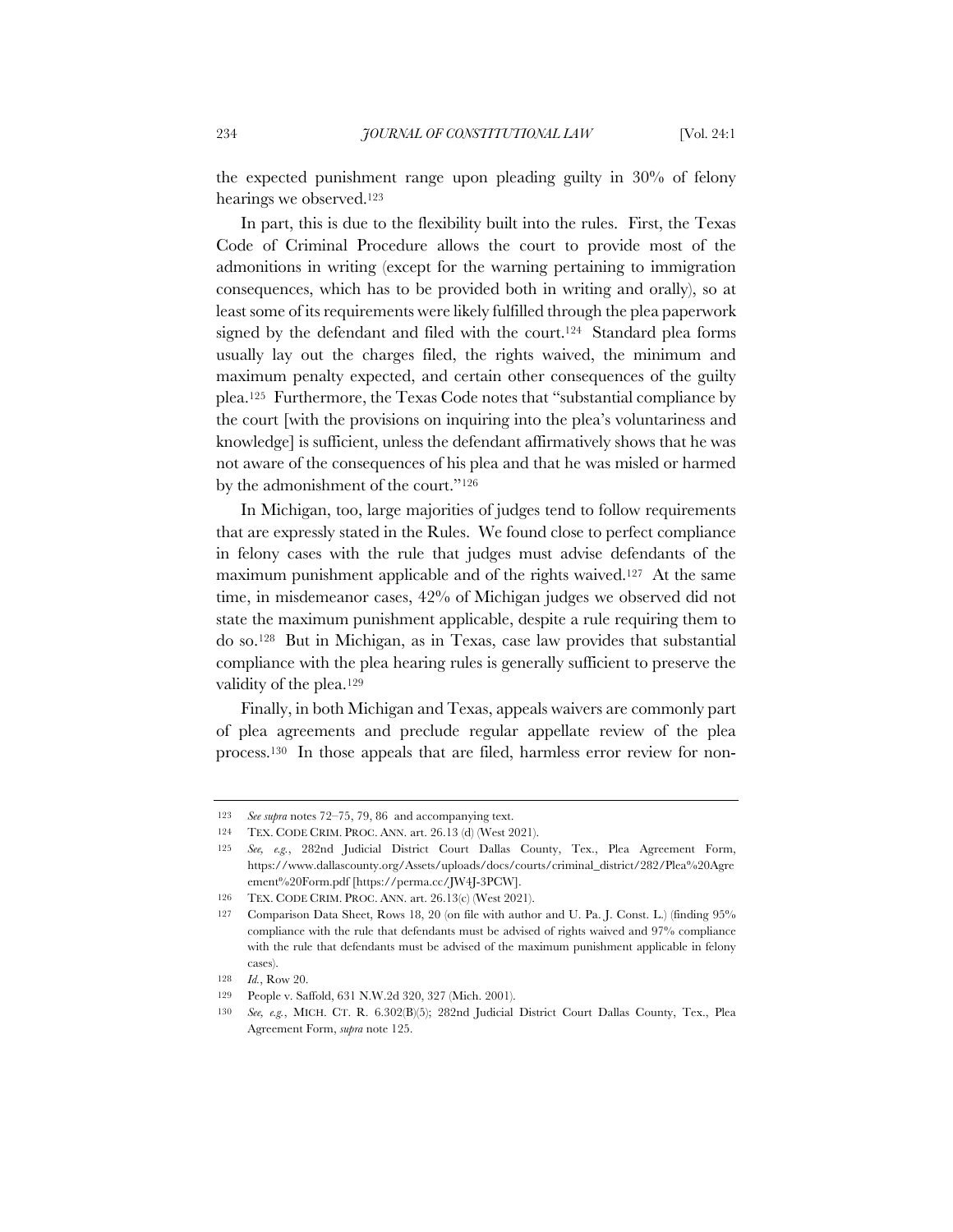constitutional violations further limits the incentives of trial judges to comply strictly with the requirements relating to review of guilty pleas.131 In addition to pushing for specific and mandatory rules, therefore, reformers must consider other ways to incentivize judges to follow these rules—whether by increasing oversight (for example, by removing the harmless error standard when a judge repeatedly fails to provide an admonishment) or by making it easier to comply with the rules (for example, by creating standard plea inquiry forms to guide judges), or both.<sup>132</sup>

At a more general level, our observations tend to confirm that, in virtual plea hearings just as in traditional ones, U.S. judges are typically passive players in a plea bargaining process driven by the parties. <sup>133</sup> The plea hearings we observed were brief and formulaic. Most judges failed to use their discretion to probe into the accuracy of guilty pleas in any meaningful way, and they accepted almost all guilty pleas. In the cases where we observed judges taking action on plea agreements (almost all cases in Texas and most misdemeanor cases in Michigan), judges also ratified virtually all agreements presented to them by the parties.134

It is notable that judicial review of plea hearings remained superficial even when judges knew that the hearings were livestreamed online and could

<sup>131</sup> *See, e.g.*, High v. State, 964 S.W.2d 637, 638 (Tex. Crim. App. 1998) (per curiam) (holding that failure to admonish defendant at plea hearing about punishment range attached to the offense is subject to a harm analysis); Cox v. State, 113 S.W.3d 468, 469–71 (Tex. App.–Texarkana 2003), *aff'd In re Cox*, No. PD-1314-03, 2003 Tex. Crim. App. LEXIS 847, at \*1 (Crim. App. Nov. 19, 2003) (holding that a trial court's failure to notify a pleading defendant that a prosecutor's sentencing recommendations were non-binding was harmless error); Johnson v. State, 712 S.W.2d 566, 568 (Tex. App.–Houston [1st Dist.] 1986) ("substantial [trial court] compliance with . . . admonishment provisions . . . [is] sufficient unless the defendant shows harm"); People v. Coppy, No. 196151, 1997 WL 33330636, at \*1 (Mich. Ct. App. Dec. 30, 1997) (per curiam) ("[F]ailure of the trial court to inquire of defendant regarding additional promises or inducements underlying his plea of guilty, although in violation of the court rule, is not one of those trial court errors which automatically results in appellate relief," but is instead subject to harm analysis.).

<sup>132</sup> *See* Justin Murray, *Policing Procedural Error in the Lower Criminal Courts*, 89 FORDHAM L. REV. 1411 (2020) (arguing that "in addition to examining whether an error affected the outcome, as current law directs, a reviewing court should also consider, [among other factors], whether reversal would substantially help to prevent future errors").

<sup>133</sup> *E.g.*, DARRYL BROWN, FREE MARKET CRIMINAL JUSTICE 81, 117 (2015) ("Judges are more passive and do less to develop the evidentiary record or otherwise compensate for any defense inadequacies."); ABRAHAM GOLDSTEIN, THE PASSIVE JUDICIARY (1981) (commenting on the degree of discretion afforded prosecutors by judges); Henderson et al., *supra* note 57, at 3; *see also* Russell M. Gold, *"Clientless" Prosecutors*, 51 GA. L. REV. 693, 709–15 (2017) (explaining that judicial review of settlements between the parties is less rigorous in criminal than in civil cases).

<sup>134</sup> *See supra* note 107 and accompanying text.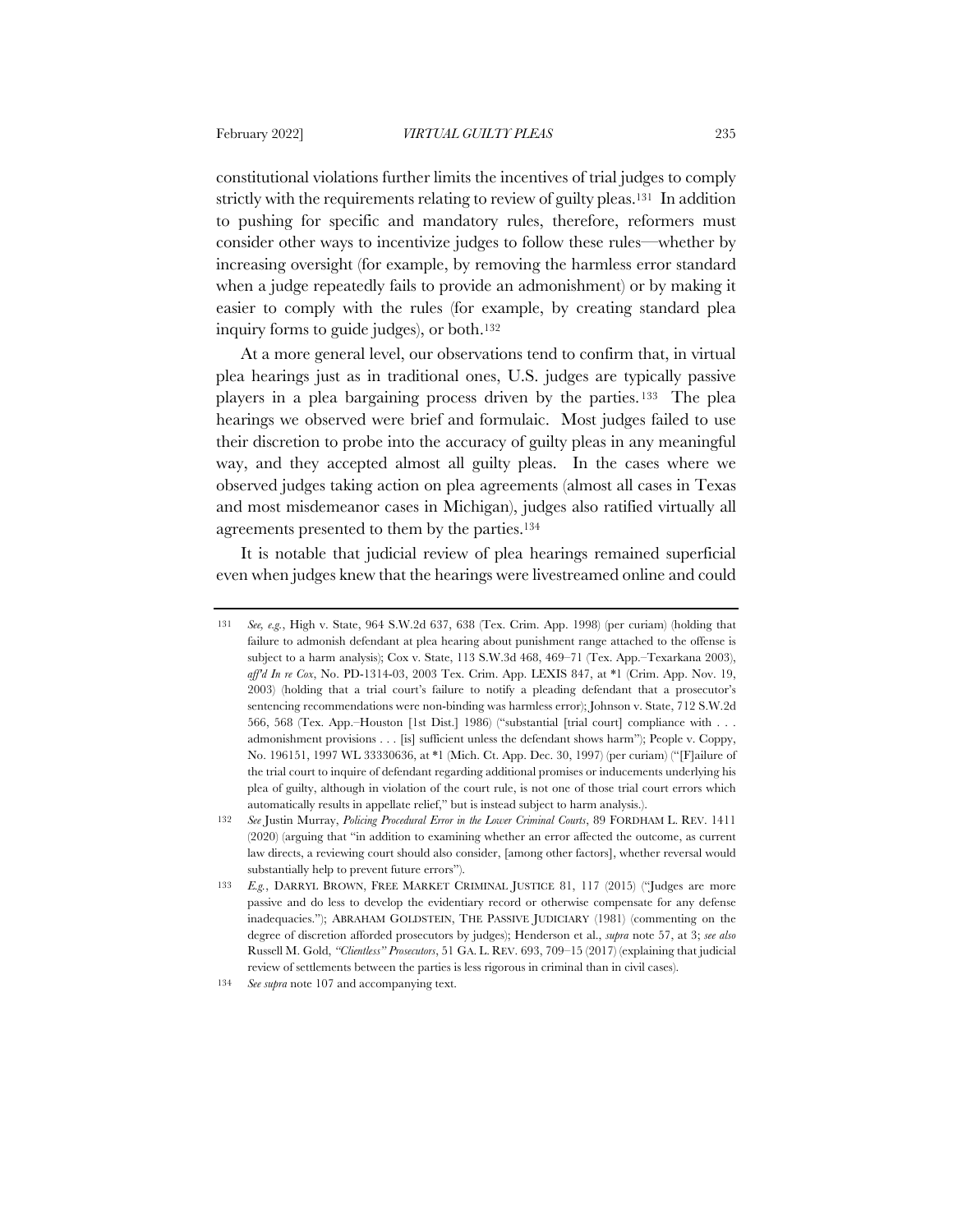be observed by numerous members of the public around the country.135 Moreover, the hearings remained brief even though the remote format has generally been praised for saving time and resources for judges by reducing travel time and hearing delays and improving scheduling flexibility. <sup>136</sup> Whatever time the courts may have saved by proceeding remotely was not invested in more in-depth judicial review of guilty pleas or plea agreements. As noted earlier, such lack of thorough review heightens the risk of illinformed and coerced guilty pleas, including from innocent defendants.137 It also makes it more likely that defendants will plead to charges that do not reflect their conduct and receive a sentence that is not proportionate to their blameworthiness.138 Given these concerns, it is worth contemplating why judges persist with cursory plea hearings.

One explanation is that judges trust the prosecutor and the defense attorney to be effective agents for the state and the defendant, respectively; judges therefore rely on the parties to ensure that the plea is voluntary, informed, and factually based.139 Indeed, the Supreme Court has broadly approved of such judicial deference, holding that "[w]here a defendant is represented by competent counsel, the court usually may rely on that counsel's assurance that the defendant has been properly informed of the nature and elements of the charge to which he is pleading guilty."140 This laissez-faire approach to plea bargaining is reflective of a broader adversarial attitude to the criminal process, in which "judges . . . do less to develop the

<sup>135</sup> In practice, remote hearings we observed typically yielded an audience of just a few members, and it is possible that judges were aware of the low audience numbers. The exception were hearings that remained online after they were completed, as was the case with at least one court in Michigan. In that case, remote plea hearings regularly netted more than a hundred views.

<sup>136</sup> *See, e.g.*, Turner, *supra* note 2, at 212–14, 238–43 (reporting results of survey of Texas judges and practitioners and prior scholarly commentary on the efficiency benefits of remote criminal proceedings).

<sup>137</sup> *See supra* notes 38–43 and *infra* notes 271–273 and accompanying text.

<sup>138</sup> *Id.*

<sup>139</sup> As Stephanos Bibas has explained, however, there are many reasons why prosecutors and defense attorneys may at times not be faithful agents for their principals. Stephanos Bibas, *Plea Bargaining Outside the Shadow of Trial*, 117 HARV. L. REV. 2464, 2470–86 (2004). In a recent survey, judges recognized the important role that judicial review plays in ensuring fairness in the plea process. Judges generally agreed that "they are the most responsible for ensuring the validity of the plea," but at the same time, a majority also noted that this is a "shared responsibility across legal actors." Henderson et al., *supra* note 57, at 7, 14.

<sup>140</sup> Bradshaw v. Stumpf, 545 U.S. 175, 183 (2005); *see also Ex Parte Betancourt*, No. 08-05-00063-CR, 2006 WL 1875576, at \*8 (Tex. App. July 6, 2006); United States v. Rodriguez-Penton, 547 F. App'x 738, 740 (6th Cir. 2013) ("The Court put the onus on counsel, not on sentencing judges [to inform defendants of deportation consequences of a guilty plea].").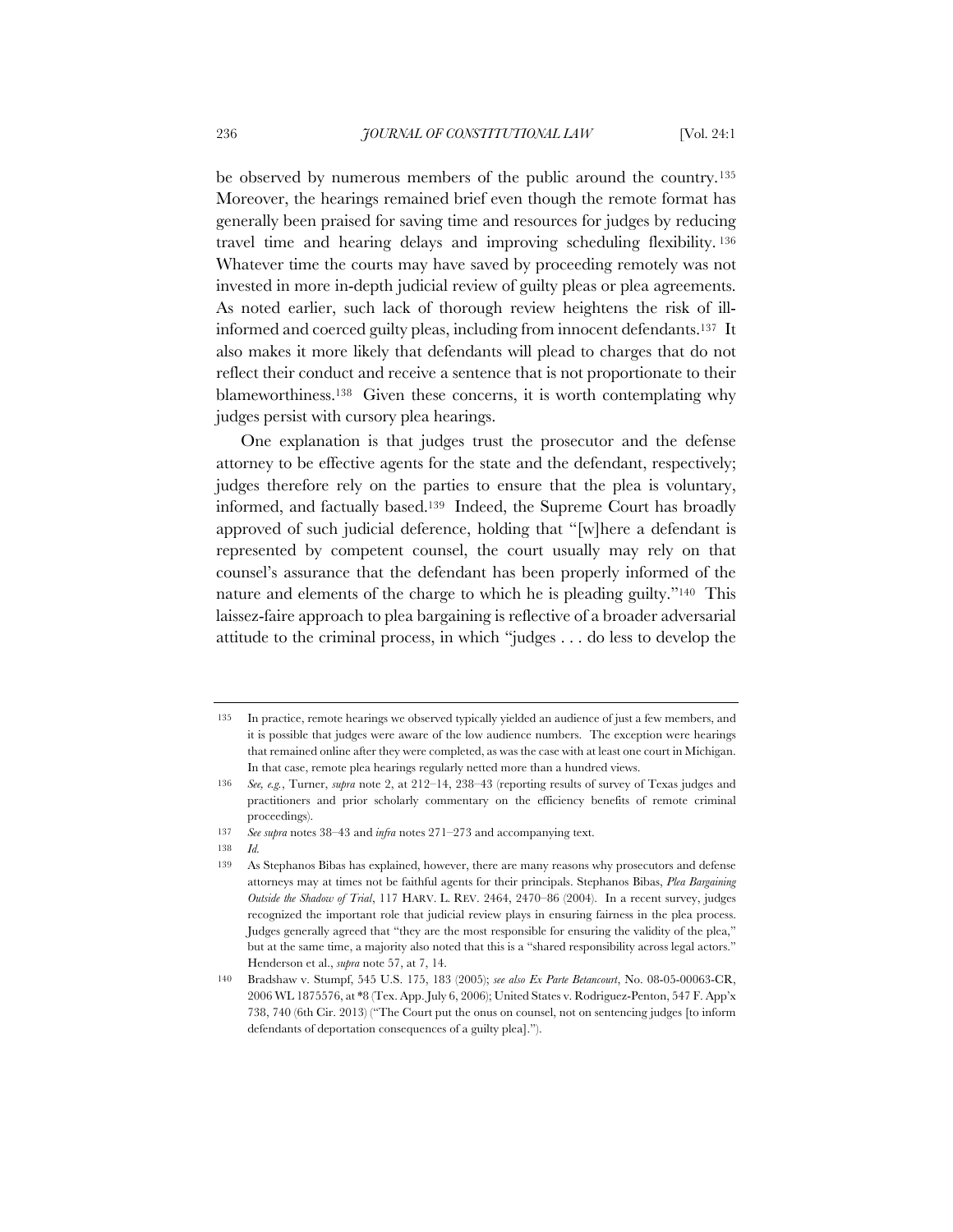evidentiary record or otherwise compensate for any defense inadequacies."141

Judicial deference to the parties' plea agreements, which we observed in Texas, also encourages the continued use of plea bargaining, as the parties can negotiate more easily in the knowledge that their agreement will not be disturbed.142 Judges therefore may remain relatively passive in reviewing plea agreements in an effort to promote more predictable and efficient dispositions, with the ultimate goal of saving time and resources.<sup>143</sup> Such passivity, however, comes at the expense of judicial authority over sentencing.<sup>144</sup>

### II. VIRTUAL PLEA HEARINGS: LAW AND PRACTICE

In addition to documenting the type of review that judges conduct in remote plea hearings, we tracked how the online setting influenced the plea process: whether defendants were asked at the hearing to consent to the use of the remote format; whether they were informed of the right to consult

<sup>141</sup> BROWN, *supra* note 133, at 81.

<sup>142</sup> *See* Alschuler, *supra* note 116, at 1066–67 (noting that judges rarely impose sentences harsher than those negotiated and recommended by prosecutors in order to avoid "disappointing reasonable expectations that the system has created").

<sup>143</sup> *See id.* (noting that judges often passively accept plea agreements "in order to make the guilty-plea system work smoothly").

<sup>144</sup> *See id.* ("To the extent that judges yield to prosecutors in . . . the guilty-plea system . . . , they sacrifice their independence."); *see also* Jeffrey Bellin, *The Power of Prosecutors*, 94 N.Y.U. L. REV. 171, 210 (2019) ("[P]lea bargaining is a cooperative effort between the system's assumed adversaries (prosecutors and defendants) to avoid legislatively and judicially directed outcomes."); Jeffrey Bellin, *Reassessing Prosecutorial Power Through the Lens of Mass Incarceration*, 116 MICH. L. REV. 835, 849 (2018) ("That judges routinely approve plea bargains does not mean that they are powerless. It suggests only that judges' preferences align with those of the attorneys who work in their courts."). Texas judges have broad authority to impose a sentence they believe appropriate in a particular case. Texas does not use sentencing guidelines, and statutory ranges are generally very wide, giving judges broad discretion at sentencing. *E.g*., TEX. PENAL CODE ANN. § 12.32 (West 2021) (establishing a range of five to ninety-nine years of imprisonment for first-degree felonies); *id*. § 12.33 (establishing a range of two to twenty years of imprisonment for second-degree felonies). A defendant could opt to have a jury impose the sentence even after pleading guilty, but this option is rarely used in guilty plea cases. *See, e.g*., Burnett v. State, 88 S.W.3d 633, 635–36 (Tex. Crim. App. 2002) (noting that the defendant in the case pleaded guilty, but rejected a plea offer from the prosecution and instead requested that the punishment be set by a jury); George E. Dix & John M. Schmolesky, *Consent and Approval by Prosecutor*, 43 TEX. PRAC., CRIM. PRAC. & PROC. § 40:12 (3d ed. 2020) ("In most cases in which the defendant pleads guilty, the defendant waives a jury with the agreement of the prosecutor, often as a part of a plea agreement, and the judge determines punishment.").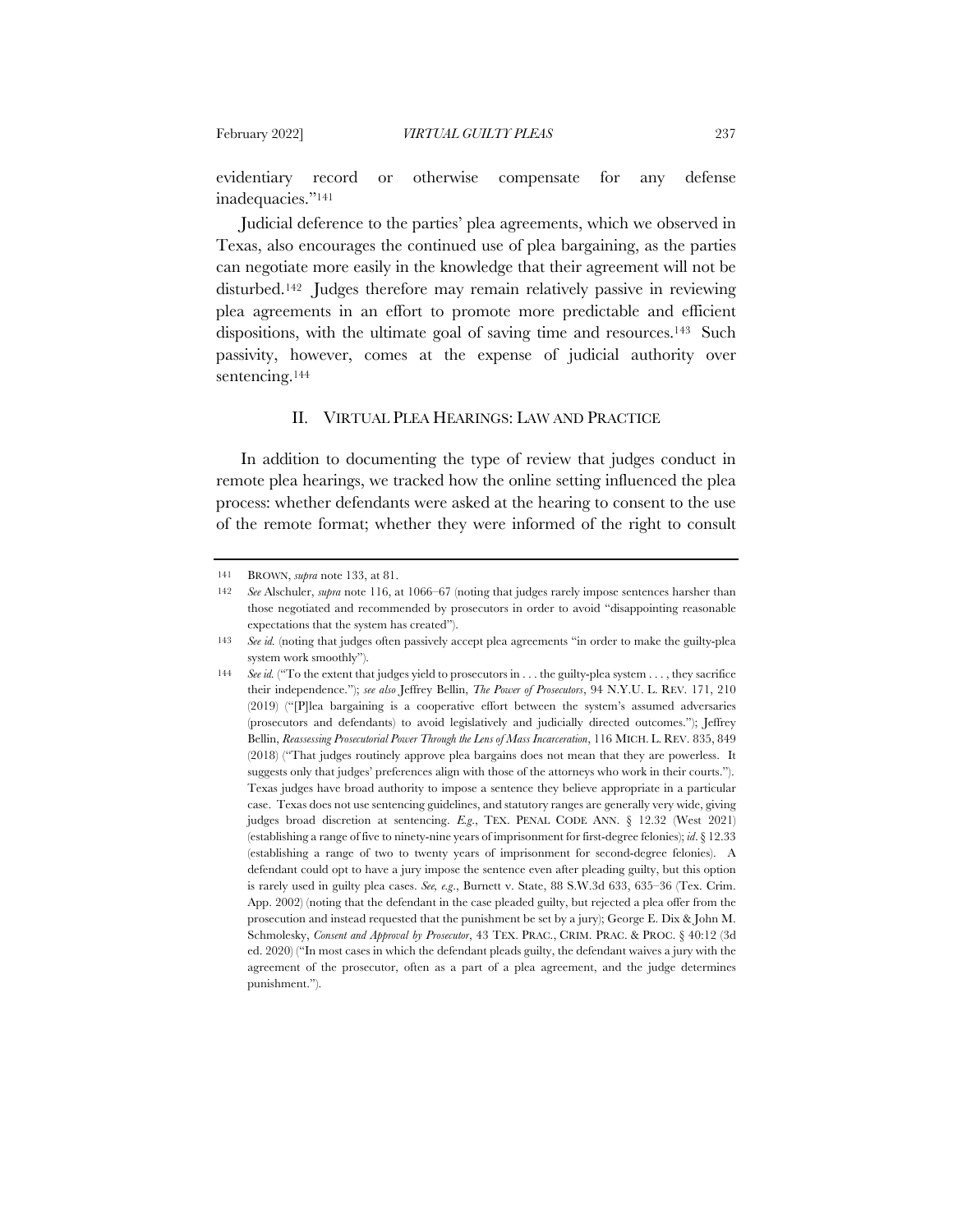confidentially with counsel during remote plea hearings; and whether technological disruptions or the informal setting of remote proceedings risked impairing fairness in the process. As this Part explains, the answers to these questions may affect the constitutional validity of remote plea proceedings.

#### *A. Constitutional and Statutory Rules on Virtual Plea Hearings*

The decision to permit remote plea proceedings may implicate several constitutional rights of defendants: the Due Process right to be physically present at the proceeding; the Sixth Amendment right to counsel; the Due Process right to a fair proceeding; and the Sixth Amendment right to a public trial.145 How these rights apply in the face of competing state interests differs somewhat depending on whether the technology is used in ordinary times or in response to a declared emergency such as the coronavirus pandemic. In an emergency, the state's interest in protecting public health and safety weighs more heavily, and remote proceedings are likely to be justified more easily.146 This Section reviews the law in both ordinary and emergency settings.

# *1. The Right to Be Physically Present*

The first relevant constitutional question is whether states can hold remote plea hearings without obtaining the defendant's waiver of the right to be physically present. The U.S. Supreme Court has held that criminal defendants have the right to be physically present at critical stages of the criminal process in felony cases, "whenever [their] presence has a relation, reasonably substantial, to the fullness of [their] opportunity to defend against the charge[s]."147 Physical presence is required "to the extent that a fair and just hearing would be thwarted by [the defendant's] absence, and to that extent only."148

<sup>145</sup> The discussion of the constitutional provisions that apply to plea hearings builds on my prior work in Turner, *supra* note 2, at 7–11, 13–14, 29–34. For additional analysis of the constitutional law that applies to virtual remote proceedings, *see* Deniz Ariturk, William E. Crozier & Brandon L. Garrett, *Virtual Criminal Courts*, U. CHI. L. REV. ONLINE (Nov. 16, 2020), https://lawreviewblog.uchicago.edu/2020/11/16/covid-ariturk/ [https://perma.cc/EKJ4- YEKJ]; Jessica A. Roth, *The Constitution Is on Pause in America's Courtrooms*, ATLANTIC (Oct. 10, 2020), https://www.theatlantic.com/ideas/archive/2020/10/constitution-pause-americascourtrooms/616633/ [https://perma.cc/3J5Y-NCFG].

<sup>146</sup> Turner, *supra* note 2, at 29–34.

<sup>147</sup> Snyder v. Mass., 291 U.S. 97, 105–06 (1934).

<sup>148</sup> *Id.* at 107–08.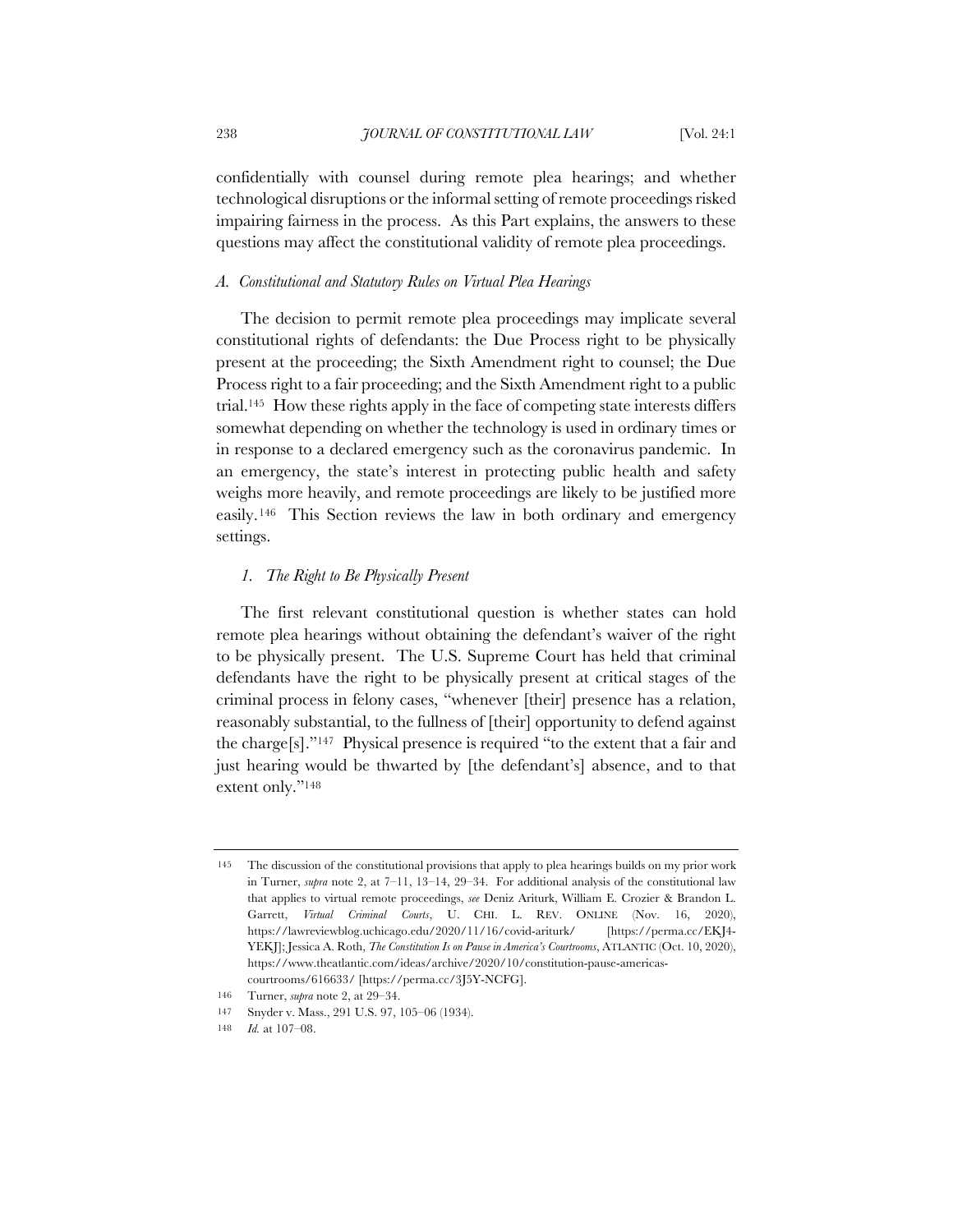Lower courts have held that the right to be present applies to plea hearings, because these hearings are a critical stage of the criminal process.<sup>149</sup> At the same time, the right to physical presence has not been held to extend to misdemeanor cases.150 Likewise, the right does not apply if "presence would be useless, or the benefit but a shadow."151

The Court has not directly addressed whether the use of videoconferencing at a plea hearing might thwart a "fair and just hearing" or, conversely, whether the benefits of physical presence are too hypothetical or marginal to trigger due process protection.152 Lower courts have divided on this question.153 A couple have concluded that Due Process is met when a defendant appears via video, even over his objection, because video proceedings are functionally equivalent to in-person proceedings under certain circumstances.154 Specifically, if the technology is advanced enough to allow the parties and the court to see and hear each other well, and defendant and counsel can communicate adequately and in confidence, any benefits from an in-person appearance at a plea or sentencing hearing would be "but a shadow."155 In a few other states, even though courts have not

<sup>149</sup> *See, e.g.*, People v. Lindsey, 772 N.E.2d 1268, 1276 (Ill. 2002) (finding that arraignment and jury waiver are "critical" stages of a criminal proceeding at which a defendant has the right to be present); *see also* Zachary M. Hillman, *Pleading Guilty and Video Teleconference: Is A Defendant Constitutionally "Present" When Pleading Guilty by Video Teleconference*, 7 J. HIGH TECH. L. 41, 43–44 (2007) ("[D]efendant's presence is constitutionally required during all *critical* stages of the proceeding." And, pleading guilty is a critical stage "because of the numerous rights given up and because the direct result is the defendant's conviction"); Wayne LaFave et al., *Presence of the Defendant: Origins and Scope of the Right to Be Present*, 6 CRIM. PROC. § 24.2(a) (4th ed.) (stating that a defendant's right to be present "is not restricted to situations where the defendant is 'actually confronting witnesses or evidence against him,'" but extends to any proceeding with a "relation, reasonably substantial to . . . his opportunity to defend against the charge.").

<sup>150</sup> LaFave et al., *supra* note 149.

<sup>151</sup> *Snyder,* 291 U.S. at 106–07.

<sup>152</sup> *See id.* at 106–08.

<sup>153</sup> Hillman, *supra* note 149, at 53–55; Turner, *supra* note 2, at 8–9.

<sup>154</sup> *See, e.g.*, State v. Peters, 615 N.W.2d 655, 660 (Wis. App. 2000), *rev'd on other grounds by* 628 N.W.2d 797 (Wis. 2001) (noting that "an audio-video hookup may well be the legal equivalent of physical presence" and that using CCTV to conduct plea and sentencing hearing does not "inherently damage the fairness or justness of the plea hearing") (quoting Scott v. Florida, 618 So.2d 1386, 1388 (Fla. Dist. Ct. App. 1993)); *see also* Hillman, *supra* note 149, at 53–54 (discussing cases).

<sup>155</sup> *Snyder*, 291 U.S. at 106–07; *see also Peters*, 615 N.W.2d at 660 (holding that videoconference plea and sentencing hearing did not violate Due Process because the technology used did not thwart "fairness and justice").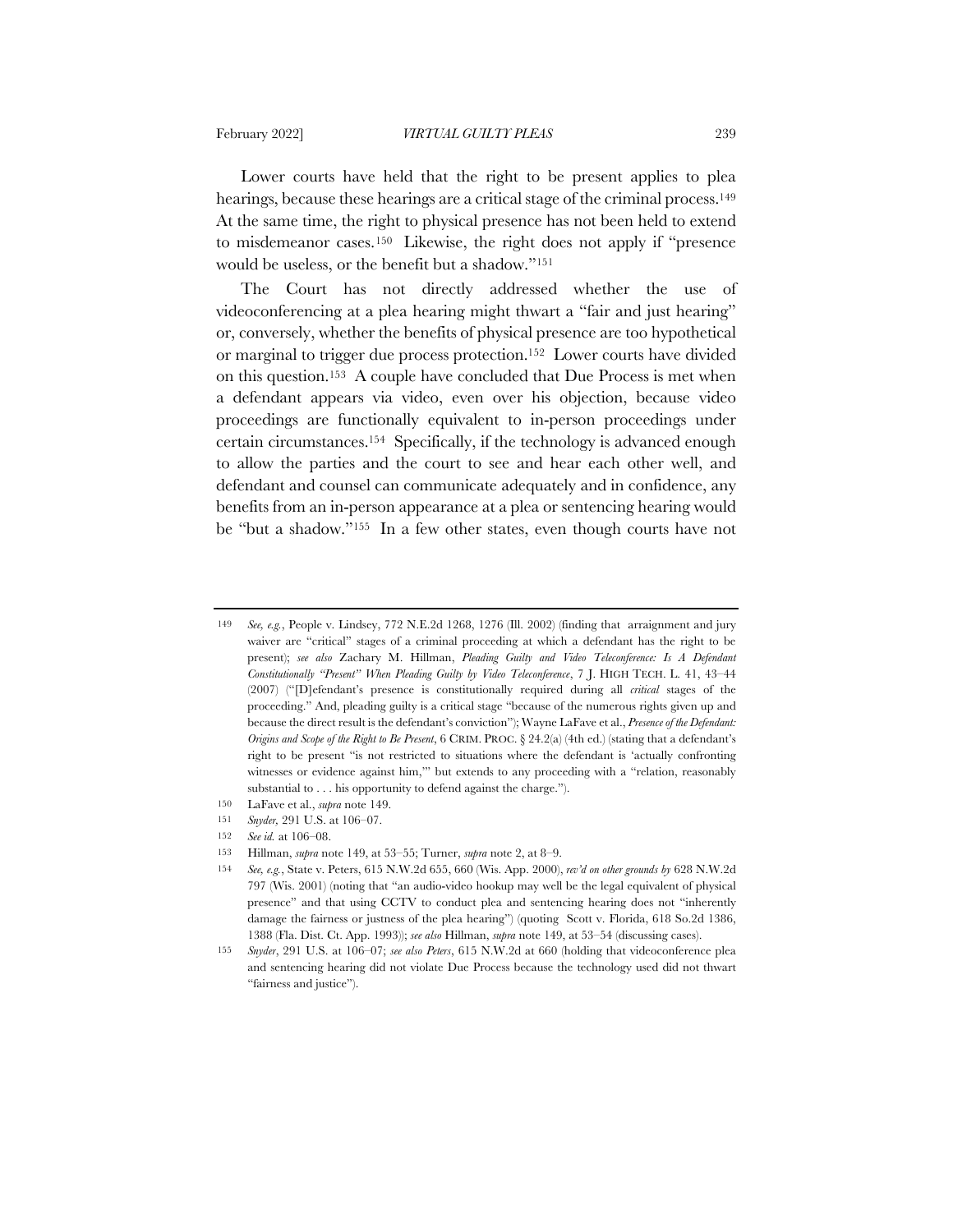directly addressed the constitutional question, statutes have permitted videoconference pleas in felony cases without the defendant's consent.156

In most states that provide for remote plea hearings in felony cases, however, the consent of the defendant is required.<sup>157</sup> And a few state courts have held that the Due Process Clause mandates physical presence at plea hearings and therefore a remote plea hearing can be held only with the defendant's consent.158 Other courts have also held that the use of video at sentencing may bias the factfinder against a remote defendant and that the remote format undermines the dignity of the proceedings.159

Texas and Michigan take diverging approaches to the use of remote plea hearings in ordinary times. In Texas, the Code of Criminal Procedure requires the defendant to consent in writing for a plea hearing to occur by video.160 By contrast, in Michigan, rules of criminal procedure permit courts to conduct remote felony plea hearings without the defendant's consent.161 Michigan courts have not examined whether these rules are constitutional under the Due Process Clause. But notably, Michigan appeals courts have held that felony *sentencing* cannot be held remotely without the defendant's

<sup>156</sup> ALASKA R. CRIM. P. 38.2; GA. SUPER. CT. R. 9.2; IDAHO CRIM. R. 43.1; IOWA R. CRIM. P. 2.27; MICH CT R 6.006

<sup>157</sup> *See, e.g.*, ARIZ. R. CRIM. P. 1.5(c)(3); CAL. PENAL CODE § 977(a)(1); HAW. R. PENAL P. 43(e); 725 ILL. COMP. STAT. § 5/106D-1(c) (2021); LA. CODE CRIM. PROC. ANN. art. 562 (2020); MINN. R. CRIM. P. 1.05; MISS. CODE. ANN. § 99-1-23(1) (2021); MO. REV. STAT. § 561.031 (2021); MONT. CODE ANN. §§ 46-12-211, 46-16-105 (2019); N.D. SUP. CT. ADMIN. R. 52 (4)(B); OHIO R. CRIM. P. 43; PA. R. CRIM. P. 119 & cmt.; TEX. CODE CRIM. PROC. ANN. art. 27.18 (West 2021); WASH. CRIM. R. LTD. JURIS. 3.4(2).

<sup>158</sup> *See, e.g.*, People v. Stroud, 804 N.E.2d 510, 516-17 (Ill. 2004) (citing People v. Guttendorf, 723 N.E.2d 838, 840–41 (Ill. App. Ct. 2000)) (holding that for plea hearings, the right to be present requires that the defendant be physically present unless the defendant waives that right); State v. Miller, 182 P.3d 158, 165 (N.M. Ct. App. 2008) (holding that acceptance of no contest plea via video does not "offer the same level of meaningful human interaction as a face-to-face meeting" and is "inconsistent with substantial justice") (internal quotation marks omitted); *see also* Scott v. State, 618 So. 2d 1386, 1388 (Fla. Dist. Ct. App. 1993) (noting that remote sentencing and plea hearings are valid only upon the defendant's waiver of the right to be present); *In re* Videoconferencing Approval in Gen. Sessions Courts for Sixth Judicial Circuit, 776 S.E.2d 748 (S.C. 2015) ("No videoconference proceeding may take place in the Sixth Judicial Circuit unless the Defendant consents in writing and orally on the record to appear at the hearing by videoconference, rather than in person."); State v. Soto, 817 N.W.2d 848, 860 (Wis. 2012) ("When videoconferencing is proposed for a plea hearing . . . [t]he judge shall . . . ascertain . . . whether the defendant knowingly, intelligently, and voluntarily consents to the use of videoconferencing . . . [and] suggest to the defendant that he has the option of refusing.").

<sup>159</sup> *See, e.g.*, People v. Heller, 891 N.W.2d 541, 543 (Mich. App. 2016) ("Sentencing by video dehumanizes the defendant who participates from a jail location, unable to privately communicate with his or her counsel and likely unable to visualize all the participants in the courtroom.").

<sup>160</sup> *See* TEX. CODE CRIM. PROC. ANN. art. 27.18 (West 2021).

<sup>161</sup> MICH. CT. R. 6.006.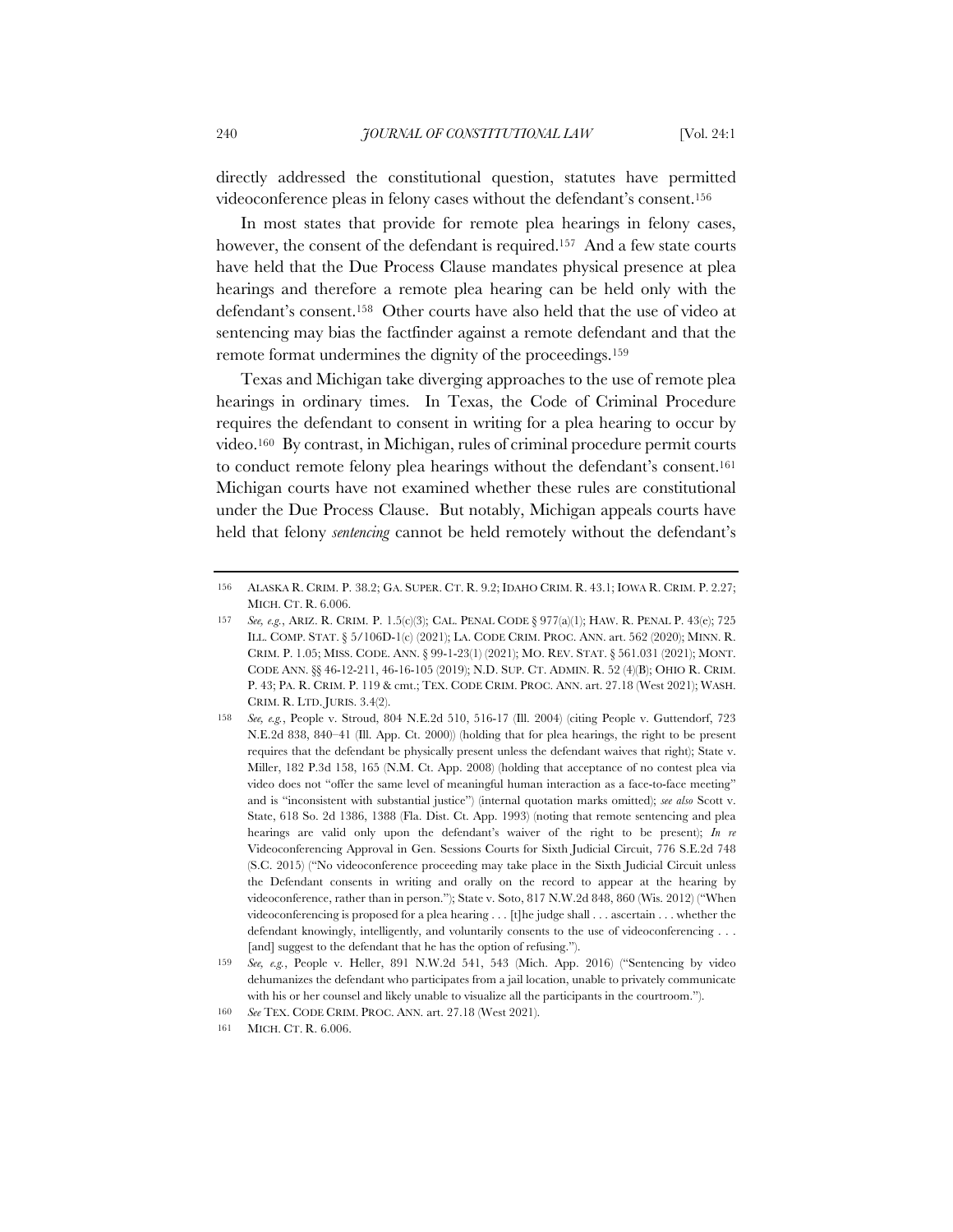consent—in part because the rules of criminal procedure do not specifically authorize it and in part because it would violate the Due Process Clause.162 To the extent that a Michigan remote plea hearing features the imposition of a sentence, therefore, it must be conducted with the consent of the defendant.

In *People v. Heller*, the Michigan Court of Appeals explained that a defendant has a right to be physically present at sentencing because sentencing is a "grave moment in the criminal process [which] often seals a defendant's fate or dictates the contours of his or her future."163 Moreover, "[s]entencing is 'an intensely human process,'" and sentencing via video can "dehumanize[] the defendant who participates from a jail location, unable to privately communicate with his or her counsel and likely unable to visualize all the participants in the courtroom." <sup>164</sup> The court cited to social science research showing that "video conferencing . . . may color a viewer's assessment of a person's credibility, sincerity, and emotional depth" and that "individuals who appear in court via video conferencing are at risk of receiving harsher treatment from judges or other adjudicators."165 Finally, the court explained that the video format can impair the perceived fairness of the process because it lacks the "dignity" of the "courtroom setting" and thus "clashes with the judge's duty to acknowledge the humanity of even a convicted felon."166

<sup>162</sup> Heller, 891 N.W.2d at 543 ("[S]entencing is a critical stage of a criminal proceeding at which a defendant has a constitutional right to be present, and virtual appearance is not a suitable substitute for physical presence."); *see also* People v. Brown, No. 334498, 2017 WL 6061175, at \*3 (Mich. Ct. App. Dec. 7, 2017) (per curiam) (remanding case for resentencing because there was "no indication on the record by defendant, defense counsel, or the trial court that defendant specifically knew his right to be present and that he expressly waived this right"); People v. Ames, No. 333239, 2017 WL 3441489, at \*3 (Mich. Ct. App. Aug. 10, 2017) (per curiam) (denying resentencing because defendant signed a written waiver of his right to be physically present at sentencing).

<sup>163</sup> *Heller*, 891 N.W.2d at 543.

<sup>164</sup> *Id.* (quoting United States v. Davern, 970 F.2d 1490, 1516 (6th Cir. 1992)).

<sup>165</sup> *Id.* at 544 (citing Amy Salyzyn, *A New Lens: Reframing the Conversation about the Use of Video Conferencing in Civil Trials in Ontario*, 50 OSGOODE HALL L. J. 429, 445 (2012)).

<sup>166</sup> *See id.* at 543 ("A defendant's right to allocute before sentence is passed—to look a judge in the eye in a public courtroom while making his or her plea—stems from our legal tradition's centuries-old recognition of a defendant's personhood, even at the moment he or she is condemned to prison."); *see also id.* at 544 (citing Del Piano v. United States, 575 F.2d 1066, 1069 (3d Cir. 1978)):

Sentencing is more than a rote or mechanical application of numbers to a page. It involves a careful and thoughtful assessment of 'the true moral fiber of another,' a task made far more complex when the defendant speaks through a microphone from a remote location . . . . Heller's absence from the sentencing nullified the dignity of the proceeding and its participants, rendering it fundamentally unfair.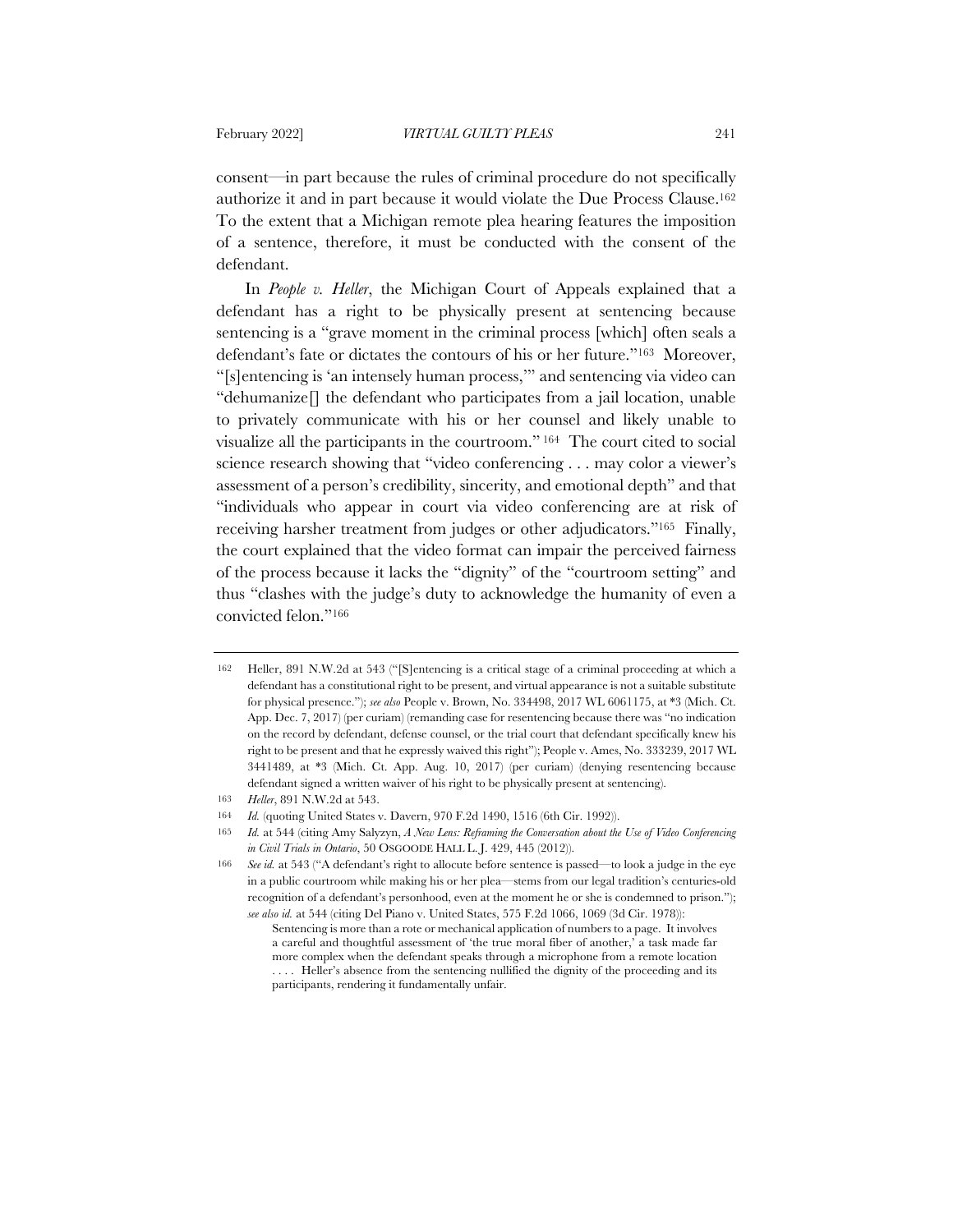The rationales offered by the *Heller* court to ban remote sentencing hearings, unless the defendant expressly consents to the remote format, apply with equal force to plea hearings. In plea hearings, just as in sentencing hearings, the use of video can negatively influence the court's perception of the defendant.167 And a plea hearing is a "grave moment in the criminal process [that] often seals a defendant's fate or dictates the contours of his or her future."<sup>168</sup> The judge must decide whether a guilty plea is valid and whether to accept the plea and accompanying agreement or to send the parties back to the negotiating table or to trial.<sup>169</sup> The court's decision whether to accept a guilty plea and the accompanying agreement has a critical effect on the punishment that the defendant would receive. Because the use of video at plea hearings can have serious negative repercussions for the defendant, the defendant's consent should be required, just as it is required for remote sentencing hearings. For all of these reasons, most state statutes and courts that have authorized video plea hearings require the defendant's consent.170

Even if the Due Process Clause ordinarily requires in-person appearance during plea and sentencing proceedings, an emergency such as the coronavirus pandemic may alter the constitutional analysis. During a pandemic, the state's interests in protecting public health and ensuring the speedy resolution of criminal cases may well trump the defendant's right to be physically present at a plea hearing. <sup>171</sup> Indeed, in response to the coronavirus pandemic, the Michigan and Texas Supreme Courts issued emergency orders that authorized courts to conduct a range of remote

<sup>167</sup> For empirical studies on this point, see notes 280–282, 291–293 and accompanying text.

<sup>168</sup> *See id.*

<sup>169</sup> *See supra* Part I.A.

<sup>170</sup> *See supra* notes 157–158 and accompanying text.

<sup>171</sup> *See* Commonwealth v. McBryde, No. 662 WDA 2020, 2021 WL 1831824 at \*15 (Pa. Super. Ct. May 7, 2021) (upholding a non-consensual video plea during the pandemic on the grounds that it was authorized by the Pennsylvania Supreme Court's emergency order); *see also* Clarington v. State, 314 So. 3d 495, 509 (Fla. Dist. Ct. App. 2020) (upholding constitutionality of remote probationviolation hearing during a public health emergency); United States v. Rosenschein, 474 F. Supp. 3d 1203, 1210–11 (D.N.M. 2020) (upholding constitutionality of remote suppression hearing during a public health emergency); Vazquez Diaz v. Commonwealth, 167 N.E.3d 822, 832 (Mass. 2021) ("The Commonwealth's interest in protecting the public health during the COVID-19 pandemic is significant and, combined with its interest in the timely disposition of a case, would, in many instances, outweigh the defendant's interest in an in-person [suppression] hearing."); State v. Vega-Larregui, 248 A.3d 1224, 1248 (N.J. 2021) (upholding the constitutionality of remote grand jury proceedings during a public health emergency). *See generally* Jacobson v. Massachusetts, 197 U.S. 11, 25 (1905) (permitting states to impose rationally based measures—in that case, mandatory smallpox vaccinations—that limit individual liberties in order to protect public health).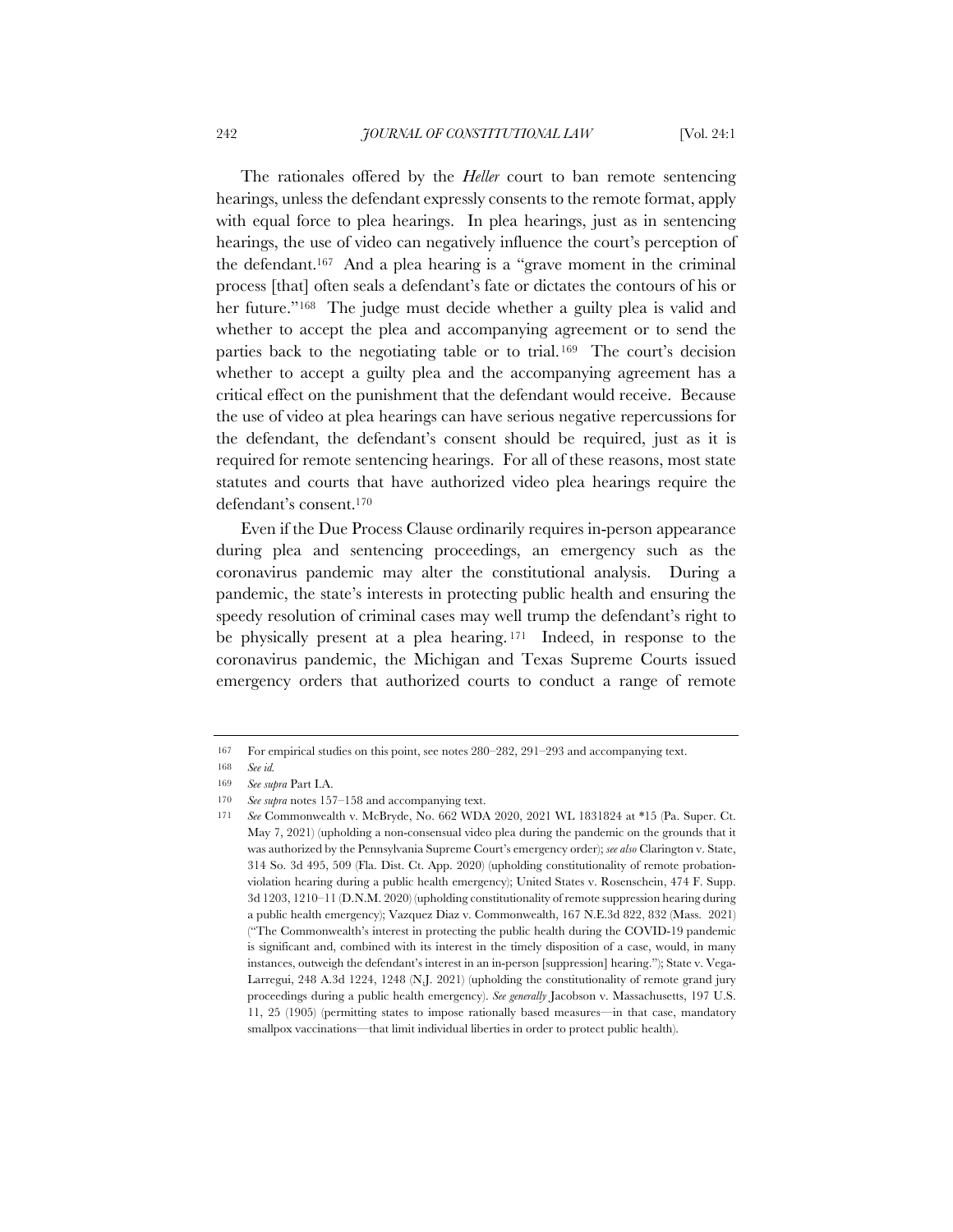criminal proceedings, including plea hearings, without the consent of the defendant.172

Yet the emergency orders also acknowledged that their scope is limited by constitutional provisions, leaving open the possibility for challenges on Due Process grounds. <sup>173</sup> Recognizing the continued application of constitutional provisions to remote proceedings during the pandemic, guidelines issued by the Michigan State Court Administrative Office provide that "[t]he court should address, on the record, that the parties are waiving any right they may have to be present in the courtroom for the proceeding."174 Several other states, as well as the federal system, have continued to require the defendant's consent to plea hearings even during the coronavirus emergency, recognizing the high stakes of such hearings.175 A Texas appeals court also struck down two remote guilty pleas that occurred during the pandemic without the defendant's consent; the court concluded that the Texas Supreme Court's Emergency Order did not trump the preexisting statutory right to be physically present during a plea hearing.176

<sup>172</sup> Mich. Sup. Ct., Order Expanding Authority for Judicial Officers to Conduct Proceedings Remotely, Admin. Ord. No. 2020-6 (Apr. 7, 2020), *rescinded by order entered* July 26, 2021 [https://perma.cc/BD63-BYMQ] [hereinafter Michigan Supreme Court Emergency Order]; Tex. Sup. Ct., First Emergency Order Regarding the COVID-19 State of Disaster, Misc. Docket No. 20-007 (Mar. 13, 2020), https://www.txcourts.gov/media/1446056/209042.pdf [https://perma.cc/ZG2M-2SHL] [hereinafter Texas Supreme Court First Emergency Order].

<sup>173</sup> Michigan Supreme Court Emergency Order, *supra* note 172 (noting that remote proceedings conducted during the emergency "must be consistent with a party's Constitutional rights"); Texas Supreme Court, First Emergency Order, *supra* note 172 (noting that the order's provisions are "subject . . . to constitutional limitations").

<sup>174</sup> Mich. State Ct. Admin. Off., Michigan Trial Courts Virtual Courtroom Standards and Guidelines (Apr. 7, 2020), https://www.courts.michigan.gov/4a1e83/siteassets/courtadministration/standardsguidelines/operations/vcr\_stds.pdf [https://perma.cc/H2WL-QDEH].

<sup>175</sup> *See, e.g.*, Coronavirus Aid, Relief, and Economic Security (CARES) Act, Pub. L. No. 116-136, 134 Stat. 529 (to be codified in 18 U.S.C. § 3001) ("Video teleconferencing or telephone conferencing . . . may only take place with the consent of the defendant, or the juvenile, after consultation with counsel."); Cal. Cts., California Emergency Rules Related to COVID-19, https://jcc.legistar.com/View.ashx?M=F&ID=8234474&GUID=79611543-6A40-465C-8B8B-D324F5CAE349 [https://perma.cc/RJE7-XZDD] (last visited Nov. 22, 2021) ("In criminal proceedings, courts must receive the consent of the defendant to conduct the proceeding remotely . . . ."); *see also* ADVISORY COMM. ON CRIM. RULES, MEETING AGENDA, Nov. 2, 2020, at 149 (proposing rules for remote plea hearings for future emergencies and requiring the defendant's express consent to the remote format).

<sup>176</sup> State's Petition for Discretionary Review, Lira v. State, No. 11-20-00148-CR, 2021 WL 1134801, at \*3 (Tex. Crim. App. Mar. 25, 2021) (granted May 19, 2021); State's Petition for Discretionary Review, Huddleston v. State, No. 11-20-00149-CR, 2021 WL 924850, at \*3 (Tex. Crim. App. Mar. 11, 2021), (granted May 19, 2021).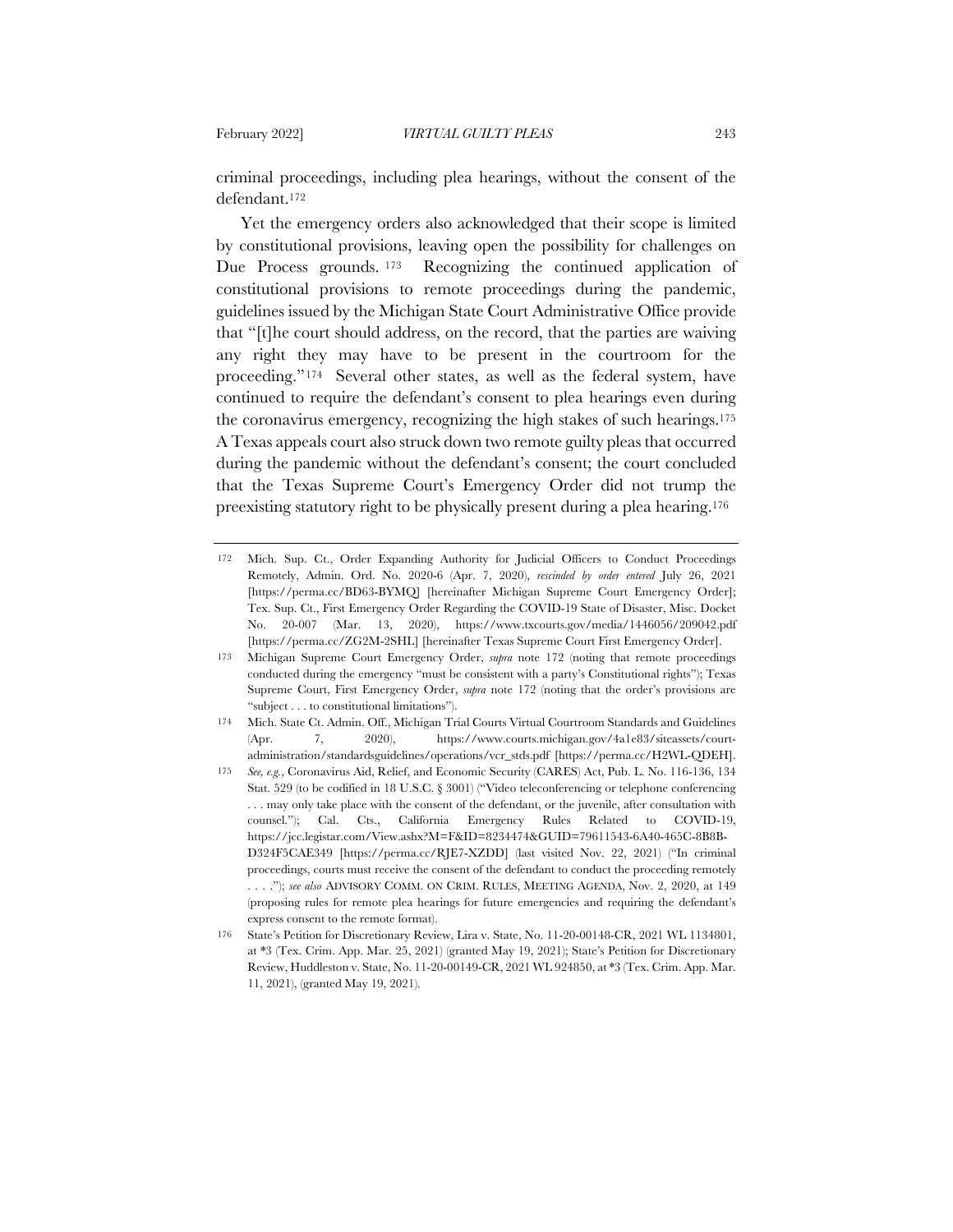In brief, while many jurisdictions permitted remote hearings to occur without the defendant's consent during the COVID emergency, in ordinary times, most states and the federal system require such consent. A video plea hearing does not ordinarily fulfill the Due Process right to be present. Accordingly, remote plea hearings can be held only if defendants knowingly and voluntarily waive that right.

# *2. The Right to Counsel*

The right to counsel is also at issue when criminal proceedings occur via video. The Sixth Amendment's right to counsel includes the right of the defendant to confer privately with counsel before and during the proceedings.177 As the California Supreme Court has explained:

[I]f an accused is to derive the full benefits of his right to counsel, he must have the assurance of confidentiality and privacy of communication with his attorney . . . . To afford him those benefits it is essential that he should be allowed to consult with his counsel, not only during the actual trial, but prior thereto, in order to prepare for his defense . . . . It is equally essential to the enjoyment of this constitutional guarantee that the accused should have the right to a private consultation with his counsel.178

While the Sixth Amendment ensures the defendant's right to consult privately with counsel, the case law does not specify how that right is to be implemented. Do judges have to take proactive measures to protect the right—for example, by informing defendants of the right to confer privately with counsel during remote proceedings? Or does the right simply mean that courts should not stand in the way of such private consultation when it is requested?

Some state laws take a more generous view of the right to private consultation during remote proceedings and require courts to "inform the defendant on the record how to, at any time, communicate privately with counsel" when a criminal proceeding occurs via video.<sup>179</sup> Recently proposed emergency federal rules on remote criminal proceedings similarly require courts to "find[] that the defendant will have an adequate opportunity to consult confidentially with counsel before and during the proceeding"; to

<sup>177</sup> *See, e.g.*, Geders v. United States, 425 U.S. 80, 88–89 (1976) (noting the importance of the right to consult privately with counsel not only during trial, but also during recess, "because ordinarily a defendant is ill-equipped to understand and deal with the trial process without a lawyer's guidance).

<sup>178</sup> Barber v. Mun. Ct. for Luis Obispo Cnty., 598 P.2d 818, 822–23 (Cal. 1979).

<sup>179</sup> OHIO R. CRIM. P. 43(A)(2)(d); *see also* ARIZ. CODE JUD. ADMIN. § 5-208 (2010) ("Prior to the start of proceedings, and if defendant is represented by an attorney who is not present at the remote custodial site, the court shall inform the defendant of the available means of confidential communications with defense counsel.").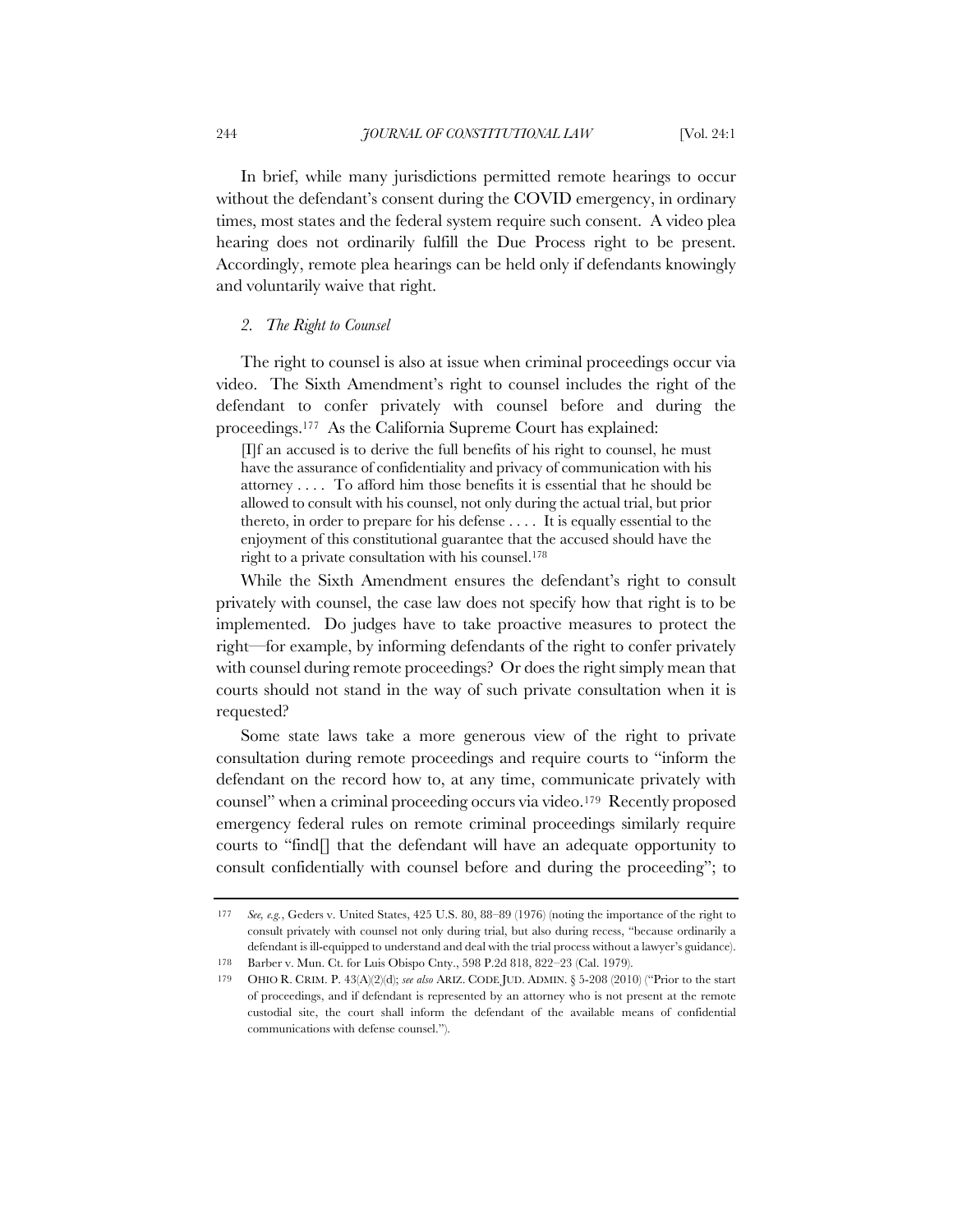make such a finding, the court would presumably have to discuss the matter with the defendant.180 Rules and guidelines in other states simply require the court to ensure that counsel and defendant have the ability to communicate confidentially, without specifically mandating that defendants be informed of that right.181 The Texas statute on videoconference plea proceedings places the burden on the defendant to request that private communication with his attorney be provided during the proceeding.182 Finally, other state rules, as well as the Texas pandemic-related emergency order, fail to mention what measures, if any, courts must take to ensure that the right to counsel is fully protected during remote proceedings.183 Even where the rules are silent, however, the Sixth Amendment serves as a backstop to ensure that defendants are allowed to confer with counsel privately during remote proceedings.184

<sup>180</sup> Draft FED. R. CRIM. P. 62(d)(2)(B), *in* ADVISORY COMM. ON CRIM. RULES, MEETING AGENDA, Nov. 2, 2020, at 143.

<sup>181</sup> *E.g.*, ALASKA R. CRIM. P. 38.2(a) ("Any approved system must provide for a procedure by which the defendant may confer with the defendant's attorney in private."); MINN. R. CRIM. P. 1.05 subd. 10(3) ("The court must ensure that the defendant has adequate opportunity to confidentially communicate with counsel, including, where appropriate, suspension of the audio transmission and recording or allowing counsel to leave the conference table to communicate with the defendant in private."); WASH. SUPER. CT. CRIM. R. 3.4(e)(3) ("Video conference facilities must provide for confidential communications between attorney and client."). In Michigan, the rules on videoconferencing do not address the question, but videoconferencing standards promulgated by the State Court Administrative Office provide that when defense counsel and client are not in each other's presence during a remote proceeding, they "shall be able to have private, confidential communication during the proceeding." Mich. State Ct. Admin. Off., *supra* note 174. Furthermore, the emergency order issued to permit remote proceedings during the coronavirus pandemic expressly states that any remote procedure must permit confidential communications between the defendant and her counsel. Michigan Supreme Court Emergency Order, *supra* note 172.

<sup>182</sup> TEX. CODE CRIM. PROC. ANN. art. 27.18 (West 2021) (noting that a court may conduct a videoconference plea hearing if, among else, "on request of the defendant, the defendant and the defendant's attorney are able to communicate privately without being recorded or heard by the judge or the attorney representing the state.").

<sup>183</sup> *See, e.g.*, MICH. CT. R. 6.006; Texas Supreme Court First Emergency Order, *supra* note 172.

<sup>184</sup> *See* Order Upon Defendant's Motion to Continue Sentencing, State v. Thomas, No. 1905019003, 2021 WL 1053853 ¶ 31 n.31 (Del. Super. Ct. Mar. 19, 2021) (granted Mar. 19, 2021) (noting in dictum that compliance with the right to counsel during a virtual sentencing proceeding could be ensured "by allowing private attorney-client consultation through the use of the audiovisual platform's 'breakout room' feature *along with a simple admonition by the sentencing judge prior to the hearing* that either counsel or the defendant could request private consultation with each other at any time") (emphasis added).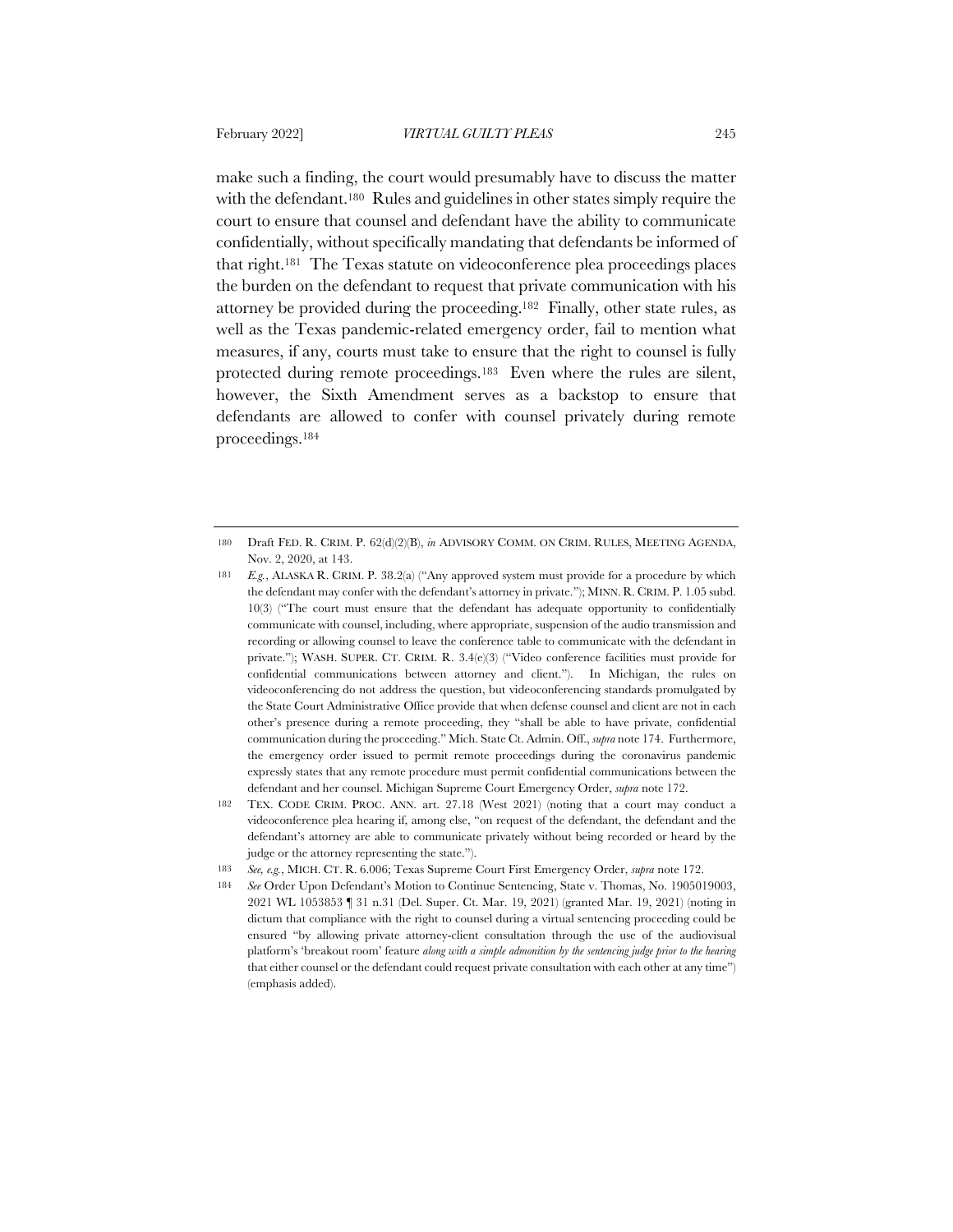#### *3. The Right to a Fair Hearing*

The fairness of remote plea hearings can also be affected by technological disruptions, lack of access to the technology necessary to participate in a remote hearing, and the potentially biasing effects of the informal setting of remote hearings. If technological difficulties cause a defendant or his attorney to not be able to observe, hear, or participate in a material part of the proceeding, this may violate the Due Process Clause "to the extent that a fair and just hearing would be thwarted by [the defendant's] absence"—in this case, a forced absence caused by a technological malfunction.185 On the other hand, missing short snippets of a proceeding as a result of a glitch would not be a due process violation if the benefit of full presence during those moments would be too speculative.<sup>186</sup> Along the same lines, lack of access to adequate technology can contribute to unfairness in the process to the extent that it results in inability to participate adequately in the proceedings.187

In some cases, the informality of remote hearings could also impair the fairness of the process. Certain casual surroundings might lead the court to believe that a defendant is not taking the process seriously.188 They may also feature substandard lighting, poor audio quality, background noise, and other distractions.189 While these features often reflect a lack of resources or inadequate advice by counsel, they may nonetheless subtly bias the court's judgment of the defendant's character and result in a more negative outcome for the defendant.190

<sup>185</sup> Snyder v. Massachusetts, 291 U.S. 97, 107–08 (1934).

<sup>186</sup> *Id.* at 106–07.

<sup>187</sup> *Cf.* Ake v. Oklahoma, 470 U.S. 68, 77 (1985):

We recognized long ago that mere access to the courthouse doors does not by itself assure a proper functioning of the adversary process, and that a criminal trial is fundamentally unfair if the State proceeds against an indigent defendant without making certain that he has access to the raw materials integral to the building of an effective defense.

<sup>188</sup> *See, e.g.*, BENNINGER ET AL., *supra* note 6, at 157–59 (mentioning interviewees concerns that defendants were not taking the remote proceedings seriously).

<sup>189</sup> *See infra* Part II.B.3 (reporting that such problems were observed in remote plea hearings in Texas and Michigan); BENNINGER ET AL., *supra* note 6, at 77 (reporting findings of multi-jurisdictional survey of criminal justice actors who reported that defendants and witnesses often lack access to quality internet connections, which can result in poor audio quality and disruptions, and also lack access to quiet spaces, which creates background noise and distractions); *id*. at 169, 173 (noting that 78.3% of surveyed defense attorneys "had experienced problems with poor audio quality, while 60.4% had experienced issues of poor video quality" and 49.2% "reported that camera placement inhibited views of the defendant.").

<sup>190</sup> *See infra* notes 280–285 and accompanying text.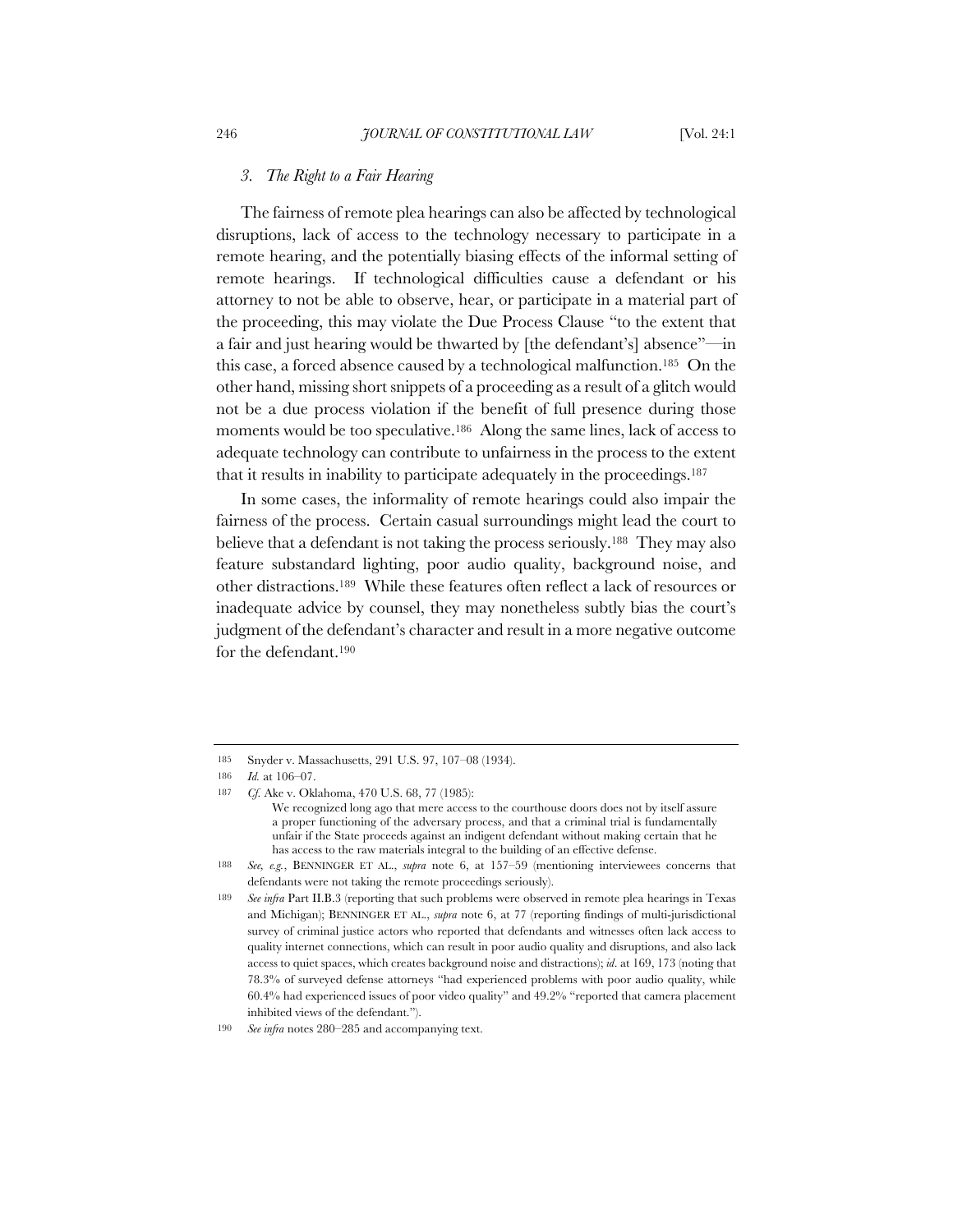#### *4. The Right to a Public Trial*

Finally, the remote format can affect the right of the defendant to a public trial and the public's parallel right to access the proceedings.191 Public access to the proceedings is regarded as an important guarantee of fairness, "an effective restraint on possible abuse of judicial power,"<sup>192</sup> and a key prerequisite to public confidence in the criminal process.193 It applies not only at trial, but also at various non-trial proceedings, including plea hearings.<sup>194</sup> The right to a public trial can be restricted, however, if necessary to further an overriding state interest, such as protecting the safety of a testifying witness195 or, during the pandemic, protecting public health.196 The court must ensure that any "closure [is] no broader than necessary to protect" the compelling state interest.<sup>197</sup> Partial closures of the court, where only some members of the public are excluded or where exclusions occur for only part of the proceeding, can be imposed for a "substantial reason."198

- 192 *In re Oliver*, 333 U.S. 257, 270 (1948).
- 193 Globe Newspaper Co. v. Super. Ct., 457 U.S. 596, 606 (1982).
- 194 *See, e.g.*, Lilly v. State, 365 S.W.3d 321, 331–32 (Tex. Crim. App. 2012) (holding that highly restrictive policies that fail to accommodate public attendance during plea proceedings are impermissible); *In re Copley Press, Inc.*, 518 F.3d 1022, 1027 (9th Cir. 2008) (holding that plea colloquies must be open to the public); United States v. Alcantara, 396 F.3d 189, 198–202 (2d Cir. 2005) (holding that the right of public access applies to plea and sentencing proceedings); United States v. Haller, 837 F.2d 84, 86 (2d Cir. 1988) (concluding that "there is a right of access to plea hearings and to plea agreements"); *In re Wash. Post Co.*, 807 F.2d 383, 389 (4th Cir. 1986) (holding that the First Amendment right of public access extends to plea and sentencing hearings).
- 195 *See, e.g.*, Moss v. Colvin, 845 F.3d 516, 520 (2d Cir. 2017) (holding that protecting the safety of a testifying undercover officer can justify court closure); United States v. Simmons, 797 F.3d 409, 414 (6th Cir. 2015) (recognizing that the need to protect witnesses can in principle justify court closure, but finding that closure was not justified on the facts of the case).
- 196 Stephen E. Smith, *The Right to a Public Trial in the Time of COVID-19*, 77 WASH. & LEE L. REV. ONLINE 1, 6–7 (2020), https://scholarlycommons.law.wlu.edu/wlulr-online/vol77/iss1/1 [https://perma.cc/C3RT-8G2S] (arguing that "[p]rotecting public health is indisputably an 'overriding' interest.").

<sup>191</sup> The Sixth Amendment gives the defendant the right to a public trial. U.S. CONST. amend. VI. The public also has a right to access the courts based on the First Amendment. U.S. CONST. amend. I; Richmond Newspapers, Inc. v. Virginia, 448 U.S. 555, 575 (1980). The discussion of the application of the right to a public trial in remote proceedings draws substantially on Turner, *supra*  note 2.

<sup>197</sup> Waller v. Georgia, 467 U.S. 39, 48 (1984).

<sup>198</sup> *See* Smith, *supra* note 196, at 8 (noting that "the 'substantial reasons' courts have approved as justifying partial courtroom closures are quite similar to the 'overriding interests' that have supported valid complete closures.").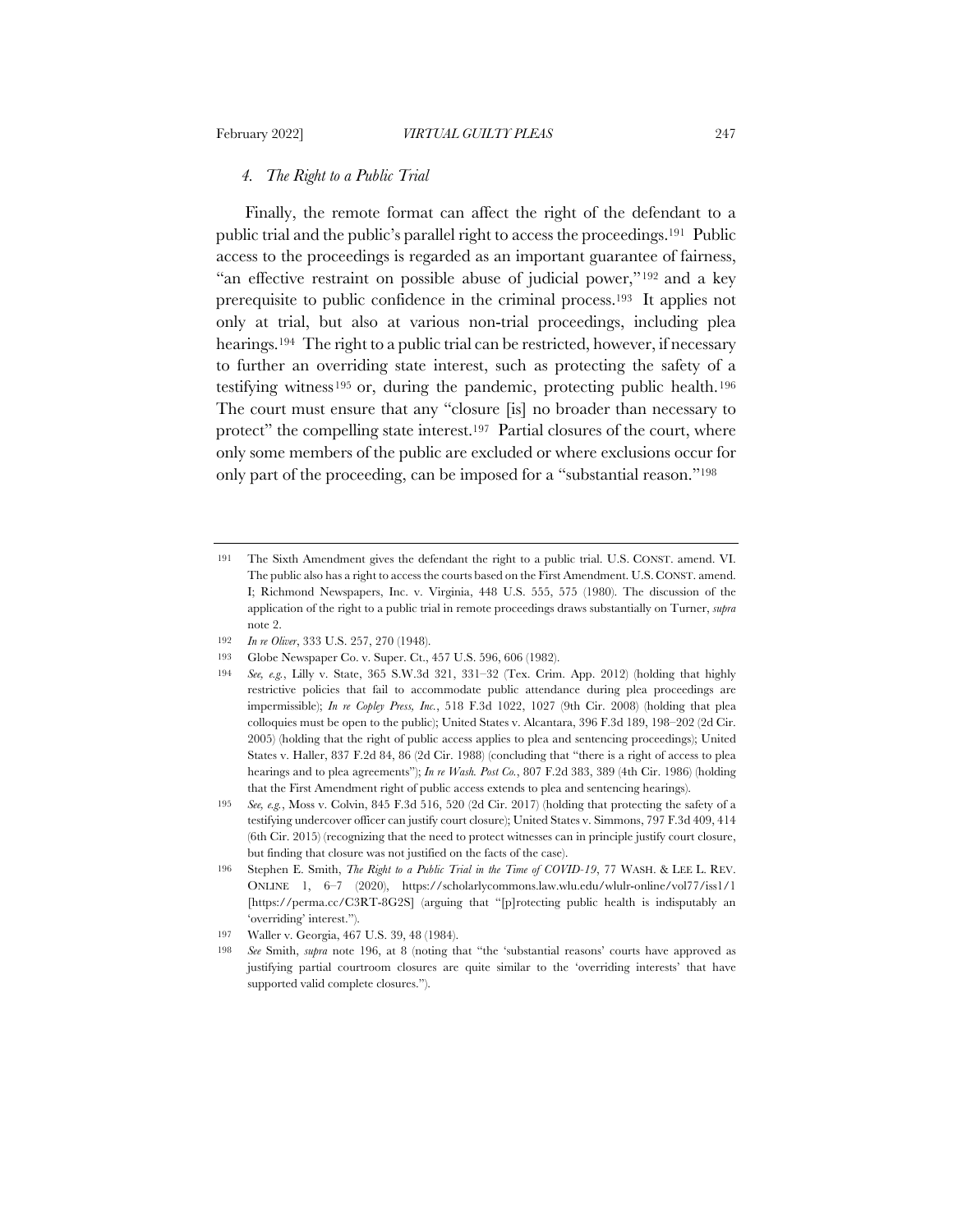While the use of videoconferencing technology may prevent members of the public to observe a case first-hand, it need not curtail public access altogether. States can still accommodate public access by broadcasting remote proceedings online or on television monitors installed in the courtroom and accessible to the public. <sup>199</sup> Partial closures of a remote proceeding—for example, providing a link to a video proceeding to only some members of the public, or interrupting the video feed for a portion of a proceeding—can also be justified if necessary to protect an important state interest, such as protecting public health.200

In Texas, the coronavirus emergency order stated that courts must provide for reasonable public access to remote proceedings, without specifying how.<sup>201</sup> In Michigan, the emergency order required that "access" to the proceeding . . . be provided to the public either during the proceeding or immediately after via access to a video recording of the proceeding, unless the proceeding is closed or access would otherwise be limited by statute or rule."202 In both states, the administrative offices of courts set up YouTube channels for courts to broadcast remote proceedings and encouraged judges to use them.203 Accordingly, remote criminal proceedings were regularly though not uniformly—streamed live on the Internet.204 In cases streamed online, Texas and Michigan courts complied with their duty to ensure reasonable public access to remote criminal proceedings during the pandemic.

<sup>199</sup> United States v. Gutierrez-Calderon, No. 2016-0009, 2019 WL 3859753, at \*11 (D.V.I. Aug. 16, 2019); Swain v. LaRose, No. 3:15 CV 942, 2016 WL 8674570, at \*16 (N.D. Ohio July 29, 2016), *report and recommendation adopted*, No. 3:15 CV 942, 2016 WL 4486853 (N.D. Ohio Aug. 26, 2016); Rollness v. United States, No. C10-1440-RSL, 2013 WL 4498684, at \*18 (W.D. Wash. Aug. 21, 2013).

<sup>200</sup> Tex. Off. Ct. Admin., Background and Legal Standards—Public Right to Access to Remote Hearings During COVID-19 Pandemic (2020), https://www.txcourts.gov/media/1447316/public-right-to-access-to-remote-hearings-duringcovid-19-pandemic.pdf [https://perma.cc/H7XF-HJRQ].

<sup>201</sup> Texas Supreme Court First Emergency Order, *supra* note 172.

<sup>202</sup> Michigan Supreme Court Emergency Order, *supra* note 172.

<sup>203</sup> MiCourt Virtual Courtroom Directory, *supra* note 7; Texas Court Live Streams, *supra* note 7.

<sup>204</sup> *See* Turner, *supra* note 2, at 229, 235–36 (noting that many courts in Texas and Michigan livestreamed criminal proceedings during the coronavirus pandemic in an effort to comply with the right to a public trial, but that survey of Texas judges and practitioners revealed that not all Texas courts publicly broadcast virtual criminal proceedings).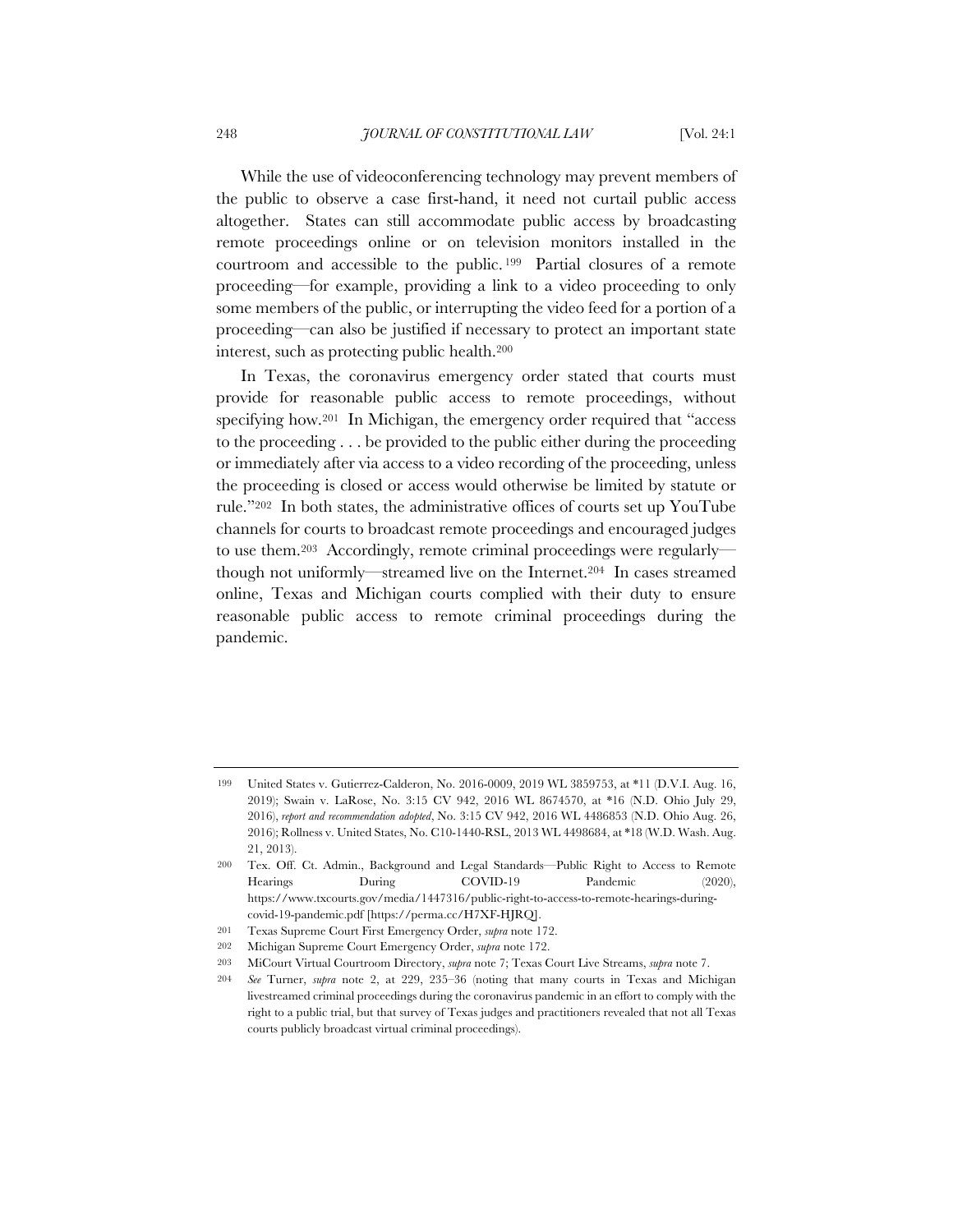#### *B. The Practice of Virtual Guilty Pleas*

# *1. Waivers of the Right to Be Physically Present*

In our observations of remote plea hearings, we tracked whether judges obtained the defendant's consent to the remote format, whether judges told defendants about the right to consult privately with counsel during the remote proceeding, and whether technological glitches or other issues unique to the remote setting disrupted the proceedings.

Our observations revealed that only a minority of judges asked defendants whether they consented to the use of the remote format or whether they waived their right to appear in person at a plea hearing. In Texas, judges asked for the defendant's consent to proceed remotely in only 32% of the plea hearings we observed.205 In Michigan, this occurred in 27% of remote plea hearings we watched.206 Interestingly, in Michigan, judges obtained the defendant's waiver in 82% of felony sentencing hearings, consistent with pre-pandemic law requiring such waivers.207 Yet in Texas, even though a statute also required the defendant's consent for remote plea hearings in ordinary times, this did not lead a high proportion of judges to ask for such consent during the pandemic.208

Our numbers likely underestimate somewhat the percentage of cases in which defendants waived their physical presence. A number of courts obtained written waivers of the right to an in-person hearing,209 and judges may have considered these sufficient and therefore not asked for an oral waiver at the plea hearings. We did not have access to the case files, so we do not know the percentage of written waivers of the right to be present.

<sup>205</sup> Comparison Data Sheet, Row 34 (on file with author and U. Pa J. Const. L.); app. tbl. 4.

<sup>206</sup> Comparison Data Sheet, Row 34 (on file with author and U. Pa J. Const. L.); app. tbl. 4*.*

<sup>207</sup> *See supra* note 162 and accompanying text; Comparison Data Sheet, Row 48 (on file with author and U. Pa. J. Const. L.).

<sup>208</sup> *See* TEX. CODE CRIM. PROC. ANN. art. 27.18 (West 2021).

<sup>209</sup> *See, e.g.*, Waiver of Rights, Consent to Plea by Video Teleconferencing, Dallas County, Texas (on file with author); Waiver of Rights and Consent to Proceed by Video Teleconference, McLennan County, TX (on file with author). For examples of the use of written waivers before the pandemic, see People v. Ames, No. 333239, 2017 WL 3441489, at \*3 (Mich. Ct. App. Aug. 10, 2017) (noting that defendant executed a written waiver consenting to proceed via videoconference); TEX. CODE CRIM. PROC. ANN. art. 27.18 (West 2021) (requiring that the defendant and the prosecution file written consent to proceed with videoconferencing).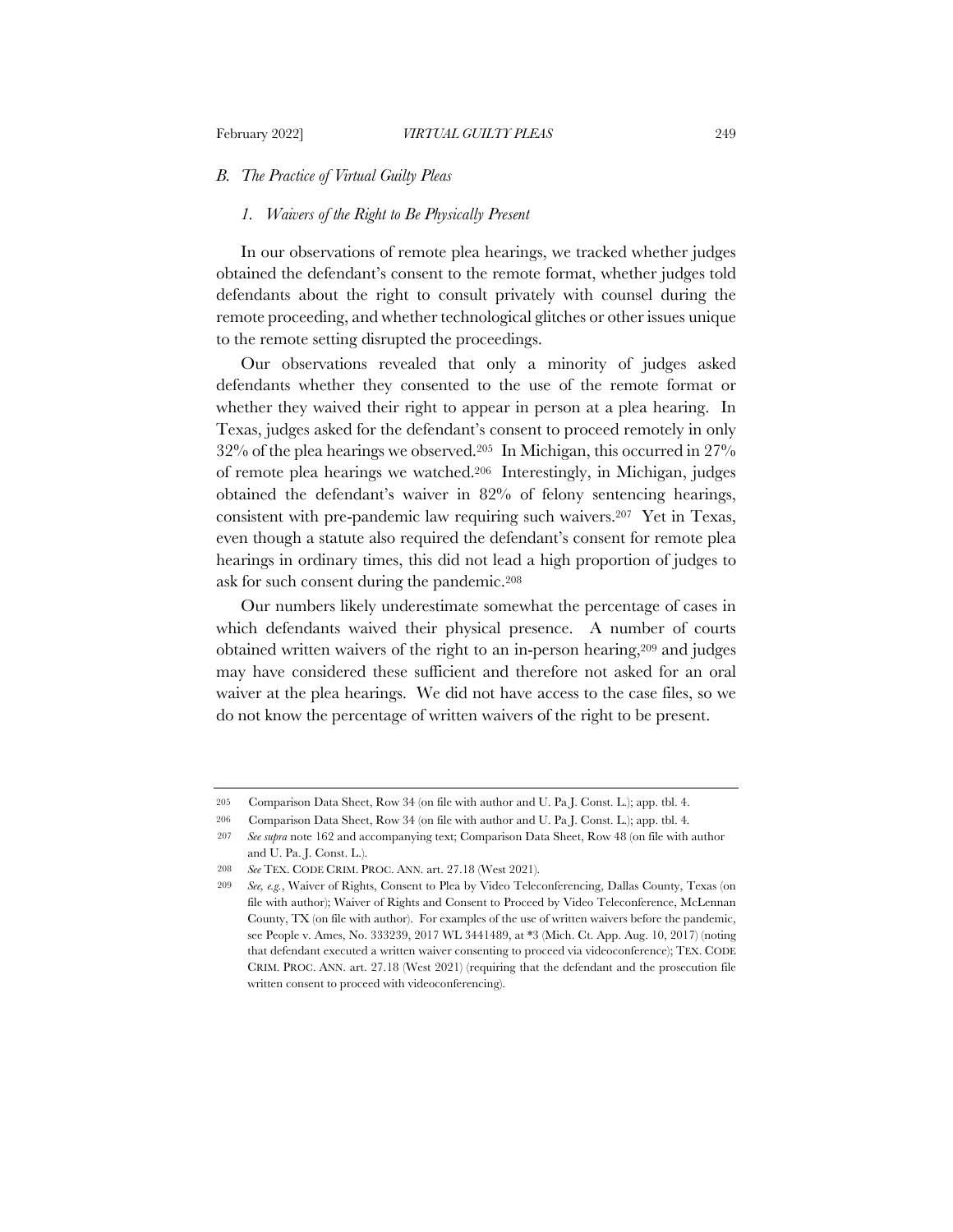Even if we were able to consider written waivers, however, it is not likely that the rate of waivers overall would be significantly higher. We saw a number of cases in which courts obtained an oral waiver at the plea hearing in cases where defendants had also signed written waivers of the right to appear in person.210 Some judges held up the written waiver form and confirmed that the defendant consented to the use of the remote format.211 Likewise, courts regularly asked defendants to waive their trial-related rights at the plea hearing, even when these same waivers were mentioned in the plea paperwork signed by defendants.212 So we would expect that even if a judge obtained from the defendant a written waiver of the right to be physically present, in most cases, the judge would also obtain an oral waiver from the defendant as well.

#### *2. Notice of the Right to Consult Privately with Counsel*

When it comes to the right to consult privately with counsel, a very small percent of judges in the remote plea hearings we observed (4% of those in Texas and 5% in Michigan) expressly reminded defendants of that right, since such a reminder is not required by the rules in either state.<sup>213</sup> Perhaps not surprisingly, in the absence of a reminder, few defendants made use of their right to consult with counsel confidentially. We observed only about a dozen defendants taking the opportunity to consult with counsel in a breakout room during a remote plea hearing, whether at counsel's, the client's, or the court's initiative.214

<sup>210</sup> Indeed, the Michigan guidelines recommend that judges mention the waiver at the hearing. Mich. State Ct. Admin. Off., *supra* note 174.

<sup>211</sup> *See, e.g.*, Misdemeanor Plea Hearing, State v. A.W.S., Jan. 8, 2021, County Court at Law, Bexar County, TX (presiding judge screen-shared defendant's waiver of right to be present and asked if the defendant did, in fact, consent to a video hearing); Felony Plea Hearing, State v. M.M., Sept. 14, 2020, 187th District Court, Bexar County, TX (the judge informed defendant that that the proceeding was taking place virtually, then showed defendant his previously signed waiver and asked defendant if he had indeed signed the waiver).

<sup>212</sup> *See, e.g.*, Felony Plea Hearing, State v. E.B., Feb. 5, 2021, Third Circuit Court, Wayne County, MI (the judge confirmed defendant's awareness of the plea forms yet proceeded to explain the defendant's waived trial and appellate rights).

<sup>213</sup> Comparison Data Sheet, Row 35 (on file with author and U. Pa J. Const. L.); app. tbl. 4. The rate did not differ significantly in misdemeanor and felony cases. *Id.*

<sup>214</sup> *See, e.g.*, Felony Plea Hearing, State v. K.M., Oct. 30, 2020, Third Circuit Court, Wayne County, MI; Misdemeanor Plea Hearing, State v. D.S., Dec. 21, 2020, Third Circuit Court, Wayne County, MI; Misdemeanor Plea Hearing, State v. G.A., Jan. 13, 2021, County Court at Law, Bexar County, TX (breakout room used to discuss difference between guilty plea and no contest plea); Felony Plea Hearing, State v. J.E., Jan. 20, 2021, Thirty-Ninth Circuit Court, Lenawee County, MI; Felony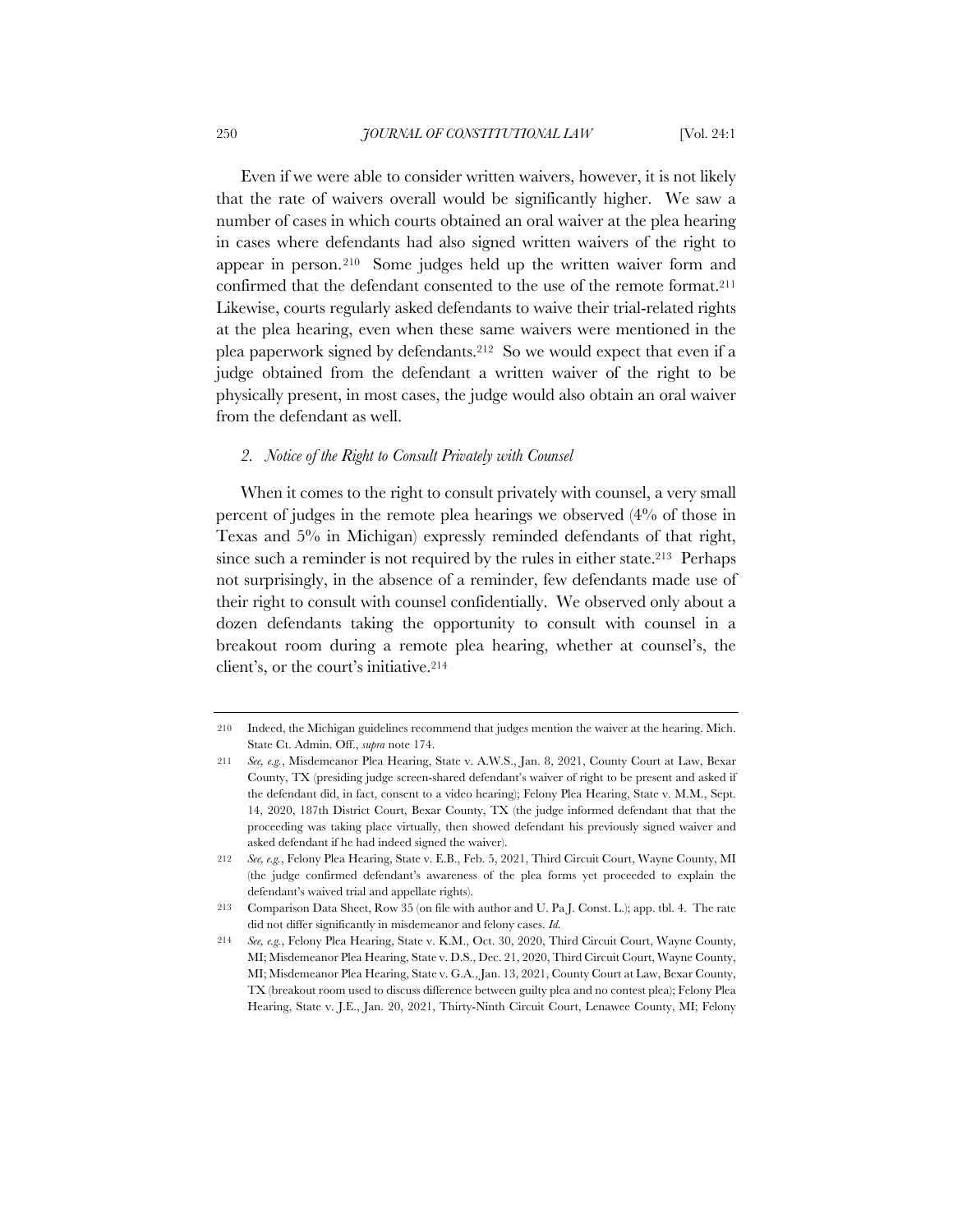While defense attorneys themselves should have (and may well have) told their clients about this right in preparation for the plea proceeding, defendants are less likely to invoke the right if they are not reminded at the hearing itself. Several empirical studies have found higher levels of passivity and disengagement among defendants who appear remotely than among those who appear in person.215 Notably, studies show that defendants are less apt to seek counsel's help in immigration and criminal proceedings conducted via video. <sup>216</sup> A similar detached attitude likely also inhibits defendants from seeking to consult with counsel during a remote proceeding, particularly in the absence of a reminder during the hearing.

# *3. Technological Problems, Disruptions, and Informal Settings*

Our observations further revealed a relatively small, but not insignificant number of cases in which technological glitches may have affected the

Plea Hearing, State v. M.K., Jan. 29, 2021, Third Circuit Court, Wayne County, MI (breakout room used after client made statements negating the factual basis of the guilty plea); Felony Plea Hearing, State v. C.S., Jan. 28, 2021, Forty-Fifth Circuit Court, Saint Joseph County, MI (breakout room used after defendant had questions about the factual basis inquiry).

It is possible that some defendants communicated with counsel privately through other features (such as text or the private chat function on Zoom), but we saw no indication of this happening. Moreover, survey responses of defense attorneys in the Houston area suggest that communications with clients during Zoom hearings has been "very difficult" to "impossible". Texas Indigent Defense Commission, Harris County Monitoring Report Supp. 64–65 (2021). Consultation by text is also not likely to be adequate for most matters requiring a dialogue between counsel and client, and it is likely to distract both parties from the hearing.

<sup>215</sup> *See* MCKAY, *supra* note 6, at 108–12 (finding that videoconferencing tends to impose a barrier to communication between detainees and court and "leave[s] detainees feeling distanced and disconnected from their legal proceedings") ); Ingrid V. Eagly, *Remote Adjudication in Immigration*, 109 NW. U. L. REV. 933, 938, 978 (2015) (finding "a robust association between depressed claimmaking and televideo" format in immigration proceedings); FIELDING ET AL., *supra* note 6, at 69–71 (explaining the sense of "detachment" and the "distancing effect" that virtual trials can have on defendants); Penelope Gibbs, *Defendants on Video–Conveyor Belt Justice or a Revolution in Access?*, TRANSFORM JUST. 18 (Oct. 2017), https://www.transformjustice.org.uk/wpcontent/uploads/2017/10/Disconnected-Thumbnail-2.pdf [https://perma.cc/6B6F-MT4C] (noting how virtual trials exacerbated defendants' tendencies to disengage from court proceedings); Poulin, *supra* note 6, at 1104–05 ("The use of videoconferencing technology to bring the defendant to the courtroom inevitably creates a barrier between the defendant and the court."); TERRY ET AL., *supra* note 6, at 22–23 (noting "[t]he perception of practitioners that defendants [take] the process less seriously than they would if they had [to appear] in person" and finding that defendants who appeared via video were less likely to ask for and receive legal representation than defendants who appeared in person).

<sup>216</sup> Eagly, *supra* note 215, at 938, 978; TERRY ET AL., *supra* note 6, at 23.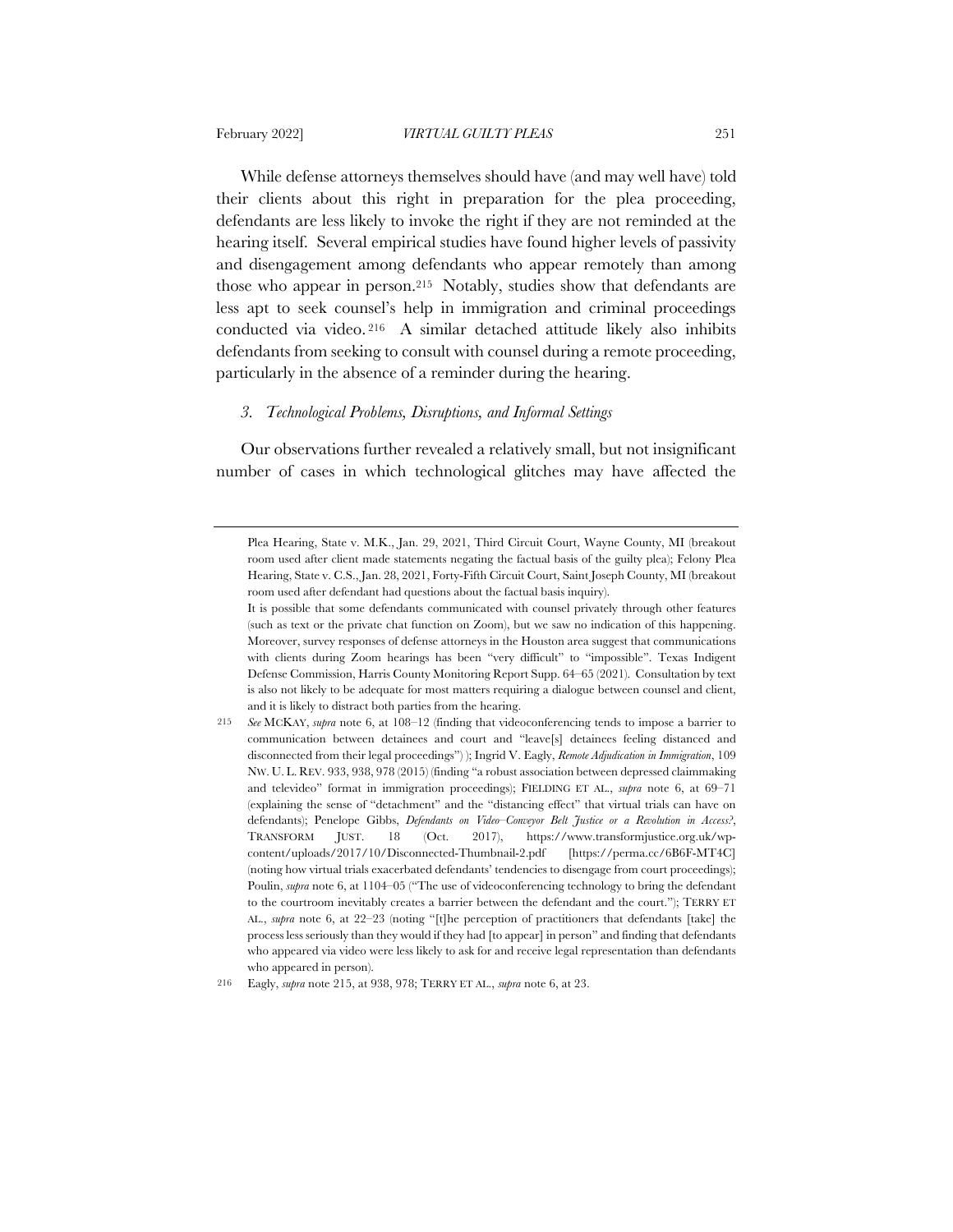fairness of the proceedings to some degree.<sup>217</sup> Technological issues came up in about 16% of remote proceedings in Texas and 26% in Michigan, and varied from minor issues, such as occasional inability to hear one of the participants, <sup>218</sup> muting and unmuting problems, <sup>219</sup> audio lag leading to participants speaking over each other,<sup>220</sup> and other sound issues,<sup>221</sup> to more serious problems, such as a technological problem causing a participant to drop out of the hearing temporarily or permanently.222 Two remote plea hearings had to be interrupted and conducted in multiple stages after the

<sup>217</sup> Comparison Data Sheet, Row 13 (on file with author and U. Pa. J. Const. L.). In observations of remote family law hearings in Texas in the summer of 2020, while courts were still adapting to the remote format, Elizabeth Thornburg found technological problems in 38% of the observed hearings. Thornburg, *supra* note \*, at \*6. As in our study, many were relatively minor and involved muting issues and audio quality. *Id*.

<sup>218</sup> *See, e.g.*, Felony Plea Hearing, State v. L.H., Dec. 17, 2020, Third Circuit Court, Wayne County, MI (difficult to hear defense counsel); Misdemeanor Plea Hearing, State v. P.G., Sept. 2, 2020, Sixty-Second B District Court, Kent County, MI (appearing from jail, defendant could sometimes not hear the court and asked judge to repeat questions a few times).

<sup>219</sup> *See, e.g.*, Felony Plea Hearing, State v. L.H., Dec. 17, 2020, Third Circuit Court, Wayne County, MI (judge getting upset at defense counsel for giving directions to defendant on how to unmute as this was "messing up the record"); Felony Sentencing Hearing, State v. B.C., Jan. 5, 2021, Third Circuit Court, Wayne County, MI (another defendant awaiting his own case was unmuted and made some noise during the defendant's statement).

<sup>220</sup> *See, e.g.*, Misdemeanor Plea Hearing, State v. D.M., Dec. 11, 2020, Ninety-Fifth B District Court, Iron County, MI (noting how the judge reminded counsel not to speak over each other); Felony Probation Revocation Hearing, State v. A.W., Dec. 29, 2020, Fourth Circuit Court, Jackson County, MI (noting how defendant was consistently talking over the other parties).

<sup>221</sup> *See, e.g.*, Felony Plea Hearing, State v. L.C., Dec. 16, 2020, Ninth Circuit Court, Kalamazoo County, MI (defendant appeared by phone and had a terrible connection so it was very difficult to hear her and she was breaking in and out during the hearing); Misdemeanor Plea Hearing, State v. L.B., Dec. 15, 2020, 70<sup>th</sup> District Court, Saginaw County, MI ("terrible echo" made it difficult to follow the hearing); Felony Plea Hearing, State v. J.P., Nov. 6, 2020, Third Circuit Court, Wayne County, MI (defendant indicated that the volume was going in and out on his phone and noted several times that he couldn't hear the court; the judge had to repeat himself several times); Misdemeanor Plea Hearing, State v. D.L., Oct. 29, 2020, Thirty-Sixth District Court, Wayne County, MI (defendant's connection was poor and kept breaking up, it was difficult to hear defendant and for defendant to hear the court, so defendant kept asking, "Can you hear me?"; the defendant was also not visible part of the time); Misdemeanor Plea Hearing, State v. B.G., Oct. 29, 2020, Thirty-Sixth District Court, Wayne County, MI (defendant was muted at first and then his connection was poor and kept breaking up so judge said "Phone is exceedingly terrible, we are only catching every other syllable" and attorney repeated what defendant was trying to say).

<sup>222</sup> *E.g.*, Misdemeanor Plea Hearing, State v. L.P., Jan. 14, 2021, County Court at Law, Bexar County, TX (prosecutor cut out a few times); Felony Plea Hearing, State v. J.P., Jan. 21, 2021, Forty-Fifth Circuit Court, Saint Joseph County, MI (defendant and defense counsel froze for about ten seconds); Misdemeanor Plea Hearing, State v. N.H. Oct. 28, 2020, Eighty-Sixth District Court, Antrim County, MI (defense counsel's video at one point fully froze and he dropped out of the Zoom hearing for several minutes).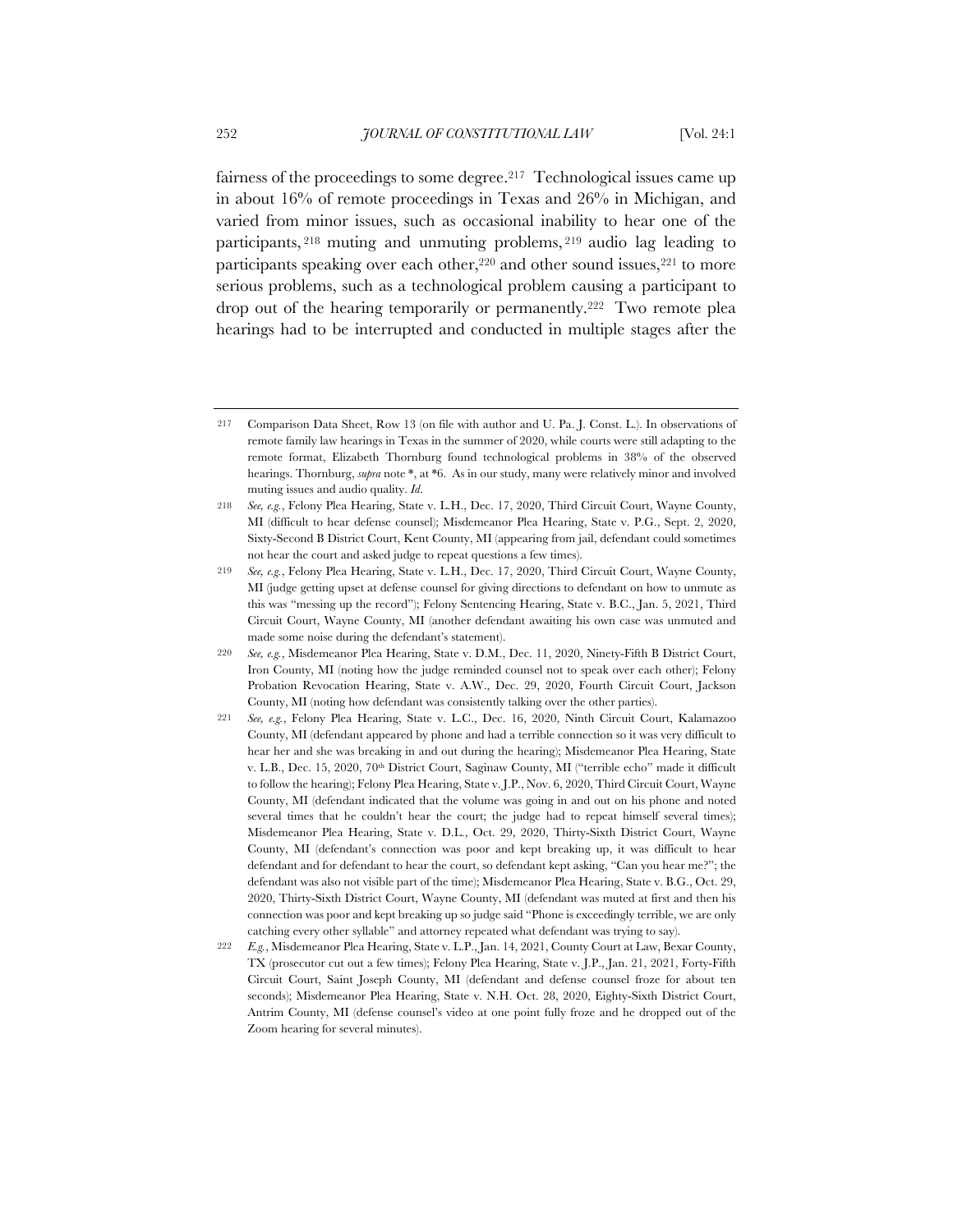defendants dropped out of the hearings due to technological problems.223 At one felony sentencing hearing, the defendant experienced trouble connecting at the outset, and then his phone cut out and froze while the judge was handing down the sentence.<sup>224</sup>

In addition to sound or connection problems resulting from technological glitches, we witnessed a few other sound or image problems relating to the setting from which participants appeared. For example, some of the participants (defendants who appeared from detention centers or judges who appeared from the courtroom) wore masks, which occasionally made it more difficult to hear them. <sup>225</sup> Defendants were at times also participating with poor lighting or poor camera angles that made only part of their faces visible. <sup>226</sup> In one felony plea hearing, for example, the defendant was not on camera; instead, the camera on his phone was pointed at the roof of his car.227 No one asked the defendant to adjust the angle of his camera.228 In another case, the defendant's front camera did not appear to be working, so he filmed himself in the mirror of his bathroom.229 At another hearing, the defendant was crying at several points during the hearing, and whenever she did so, she turned the camera to show her partner's face, who was sitting next to her.230 The judge asked her to keep

<sup>223</sup> Misdemeanor Plea Hearing, State v. M.K., Jan. 14, 2021, County Court at Law, Aransas County, TX (the defendant dropped off the call twice during the hearing; when defendant returned, she struggled to get her audio connected properly, which resulted in delay of about three minutes); Felony Plea Hearing, State v. V.G., Oct. 2, 2020, Forty-Ninth District Court, Webb County, TX (plea took place in two phases because defendant's phone died in the middle of the hearing).

<sup>224</sup> Felony Sentencing Hearing, State v. K.B., Jan. 21, 2021, Third Circuit Court, Wayne County, MI.

<sup>225</sup> *See, e.g.*, Felony Sentencing Hearing, State v. B.C., Jan. 5, 2021, Third Circuit Court, Wayne County, MI (judge wore mask and was a little difficult to hear); Misdemeanor Plea Hearing, State v. P.W., Jan. 15, 2021, Dallas County Criminal Court No. 7, TX (judge asked defendant to remove mask so she could hear him).

<sup>226</sup> *See, e.g.*, Misdemeanor Plea Hearing, State v. M.K., Jan. 14, 2021, County Court at Law, Aransas County, TX (after repeated audio problems, defendant put her ear to the phone to hear better, and her face was not visible while she was listening); Felony Plea Hearing, State v. Y.D., Oct. 7, 2020, Thirty-Sixth District Court, Wayne County, MI (very difficult to see defendant because she appeared from a dark room); Misdemeanor Plea Hearing, State v. M.M., Sept. 2, 2020, Sixty-Second B District Court, Kent County, MI (could not see defendant's full face as only the top of the head was within the camera's view); Misdemeanor Plea Hearing, State v. M.G., Oct. 29, 2020, Thirty-Sixth District Court, Wayne County, MI (defendant's face was only partially visible for some of the hearing, until the judge asked him to move the camera so she could see him).

<sup>227</sup> Felony Plea Hearing, State v. J.P., Nov. 6, 2020, Third Circuit Court, Wayne County, MI.

<sup>228</sup> *See id.* (noting the defendant was not visible during the hearing due to the angle of his camera).

<sup>229</sup> Felony Plea Hearing, State v. L.W., Jan. 29, 2021, Third Circuit Court, Wayne County, MI.

<sup>230</sup> Felony Plea Hearing, State v. M.K., Jan. 29, 2021, Third Circuit Court, Wayne County, MI.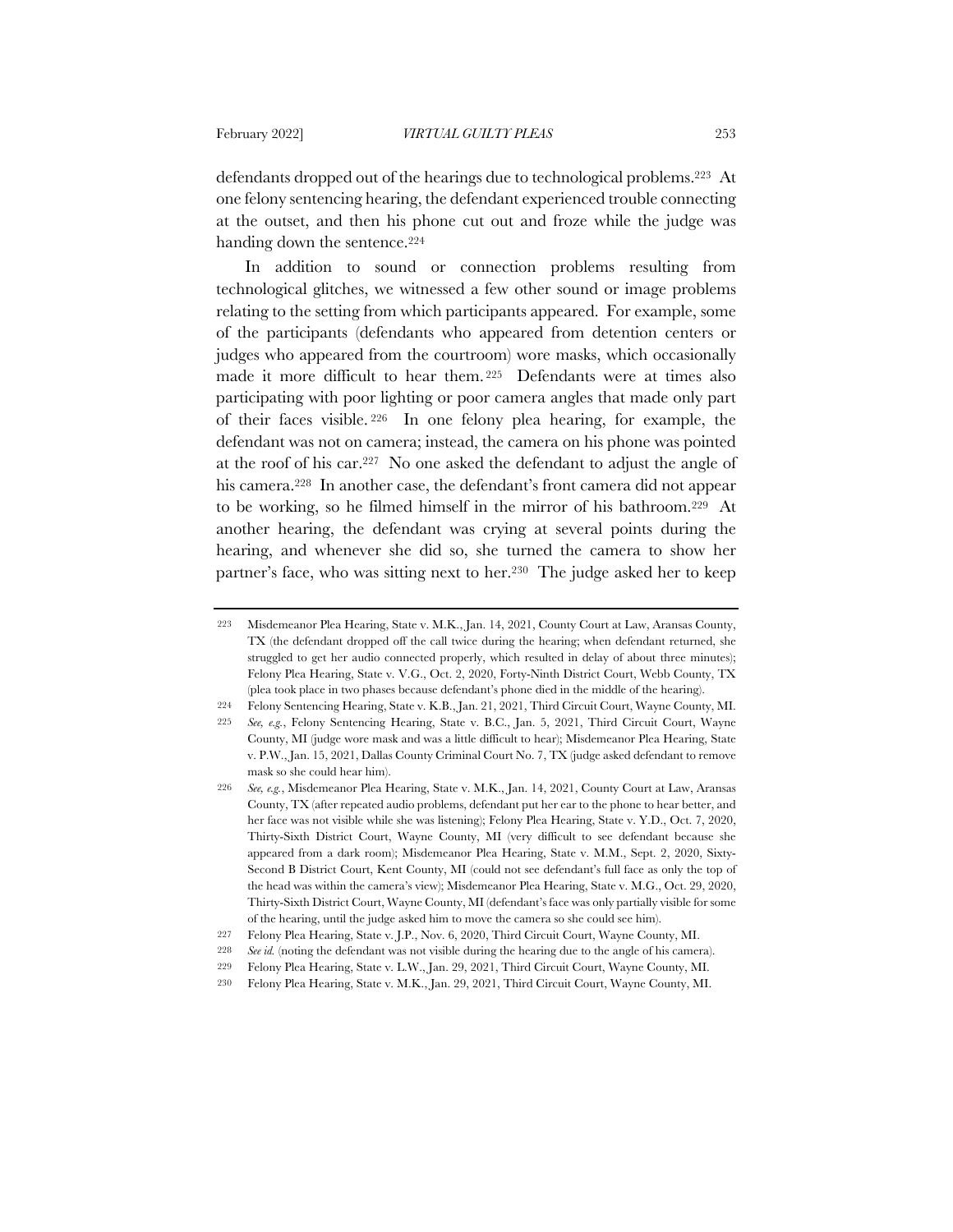the camera squarely on her face so the judge could see her.231 In at least nine other cases, the defendants took part in the proceeding without a camera and could not be seen, but the court did not require that they appear by video.<sup>232</sup> In a few cases, the judge could only be heard, but not seen.233

Because we were observing the hearings remotely, we do not know what caused the technological problems that participants experienced—whether it was the devices the participants were using, the connection they were relying on, or a lack of familiarity with the technology. The vast majority of defendants who were not in custody were using their phones to appear remotely, and camera angles and lighting are less than optimal when a phone is used. Moreover, reports suggest that both access to technology and a stable Internet connection are likely to be difficult in poorer and rural communities.234 It is therefore likely that in at least some of the cases we

<sup>231</sup> *Id.*

<sup>232</sup> Felony Plea Hearing, State v. L.C., Dec. 16, 2020, Ninth Circuit Court, Kalamazoo County, MI; Misdemeanor Plea Hearing, State v. J.S., Dec. 15, 2020, Eighth District Court, Kalamazoo County, MI; Misdemeanor Plea Hearing, State v. S.B., Dec. 14, 2020, Eighth District Court, Kalamazoo County, MI; Misdemeanor Plea Hearing, State v. H.W., Dec. 14, 2020, Seventy-Seventh District Court, Osceola County, MI; Misdemeanor Plea Hearing, State v. W.S., Oct. 23, 2020, Eighty-Sixth District Court, Leelanau County, MI; Felony Plea Hearing, State v. K.A., Oct. 21, 2020, Ninth Circuit Court, Kalamazoo County, MI; Misdemeanor Plea Hearing, State v. J.L., Oct. 14, 2020, Fiftieth District Court, Pontiac County, MI; Misdemeanor Plea Hearing, State v. T.C., Sept. 2, 2020, Sixty-Second B District Court, Kent County, MI; Misdemeanor Plea Hearing, State v. D.B., Aug. 31, 2020, Thirty-Sixth District Court, Wayne County, MI. Similar difficulties were reported from the first virtual jury trial in a criminal case in Texas. As a

group of Texas lawyers who observed the first virtual criminal jury trial in Texas recounted, multiple technological mishaps marred the jury selection process: "[m]ultiple jurors . . . unsure how to mute and unmute themselves, turn their video feed on or off, or move to their breakout room when instructed by the court"; "several jurors [not being able to] see the defense attorney when he first began his voir dire, so the proceedings had to stop in order for the court to teach the jurors how to switch from Gallery View to Active Speaker"; "[I]ots of questions . . . repeated because of bad connections or an audio lag" repeated "visual and audio problems" as a result of poor connectivity; and despite the court having issued devices to jurors who needed them, five jurors "excused due to various technology problems rang[ing] from computer viruses to an outdated operating system that did not permit one juror to access Zoom at all." Jennifer Lapinski, Robert Hirschhorn & Lisa Blue, *Zoom Jury Trials: The Idea Vastly Exceeds the Technology*, TEX. LAW. (Sept. 29, 2020), https://www.law.com/texaslawyer/2020/09/29/zoom-jury-trials-the-idea-vastly-exceedsthe-technology/?slreturn=20201121143911 [https://perma.cc/NR54-P225].

<sup>233</sup> *See, e.g.*, Misdemeanor Plea Hearing, State v. D.P., Sept. 1, 2020, Third Circuit Court, Wayne County, MI.

<sup>234</sup> As a report by the Brennan Center explains:

According to studies by the Pew Research Center, there are substantial disparities in access to internet broadband and computers according to income and race. Americans who live in rural communities are also less likely to have access to broadband internet. The same is true for people with disabilities, who may also require special technology in order to engage in online activities such as remote court proceedings.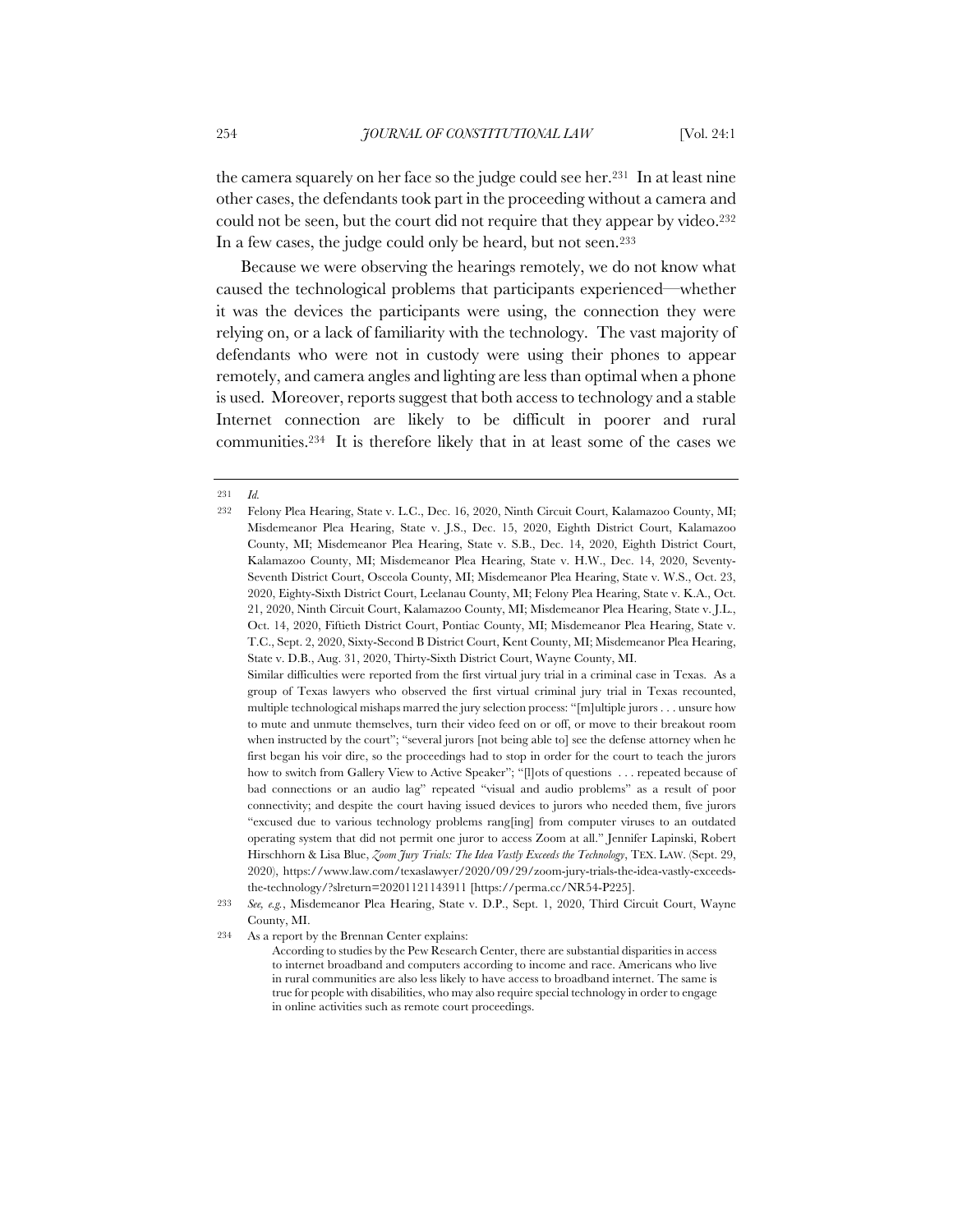observed, technological disruptions were the result of inadequate access to technology. Finally, some of the difficulties were also likely due to defendants or other participants not knowing how to use the technology effectively.235

Virtual hearings also tended to be relatively informal, in a way that detracted from the gravity of the proceedings and potentially prejudiced the judges' perceptions of defendants. Defendants who were not in custody usually appeared from their homes. While the background was often neutral (a wall or a window), occasionally, the informality of the environment was notable.236 We saw more than one defendant trying to participate from bed, <sup>237</sup> one participating from a construction site, <sup>238</sup> and two others participating from a bathroom. <sup>239</sup> In one case, a judge chastised the defendant for eating and moving around during the remote hearing;240 in

ALICIA BANNON & JANNA ADELSTEIN, BRENNAN CTR. FOR JUST., THE IMPACT OF VIDEO PROCEEDINGS ON FAIRNESS AND ACCESS TO JUSTICE IN COURT 10 (Sept. 10, 2020), https://www.brennancenter.org/our-work/research-reports/impact-video-proceedings-fairnessand-access-justice-court [https://perma.cc/BS9C-5ZHB] (footnotes omitted); *see also* Texas Indigent Defense Commission, Harris County Monitoring Report Supp. 52–58 (2021) (reporting defense attorney survey responses about clients' struggles with access to technology for videoconferencing consultations); Tarika Daftary-Kapur, Kelsey S. Henderson & Tina M. Zottoli, *COVID-19 Exacerbates Existing System Factors That Disadvantage Defendants: Findings from a National Surveys of Defense Attorneys*, 45 LAW & HUM. BEHAV. 81, 87 (2021) (reporting findings from survey of defense attorneys about representing clients during the pandemic that "[t]echnological barriers, both in the form of clients accessing web platforms they had little experience with (e.g., Zoom) and a lack of access to devices (e.g., phones and computers), was also a common theme in these responses, mentioned by 29% of attorneys").

<sup>235</sup> *See, e.g.*, Felony Plea Hearing, State v. L.H., Dec. 17, 2020, Third Circuit Court, Wayne County, MI (Dec. 17, 2020) (defendant struggled to unmute her microphone as needed, and defense counsel relied solely on his laptop microphone rather than headphones, making it difficult to hear him when he spoke); *see also* Lapinski, Hirschhorn & Blue, *supra* note 232.

<sup>236</sup> In addition to the informality of the background, defendants generally wore casual clothing. *See, e.g.*, Felony Plea Hearing, State v. R.J., Jan. 21, 2021, Ninth Circuit Court, Kalamazoo County, MI (Jan. 21, 2021) (defendant wearing pajamas during hearing).

<sup>237</sup> *E.g.*, Felony Plea Hearing, State v. J.C., Oct. 30, 2020, Third Circuit Court, Wayne County, MI.

<sup>238</sup> Felony Plea Hearing, State v. S., June 4, 2020, 296th District Court, Collin County, TX (defendant appeared from work on a construction site walking around with his phone in his hand, so judge stated "Can you sit down—you're about to plead to a felony, I don't want you walking around a damn work yard."). This hearing was one of 61 remote criminal proceedings in Texas observed by Brooke Vaydik between May and July 2020 in relation to a previous project on remote criminal justice (data on file with author and U. Pa. J. Const. L.).

<sup>239</sup> Felony Sentencing Hearing, State v. A.M., Dec. 22, 2020, Third Circuit Court, Wayne County, MI; Felony Plea Hearing, State v. L.W., Jan. 29, 2021, Third Circuit Court, Wayne County, MI.

<sup>240</sup> Felony Plea Hearing, State v. L.H., Dec. 17, 2020, Third Circuit Court, Wayne County, MI.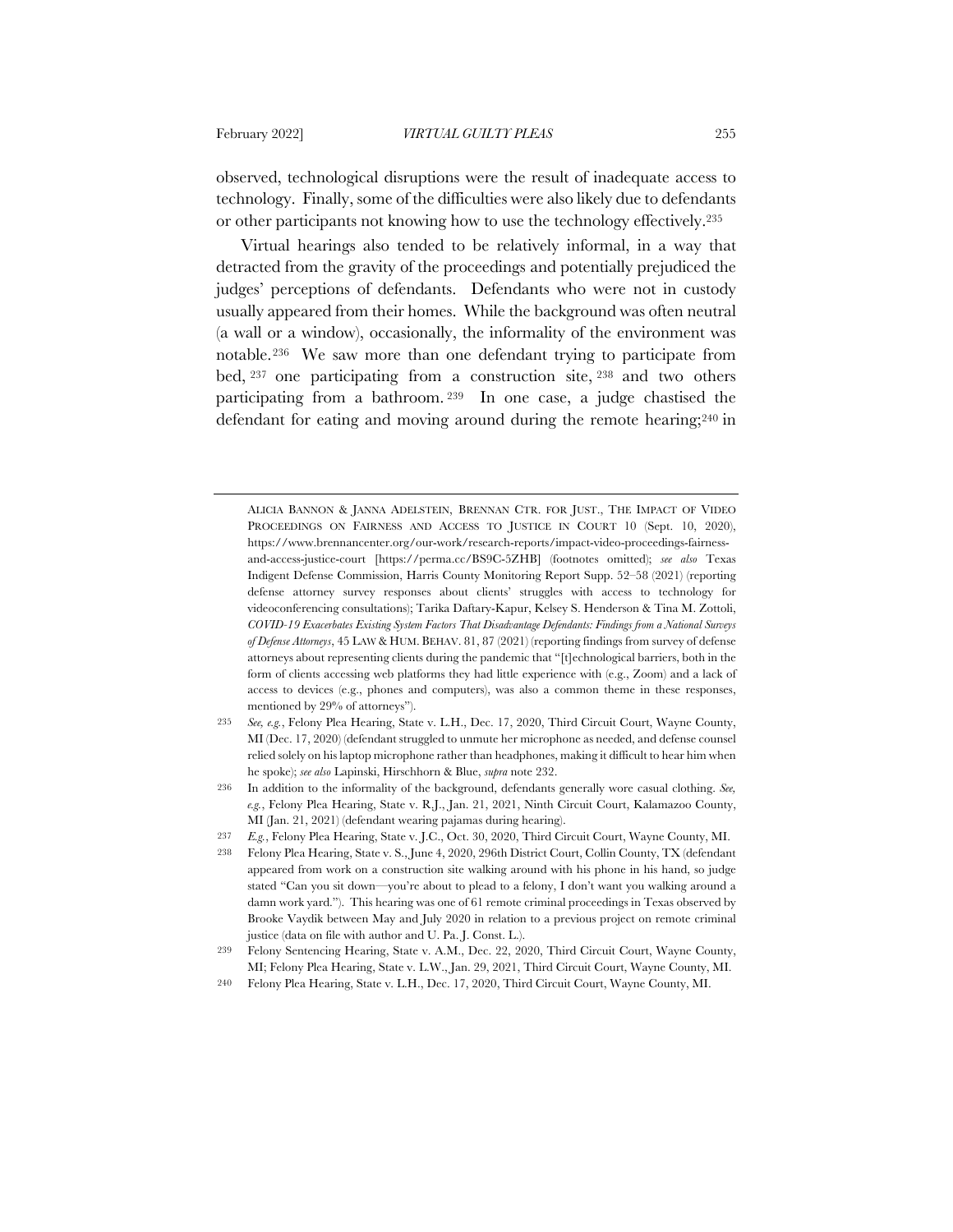two other cases, the defendants were smoking during the hearing.241 Several defendants appeared from a car—while riding as passengers or after having pulled over from driving the car themselves.242 News reports from Michigan and Texas Zoom hearings have similarly recounted examples of informal (and occasionally indecorous) remote hearings and noted judges' frustration about the inability to preserve the dignity of the proceedings in an online format. <sup>243</sup> Likewise, one study of videoconference proceedings before COVID found that defendants appearing on video tended to be "less inhibited" than defendants appearing in person.244 A number of cases we observed also featured background noise distractions—from kids to pets to cell phones ringing, lawnmowers buzzing, or alarms going off. <sup>245</sup>

<sup>241</sup> Misdemeanor Plea Hearing, State v. A.P., Jan. 13, 2021, County Court at Law, Collin County, TX; Misdemeanor Plea Hearing, State v. M.H., Oct. 28, 2020, Seventy-Eighth District Court, Newaygo County, MI.

<sup>242</sup> *See, e.g.*, Misdemeanor Plea Hearing, State v. D.L., Oct. 29, 2020, Thirty-Sixth District Court, Wayne County, MI (defendant attending hearing from car); Felony Plea Hearing, State v. M.E., Sept. 23, 2020, Forty-Fifth Circuit Court, St. Joseph County, MI (same); *see also* BENNINGER ET AL., *supra* note 6, at 157 (reporting that interviewed judges and attorneys complained about defendants driving or riding in vehicles during virtual hearings).

<sup>243</sup> Gabrielle Banks, *In Houston's Zoom Court Proceedings, Decorum Often Gets Muted*, HOUS. CHRON. (Dec. 24, 2020, 8:38 AM), https://www.houstonchronicle.com/news/houstontexas/houston/article/In-Houston-s-Zoom-court-proceedings-decorum-15825974.php [https://perma.cc/DY2V-3GGT]; Stephen Paulsen, *Crime and Punishment and Zoom Logins: Local Judge Prepares for First Virtual Trial in West Texas*, BIG BEND SENTINEL (Dec. 2, 2020, 5:55 PM), https://bigbendsentinel.com/2020/12/02/crime-and-punishment-and-zoom-logins-local-judgeprepares-for-first-virtual-trial-in-west-texas/ [https://perma.cc/9NLE-WHA8]; Elisabeth Waldon, *Declining Decorum: Judges Strive to Maintain Order in the Courtroom in the Age of Zoom*, DAILY NEWS (Dec. 21, 2020), https://thedailynews.cc/articles/declining-decorum/ [https://perma.cc/P8QJ-BFLR]; *see also* Martin Naylor, *Accused Appears at Derby Court from McDonald's*, DERBY TEL. (Jan. 11, 2021, 9:24 AM), https://www.derbytelegraph.co.uk/news/derby-news/defendant-enters-pleas-derby-crown-4859486 [https://perma.cc/Z5WE-EVJH] (reporting that judge in England reprimanded defendant for participating in virtual plea hearing from McDonald's); *Bare-Chested Builder Annoys Judge*, COURT NEWS U.K. (Aug. 11, 2020), https://courtnewsuk.co.uk/bare-chested-builderannoys-judge/ [https://perma.cc/manage/create?folder=7380] (reporting that judge in England was not happy "when a bare chested builder [sic] facing a cocaine supply charge appeared in court via a video link . . . on his mobile phone from the construction site he was working on . . . with another topless man looking curiously over his shoulder"); BENNINGER ET AL., *supra* note 6, at 157– 58 (reporting interviewees' comments that defendants and other participants in virtual hearings engaged in behavior inappropriate for court and lacking formality and decorum).

<sup>244</sup> Emma Rowden & Anne Wallace, *Remote Judging: The Impact of Video Links on the Image and the Role of the Judge*, 14 INT'L J. L. IN CONTEXT 504, 516–18 (2018).

<sup>245</sup> *See, e.g.*, Misdemeanor Plea Hearing, State v. T.W., Dec. 17, 2020, Third Circuit Court, Wayne County, MI (defendant's child was noisy during the hearing); Misdemeanor Plea Hearing, State v. J.M., Jan. 13, 2021, County Court at Law, El Paso County, TX (dog barking in the background); Misdemeanor Plea Hearing, State v. J.V., Oct. 2, 2020, County Court at Law, El Paso County,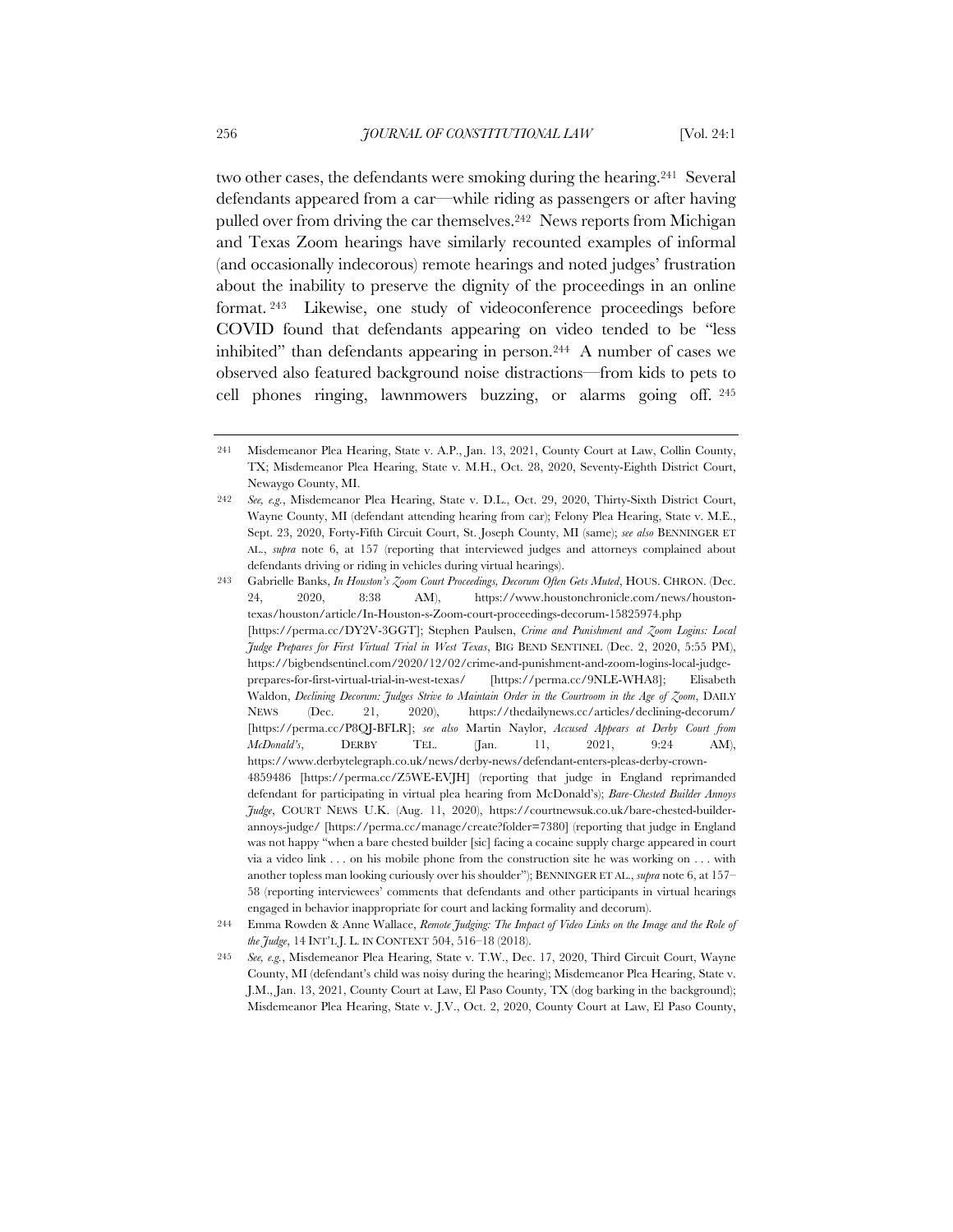Occasionally, participants were also disrupted by other persons present in the room with them. In one case, the defendant's spouse spoke up to say that her husband did want to be represented by counsel, even though the husband himself said several times that there was no need for that and that he would represent himself.246 In another case, the judge asked the defendant to tell any persons who were in the room to leave while the remote hearing was occurring.247 In a third case, the defendant kept talking to someone off camera when he was not speaking or being addressed directly at the hearing.248 Finally, in a remote hearing where the defendant was appearing from jail, police officers were talking loudly and laughing while the hearing was going on.249

Judges themselves were likely to be more formal even in remote proceedings. Most judges we observed were either working from the courtroom or appeared with a virtual background featuring a courtroom to simulate the same formality. But on rare occasions, the informality of the virtual setting proved impossible to avoid, as when a judge's dog would bark repeatedly during a hearing.250 Defense attorneys and prosecutors typically appeared from a business or home office setting or had a formal virtual background. But occasionally, they also had a less formal setting or

TX (judge's dogs kept barking during the hearing); Felony Plea Hearing, State v. M.A., Jan. 6, 2021, Third Circuit Court, Wayne County, MI (low-level smoke alarm making noise during the hearing, and a cell phone rang several times during the hearing); Felony Plea Hearing, State v. B.A., Jan. 29, 2021, Third Circuit Court, Wayne County, MI (background noise consistently coming from defendant's phone).

<sup>246</sup> This is based on the author's observations that were not recorded on a form because they concerned a remote arraignment, not a plea hearing.

<sup>247</sup> Pretrial Conference, State v. S.M., Sept. 1, 2020, Circuit Court Branch Thirty-One, Milwaukee County, WI.

<sup>248</sup> Felony Plea Hearing, State v. R.J., Jan. 21, 2021, Ninth Circuit Court, Kalamazoo County, MI.

<sup>249</sup> Felony Plea Hearing, State v. J.K., Dec. 14, 2020, Eighty-Fifth District Court, Benzie County, MI.

<sup>250</sup> Misdemeanor Plea Hearing, State v. J.V., Oct. 2, 2020, County Court at Law, El Paso County, TX; *see also* Misdemeanor Plea Hearing, State v. M.L., Jan. 15, 2021, County Court at Law, El Paso County, TX (judge's dog barked through hearing); Misdemeanor Plea Hearing, State v. A.W., Jan. 15, 2021, County Court at Law, El Paso County, TX (the same dog continued barking during the subsequent misdemeanor hearing that same day); *see also* Paulsen, *supra* note 243 (quoting one judge about the undue level of informality in the setting used by some judges who appear remotely).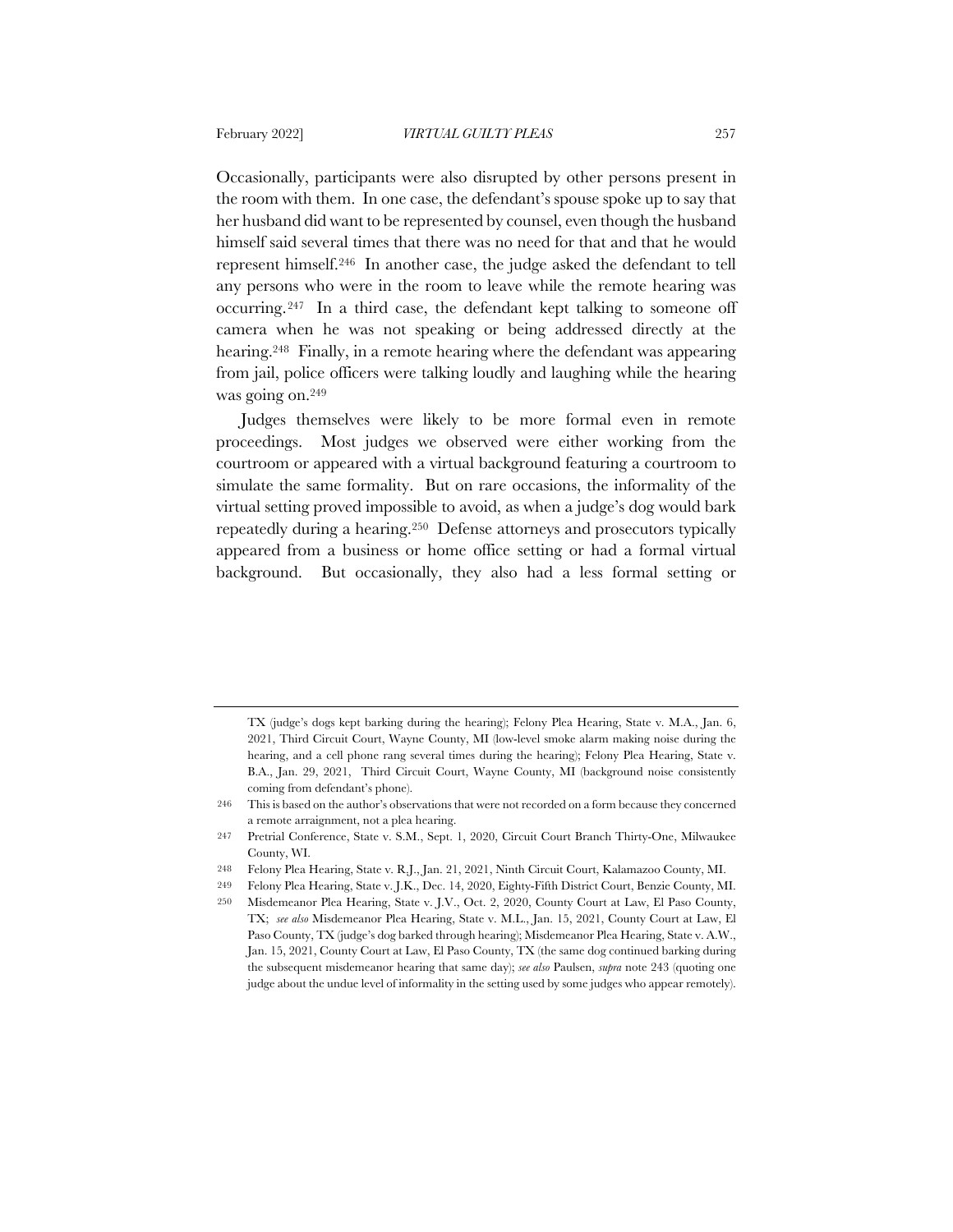distractions in the background.251 For example, at least one defense attorney took part in a remote hearing while driving.252

#### *4. Analysis of Observations*

In brief, our observations suggest that when rules on remote plea hearings do not expressly require courts to ensure that defendants are making a voluntary and informed decision to waive the protections of in-person proceedings, few judges take the initiative to inquire into the defendant's choice. This is consistent with our findings on judicial review of guilty pleas more generally. Judges tend not to introduce procedural safeguards into the plea process on their own, without a specific mandate from the rules.

While the judges' lack of inquiry into the defendant's choice to proceed remotely may be permissible in the context of the COVID emergency, in ordinary times, it would likely violate the Due Process Clause. The next Part elaborates steps that courts must take to ensure that any decision by defendants to enter a guilty plea remotely is voluntary and informed.253

Likewise, few judges take it upon themselves to remind defendants of their right to consult counsel confidentially during remote proceedings. Although the Sixth Amendment may not require such reminders, a brief and simple explanation of the defendant's entitlement to communicate privately with his attorney can help ensure that the right to counsel is adequately protected. A few states have adopted rules requiring judges to give such notices to defendants in remote hearings, and the National Center for State Courts has recommended the practice in its bench guide for remote hearings.254 The next Part explains how such notice can be provided without significant cost to the efficiency of the process.<sup>255</sup>

Finally, our observations indicate that technological glitches and informal settings are common features of remote proceedings. Although most of the disruptions are relatively minor, some of them may meaningfully interfere

<sup>251</sup> *See, e.g.*, Felony Plea Hearing, State v. Y.S., Oct. 16, 2020, Third Circuit Court, Wayne County, MI (prosecutor's daughter doing online school without headphones and a lot of noise coming from prosecutor's home).

<sup>252</sup> Felony Plea Hearing, State v. L.B., Aug. 28, 2020, 336th District Court, Fannin County, TX.

<sup>253</sup> *See infra* notes 298–326 and accompanying text.

<sup>254</sup> OHIO CRIM. R. 43(A)(2)(d) (2008); ARIZ. CODE JUD. ADMIN. § 5-208 (2010); Com. v. Curran, Order, No. SJC-13093 (Sept. 29, 2021 Mass.); NAT'L CTR. FOR STATE CTS., CONDUCTING FAIR AND JUST REMOTE HEARINGS: A BENCH GUIDE FOR JUDGES 2, https://www.ncsc.org/\_\_data/assets/pdf\_file/0025/51784/Remote-Hearing-Bench-Guide.pdf [https://perma.cc/9984-QRWL].

<sup>255</sup> *See infra* Part III.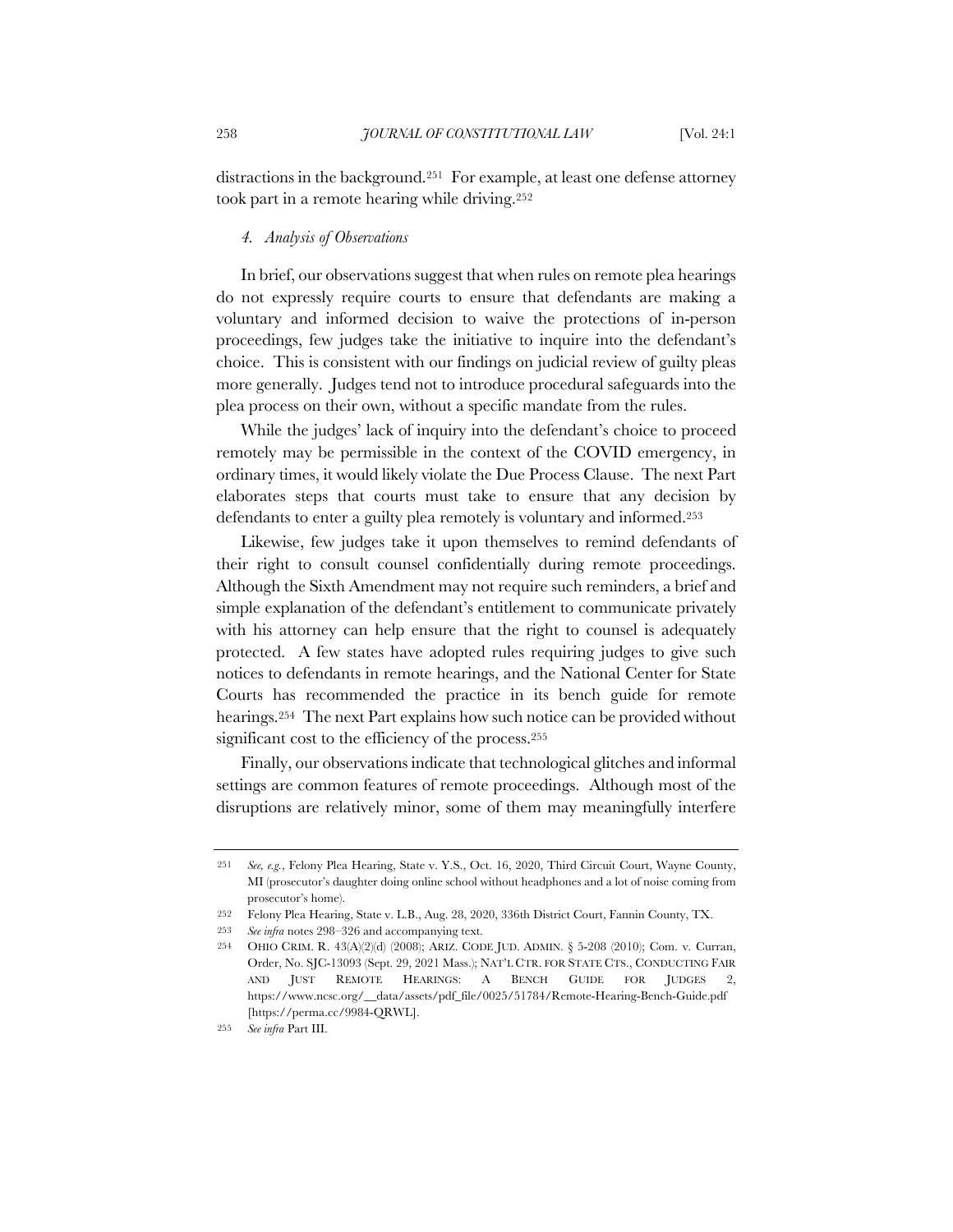after the pandemic is over.

with the defendant's ability to participate effectively in the proceedings, and others may unduly prejudice the court's perceptions of the defendant.256 Such distractions and glitches occur frequently enough that courts, defense attorneys, and state legislatures must take measures to address them. The next Part lays out more specific suggestions on what policymakers should do to ensure fairness in the process if they choose to retain remote plea hearings

#### III. PROTECTING FAIRNESS IN VIRTUAL PLEA HEARINGS

Our observations raise the question whether virtual plea hearings are the way of the future. Many prosecutors, judges, and court administrators have praised remote criminal proceedings for their efficiency and convenience and have suggested that the virtual format should continue to be used even after the pandemic is over.257 Defense attorneys are more skeptical of the practice, but even among them, a large minority support the use of remote criminal proceedings, including plea hearings.258 Legislatures around the country are considering bills to expand remote proceedings in ordinary times.259

But as empirical studies of in-person plea hearings have revealed, and our observations confirmed, procedural safeguards in the guilty plea process are

<sup>256</sup> *See infra* notes 280–285 and accompanying text.

<sup>257</sup> BENNINGER ET AL., *supra* note 6, at 170; Turner, *supra* note 2, at 259–60 & tbl. 5; Hon. Brandon Birmingham, *Three Ways COVID-19 Makes the Criminal Courts Better*, DALL. EXAM'R (May 8, 2020), https://dallasexaminer.com/editorial/local-commentaries/three-ways-covid-19-makes-thecriminal-courts-better/ [https://perma.cc/9KWF-LPL3]; Lyle Moran, *How Hosting a National Pandemic Summit Aided the Nebraska Courts System with Its COVID-19 Response*, ABA J.: LEGAL REBELS (May 13, 2020, 6:00 AM), https://www.abajournal.com/legalrebels/article/rebels\_podcast\_episode\_052 [https://perma.cc/D7T4-A3PK]; LaVendrick Smith, *Dallas County Judges Hear Criminal Cases via Video as Coronavirus Spreads*, DALL. MORNING NEWS (Apr. 14, 2020, 4:27 PM), https://www.dallasnews.com/news/courts/2020/04/15/dallas-county-judges-hear-criminalcases-via-video-as-coronavirus-spreads/ [https://perma.cc/5FC2-BQLY]; Mary Beth Faller, *Pandemic a 'Natural Experiment' for Reducing Incarceration, Prosecutors Say*, ASU NEWS (May 7, 2020), https://asunow.asu.edu/20200507-arizona-impact-pandemic-natural-experiment-reducingincarceration-prosecutors-say [https://perma.cc/ZY73-8KKJ]; Jason Tashea, *The Legal and Technical Danger in Moving Criminal Courts Online*, BROOKINGS INST.: TECH STREAM (Aug. 6, 2020), https://www.brookings.edu/techstream/the-legal-and-technical-danger-in-moving-criminalcourts-online/ [https://perma.cc/PZX5-WHYK].

<sup>258</sup> Turner, *supra* note 2, at 259–60 & tbl. 5.

<sup>259</sup> *See supra* note 3 (listing bills).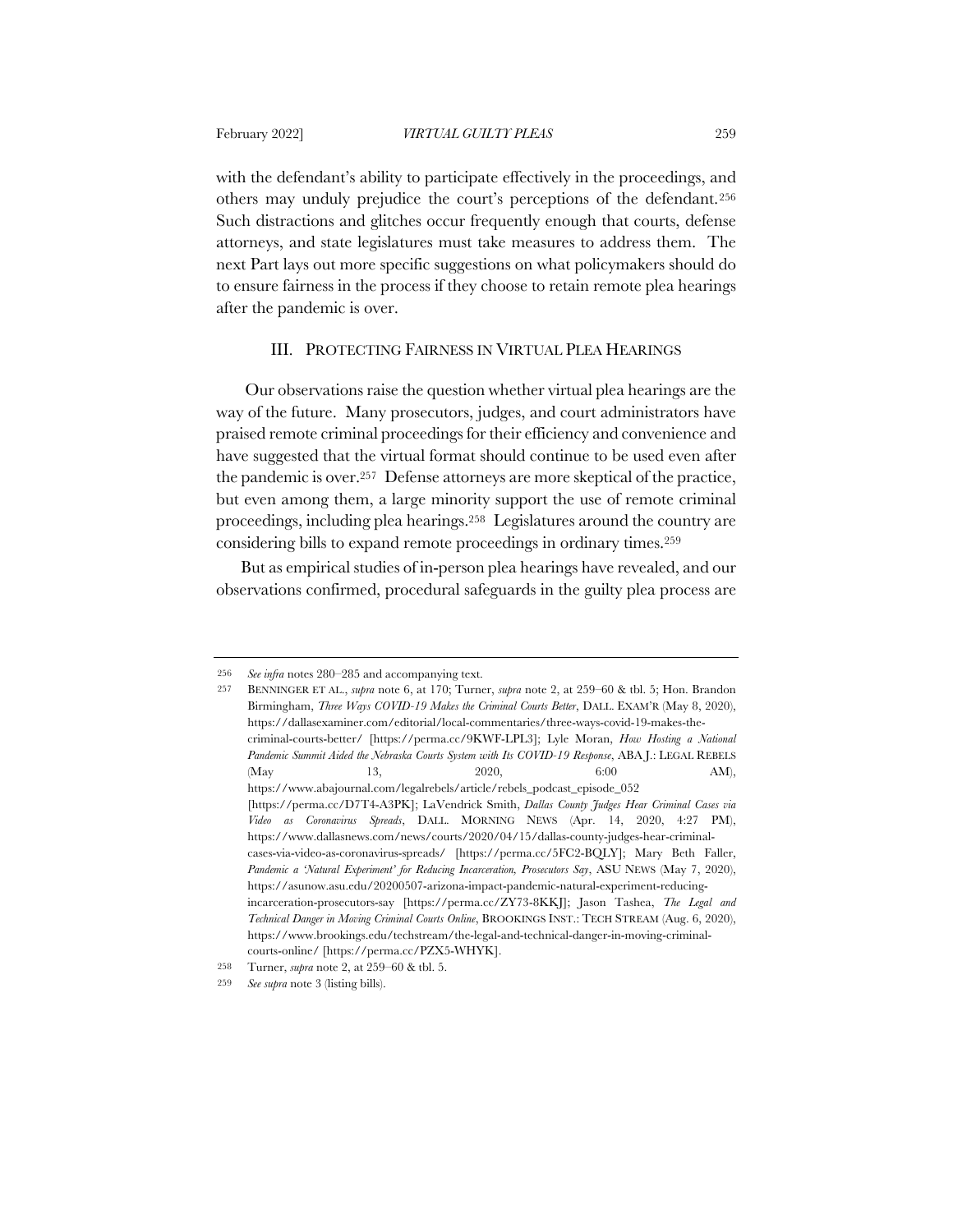already lax and judicial review of guilty pleas rather perfunctory.260 The use of the remote format further reduces the formality of the plea process.261 As a result, it heightens the risk that the guilty plea will not be constitutionally sound, that the defendant will plead guilty to a crime he has not committed, or that the process will not be legitimate in the eyes of the defendant or the public.262 Even if online plea hearings are more convenient and efficient, we must consider whether convenience and efficiency outweigh concerns about the unfairness and inaccuracy of the remote format.

The argument for remote plea hearings is that such hearings save time and resources for everyone involved.263 Defendants who are out on bond do not need to take significant time off work or caregiving duties to attend the proceedings. <sup>264</sup> Particularly in misdemeanor cases, "[t]he time, effort, money, and opportunities lost as a direct result of being caught up in the system can quickly come to outweigh the penalty that issues from adjudication and sentence."265 Being able to resolve a case without going to court in person can reduce the punitive aspects of the process for out-ofcustody defendants and allow them to remain employed, benefiting society as well. <sup>266</sup> Likewise, remote hearings can save travel time for defense attorneys and permit them to handle more cases in the same day and devote more time to each case. <sup>267</sup> Attorneys could represent defendants across longer distances, enhancing defense representation in rural areas.<sup>268</sup> Judges would also have more flexibility to schedule hearings and be more efficient in resolving such hearings.269

<sup>260</sup> *See supra* Part I.B.

<sup>261</sup> *See supra* Part II.B.3.

<sup>262</sup> *See, e.g.*, BENNINGER ET AL., *supra* note 6, at 161–63, 169–70; Turner, *supra* note 2, at 246–58.

<sup>263</sup> BENNINGER ET AL., *supra* note 6, at 60–69; Camille Gourdet et al., *Court Appearances in Criminal Proceedings Through Telepresence: Identifying Research and Practice Needs to Preserve Fairness While Leveraging New Technology*, RAND CORP., at 4 (2020), https://doi.org/10.7249/RR3222; Poulin, *supra* note 6, at 1098–1101; Turner, *supra* note 2, at 212–15.

<sup>264</sup> Turner, *supra* note 2, at 240–42, 268.

<sup>265</sup> MALCOLM FEELEY, THE PROCESS IS THE PUNISHMENT 30–31 (1979).

<sup>266</sup> *See* BENNINGER ET AL., *supra* note 6, at 133–34; Turner, *supra* note 2, at 240–42, 268.

<sup>267</sup> Robin Davis, Billie Jo Matelevich-Hoang, Alexandra Barton, Sara Debus-Sherrill & Emily Niedzwiecki, *Research on Videoconferencing at Post-Arraignment Release Hearings: Phase I Final Report*, ICF INT'L 4–5 (May 29, 2015), https://www.ncjrs.gov/pdffiles1/nij/grants/248902.pdf [https://perma.cc/B44F-FBGW]; Turner, *supra* note 2, at 239–42.

<sup>268</sup> BANNON &ADELSTEIN, *supra* note 234, at 9 (citing RICHARD ZORZA, VIDEO CONFERENCING FOR ACCESS TO JUSTICE:AN EVALUATION OF THE MONTANA EXPERIMENT 1, 3 (June 2007)); Turner, *supra* note 2, at 212–13, 239–41.

<sup>269</sup> Gourdet et al., *supra* note 263, at 9; Turner, *supra* note 2, at 213, 240.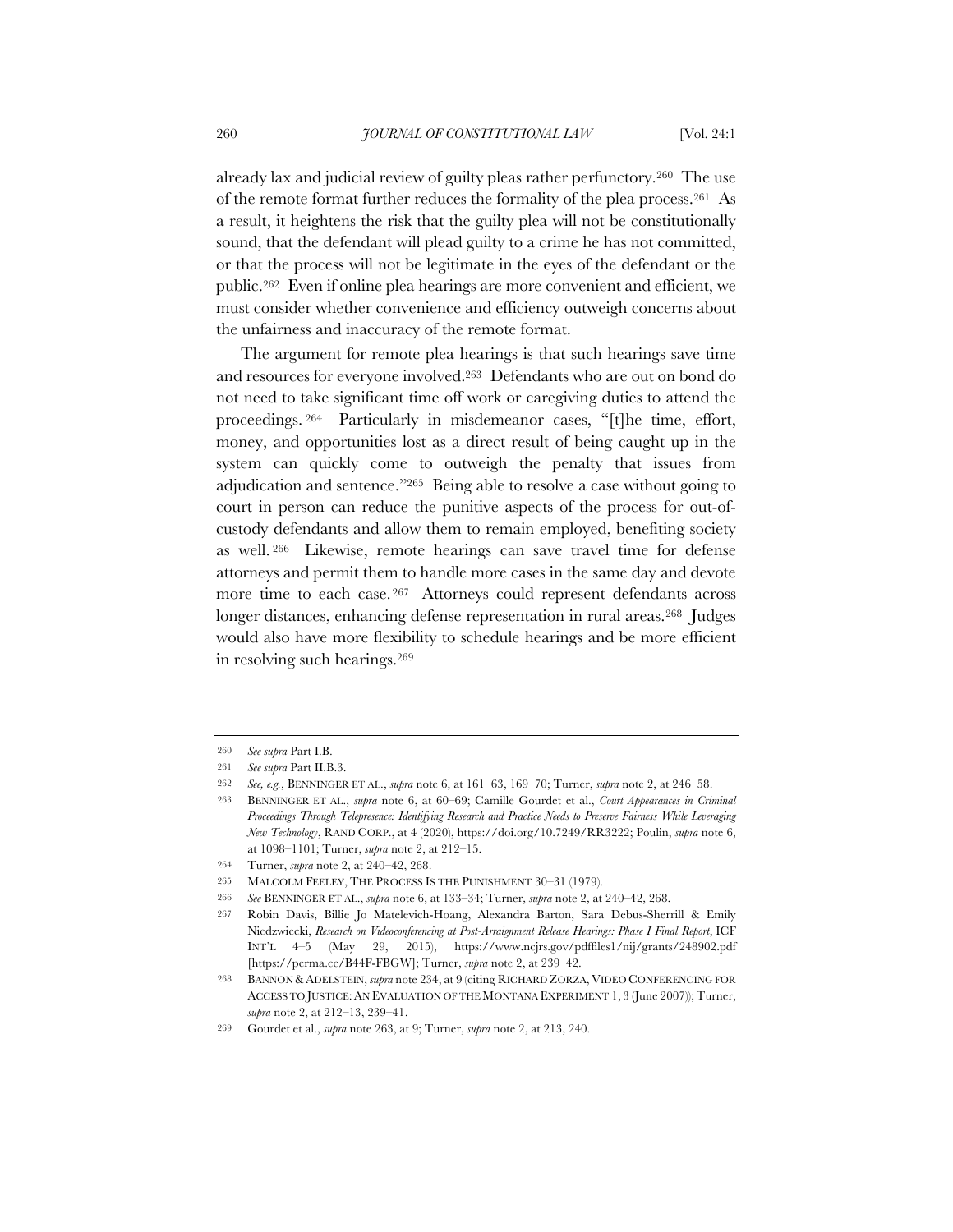Advocates of remote plea hearings further argue that because these hearings are generally uncontested and do not involve testimonial evidence, the remote format would not endanger the fairness of the proceedings. As the prosecution argued in defending the appearance of counsel via a speakerphone at a plea hearing, such "hearings do not involve presentation of evidence and . . . simply formalize bargains previously negotiated by the prosecution and defense. '[D]efense counsel's adversarial-testing role essentially disappears' in a plea hearing, . . . and thus a telephone appearance is good enough."270 In brief, proponents of remote plea hearings argue that, given the generally consensual nature of such hearings, the efficiency benefits outweigh concerns that the lack of physical presence would undermine the fairness of the proceedings.

While plea hearings are generally not contested, the stakes at these hearings remain high. Evidence from exonerations shows that some defendants plead guilty to crimes they have not committed: Roughly 20% of exonerated persons identified by the National Registry of Exoneration as of January 2021 had pleaded guilty in their cases.271 Research on defendant comprehension of plea forms also suggests that many defendants have difficulty understanding the implications of pleading guilty.<sup>272</sup> Finally, there is evidence that plea bargaining contributes to problematic disparities in sentencing and results in similarly situated defendants not being treated equally.273 These concerns call for careful scrutiny of the plea process by courts.

<sup>270</sup> Van Patten v. Deppisch, 434 F.3d 1038, 1044 (7th Cir. 2006), *cert. granted, judgment vacated sub nom.* Schmidt v. Van Patten, 549 U.S. 1163 (2007), *and judgment reinstated sub nom.* Van Patten v. Endicott, 489 F.3d 827 (7th Cir. 2007).

<sup>271</sup> Dezember et al., *supra* note 30, at 4; *Exoneration Detail List*, NATIONAL REGISTRY OF EXONERATIONS, http://www.law.umich.edu/special/exoneration/Pages/detaillist.aspx [https://perma.cc/Z9Z9-5M3R] (last visited Sept. 20, 2021); *see also* Ronald F. Wright, *Trial Distortion and the End of Innocence in Federal Criminal Justice*, 154 U. PA. L. REV. 79, 84–86 (2005) (explaining how federal plea and sentencing laws and practices can lead innocent defendants to drop worthwhile defenses and plead guilty).

<sup>272</sup> *See* Allison D. Redlich & Catherine L. Bonventre, *Content and Comprehensibility of Adult and Juvenile Tender-of-Plea: Implications for Knowing, Intelligent, and Voluntary Guilty Pleas*, 39 LAW & HUM. BEHAV. 162, 171 (2015) (finding that "[t]ender-of-plea forms in our sample are likely to be incomprehensible to the average defendant.").

<sup>273</sup> *See, e.g.*, BESIKI KUTATELADZE, WHITNEY TYMAS & MARY CROWLEY, RACE AND PROSECUTION IN MANHATTAN 6, 9 n.10 (July 2014) (finding racial disparities in misdemeanor plea offers in New York County); Carlos Berdejó, *Criminalizing Race: Racial Disparities in Plea-Bargaining*, 59 B.C. L. REV.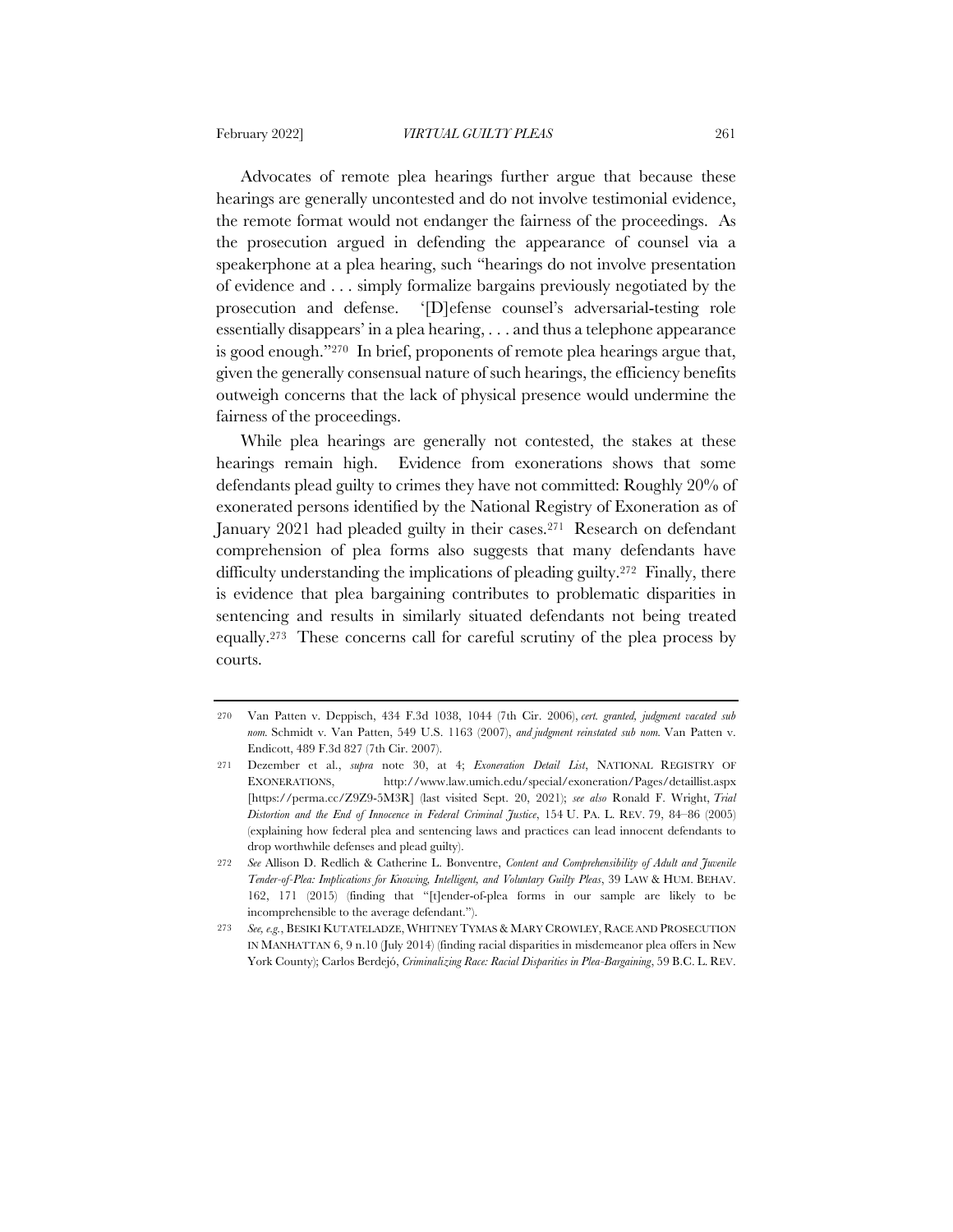As our observations confirm, however, judges tend not to review guilty pleas and plea agreements thoroughly; instead, they usually rely on defense attorneys and prosecutors to ensure fairness and integrity in the process.274 The problem with this approach is that defense attorneys and prosecutors, for various reasons, may at times fail to protect fairness in plea bargaining.275 Judicial review therefore remains a critical—and constitutionally required safeguard in the plea process. Judges themselves recognize that although ensuring plea fairness is a shared responsibility of all legal actors, judges themselves are "the most responsible." <sup>276</sup> And "however routine [plea] hearings may have become, the Supreme Court has not revised its view that entering a guilty plea . . . is 'a grave and solemn act,' to be treated, like all phases of the criminal process, as a 'confrontation between adversaries.""277 Judicial review therefore must be done carefully—with the "utmost solicitude"—to ensure that a plea is voluntary and knowing and should not merely rubber stamp the parties' paperwork or recitations at the hearing.278

The remote format, however, can make it more difficult for judges to exercise their oversight functions at plea hearings.279 The virtual setting can bias judges' perceptions of defendants, reduce engagement by defendants, and frustrate effective communication between counsel and defendant. Prior research has analyzed these and other pitfalls of virtual proceedings and suggests that they may negatively influence outcomes for defendants.

First, the defendant's remote appearance may bias the court's assessment of the case. This is especially likely if camera angles and lighting are

<sup>1187, 1213–38 (2018) (</sup>finding racial disparities in plea-bargaining outcomes in Wisconsin); Christi Metcalfe & Ted Chiricos, *Race, Plea, and Charge Reduction: An Assessment of Racial Disparities in the Plea Process*, 35 JUST. Q. 223, 238–44 (2017) (finding racial disparities in plea outcomes in sampled felony cases).

<sup>274</sup> *See supra* notes 133–140144 and accompanying text.

<sup>275</sup> *See, e.g.*, BROWN, *supra* note 133, at 137; Bibas, *supra* note 139, at 2470–86.

<sup>276</sup> *See* Henderson et al., *supra* note 57, at 7 (finding that a large majority of surveyed judges responded that were the "most responsible" for the reviewing the validity of guilty pleas).

<sup>277</sup> Van Patten v. Deppisch, 434 F.3d 1038, 1044–45 (7th Cir. 2006) (first quoting Brady v. United States, 397 U.S. 742, 748 (1970); and then quoting United States v. Cronic, 466 U.S. 648, 657 (1984)), *cert. granted, judgment vacated sub nom.* Schmidt v. Van Patten, 549 U.S. 1163 (2007), *and judgment reinstated sub nom.* Van Patten v. Endicott, 489 F.3d 827 (7th Cir. 2007).

<sup>278</sup> Boykin v. Alabama, 395 U.S. 238, 243–44 (1969) ("What is at stake for an accused facing death or imprisonment demands the utmost solicitude of which courts are capable in canvassing the matter with the accused to make sure he has a full understanding of what the plea connotes and of its consequence."); *see also* People v. Cummings, 287 N.E.2d 291, 293 (Ill. App. Ct. 1972) (finding that a plea form "cannot substitute for the duty of the trial judge to personally address the defendant in open court.").

<sup>279</sup> BENNINGER ET AL., *supra* note 6, at 138 (citing two interviewed judges' concerns about assessing the voluntariness of the plea adequately in a remote format).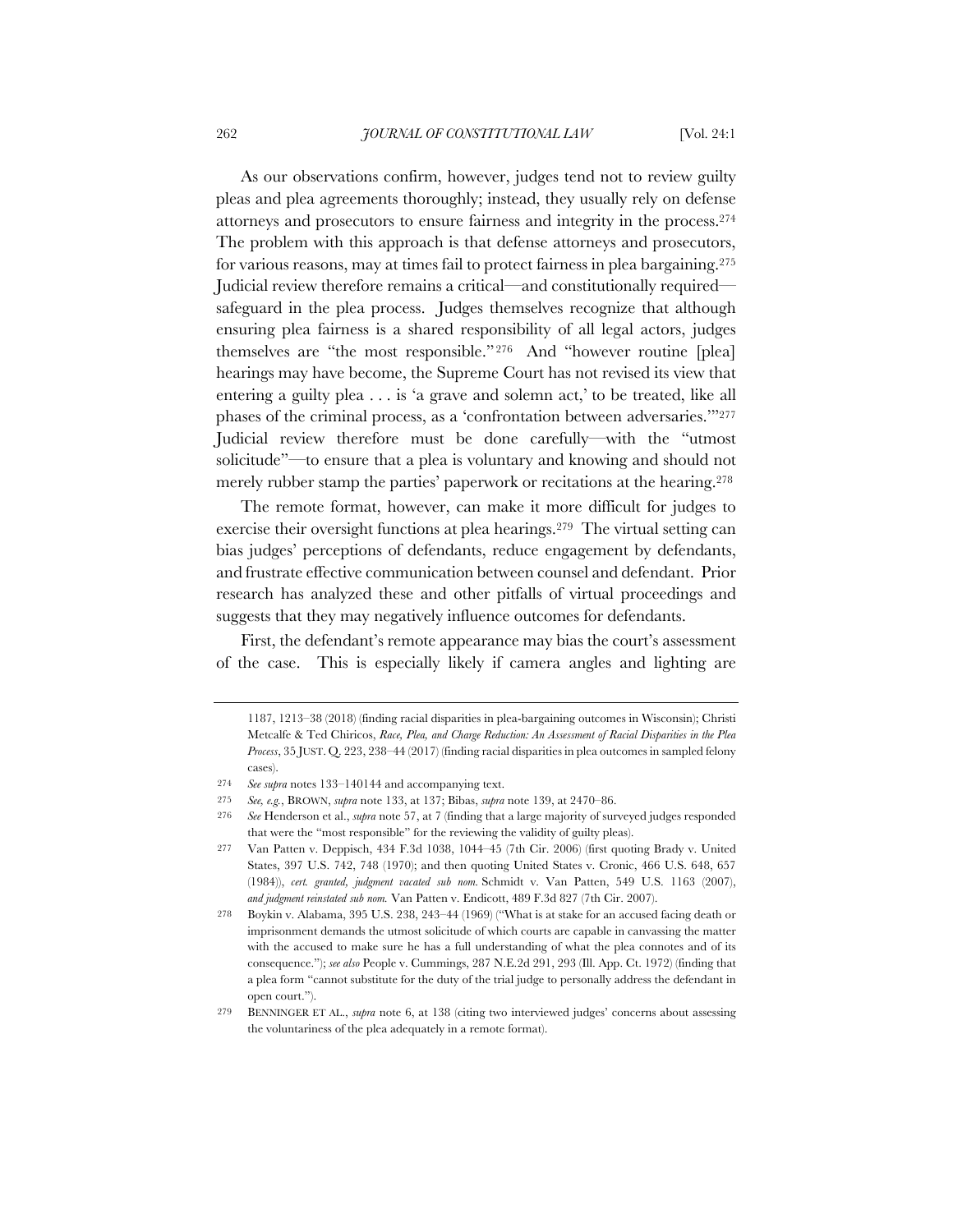unflattering, or the setting is overly informal, coercive, or distracting.280 Our observations confirm that informal settings and substandard lighting and camera angles are common in remote plea hearings.281 Empirical research has noted the distorting effects that certain camera angles, small image sizes, and poor lighting can have on viewers' perceptions of a defendant or witness appearing remotely.282 Likewise, poor audio quality, background noise, and glitches during video proceedings, all of which we observed in some of the remote proceedings, can lead observers to mistrust witnesses and defendants and "perceive [them] less favorably."283 Because remote appearance lacks the gravitas of presence in a courtroom, it also often features casual and at times indecorous behavior by defendants, which could further prejudice the court's view of the defendant and the outcome in the case.284 As practitioners

his work at a construction site).

<sup>280</sup> Poulin, *supra* note 6, at 1134–35 (noting that when defendants appear on video from jail, the coercive environment may negatively affect their behavior during the proceeding and the court's perceptions of their character); Turner, *supra* note 2 (reviewing social science on the potentially prejudicial effects of remote proceedings). Apart from negative effects on the case outcome, the virtual setting has negative implications for the privacy of participants, as their homes, as well as their cases, are opened up to worldwide scrutiny on the web. *See* BENNINGER ET AL., *supra* note 6, at 150–52 (citing interviewees' concerns about "too much public access" and the potential for infringing on the privacy of the participants); Sarah Esther Lageson, *The Perils of 'Zoom Justice'*, CRIME REP. (Sept. 1, 2020), https://thecrimereport.org/2020/09/01/the-perils-of-zoom-justice [https://perma.cc/2DF4-6E46] (explaining how virtual court hearings erode the privacy of participants).

<sup>281</sup> *See supra* notes 226–232, 236–249 and accompanying text.

<sup>282</sup> *See, e.g.*, Bandes & Feigenson, *supra* note 6, at 1294–95, 1302–03 (discussing studies); BENNINGER ET AL., *supra* note 6, at 18 (discussing studies suggesting that poor lighting can lead observers to attribute negative qualities, such as manipulativeness and untrustworthiness, to a person appearing on video); Gourdet et al., *supra* note 263, at 5, 7–8 (same); Wendy P. Heath & Bruce D. Grannemann, *How Video Image Size Interacts with Evidence Strength, Defendant Emotion, and the Defendant– Victim Relationship to Alter Perceptions of the Defendant*, 32 BEHAV. SCI. L. 496, 503 (2014) (finding that "an increase in video size resulted in strong evidence appearing stronger and weak evidence appearing weaker" and that "participants assigned shorter sentences to the defendant presented on a large as compared with a small screen"); Molly Treadway Johnson & Elizabeth C. Wiggins, *Videoconferencing in Criminal Proceedings: Legal and Empirical Issues and Directions for Research*, 28 LAW & POL'Y 211, 221–22 (2006) (citing research finding that witnesses who testified via closed-circuit television were judged as less believable and less forthcoming than witnesses who testified in person). 283 BENNINGER ET AL., *supra* note 6, at 19.

<sup>284</sup> *See, e.g.*, Emma Rowden, Anne Wallace & Jane Goodman-Delahunty, *Sentencing by Videolink: Up in the Air?*, 34 CRIM. L.J. 363, 379–80 (2010) (describing characteristics of remote appearances that reduce formality and influence behavior by defendants and judges); *see also* Banks, *supra* note 243 (recounting examples of remote appearances in which participants breached decorum); Waldon, *supra* note 243 (same); *Bare-Chested Builder Annoys Judge*, *supra* note 243 (reporting that English judge was annoyed at "bare chested builder" defendant appearing at a remote criminal proceeding from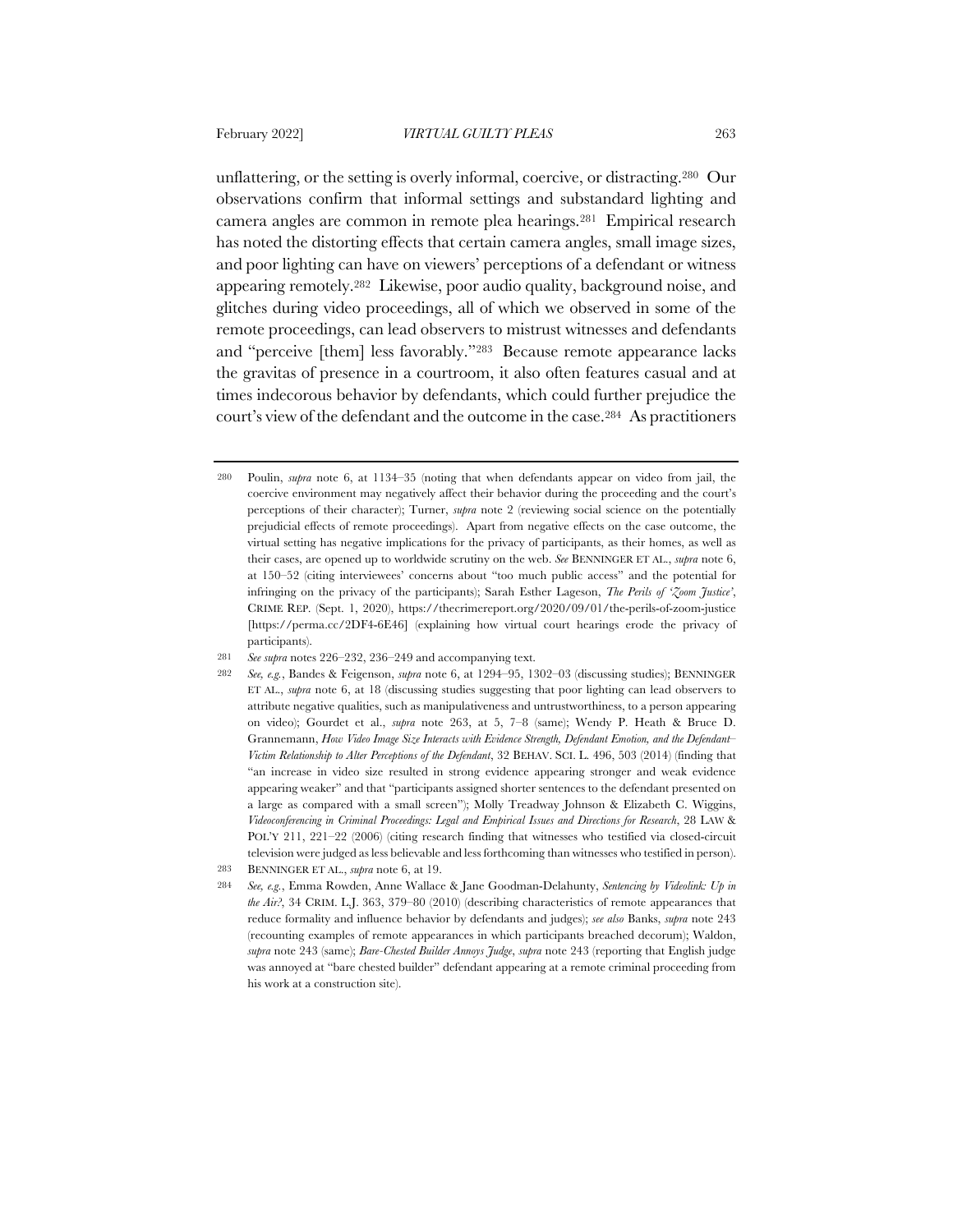and judges surveyed about virtual proceedings noted, and our observations confirmed, it is also "too easy for participants to be distracted during virtual proceedings" and this could affect their ability to participate meaningfully.285 Furthermore, remote appearances from detention feature a coercive environment that can similarly inhibit defendant participation and negatively affect the court's perception of the case.286

Prior research has also found that defendants are less likely to be engaged and less likely to seek the help of their attorneys when they appear remotely.287 As some judges and practitioners noted in responses to a recent survey, defendants in virtual criminal proceedings might not fully understand the information presented to them, their rights, and/or what is required of them . . . [and] would be unwilling or unable to ask clarifying questions."288 Likewise, the remote format often makes it more difficult for attorneys and defendants to communicate confidentially during hearings, as it requires a specific request to be placed in a breakout room, rather than a whispered remark across the table.289 In this respect, too, our observations suggest a cause for concern, as defendants very rarely sought to speak to their attorneys privately during the hearings.290

Finally, some studies suggest that defendants in remote criminal proceedings may suffer worse outcomes than those appearing in person.291 Research of bail hearings conducted via closed-circuit television in Cook

<sup>285</sup> BENNINGER ET AL., *supra* note 6, at 157–58; CLARKE & SMITH, *supra* note 6, at 12; *see also supra* notes 218–233, 236–242, 245–252 and accompanying text (noting a range of distractions we observed in remote proceedings).

<sup>286</sup> *See* Poulin, *supra* note 6, at 1134–35; *see also* BENNINGER ET AL., *supra* note 6, at 105–06 (reporting defense attorneys' concerns about ability to have confidential communications with clients because of concerns that conversations may be overheard by other detainees or correctional officers).

<sup>287</sup> MCKAY*, supra* note 6, at 108–12; Eagly, *supra* note 215, at 938, 978; FIELDING ET AL., *supra* note 6, at 69–71; Rebecca K. Helm, *Pleading Guilty Online: Enhanced Vulnerability and Access to Justice*, 2021 MLRFORUM 1, 3 (2021), https://www.modernlawreview.co.uk/helm-pleading/ [https://perma.cc/QB74-S9UK]; Poulin, *supra* note 6, at 1140–41; TERRY ET AL., *supra* note 6, at 23.

<sup>288</sup> CLARKE & SMITH, *supra* note 6, at 12; *see also* MCKAY, *supra* note 6, at 108-12 (finding that video format tends to reduce the comprehension of legal proceedings by detainee participants); BENNINGER ET AL., *supra* note 6, at 84 (reporting concerns among surveyed judges and attorneys that defendants would be more likely to fail to comprehend the proceedings in a virtual rather than in-person format); Helm, *supra* note 287, at 2–3 (noting that vulnerable defendants are especially likely to have difficulty understanding online proceedings and communicating with attorneys remotely).

<sup>289</sup> Vazquez Diaz v. Commonwealth, 487 Mass. 336, 355 (2021) (observing that "[a]ttorney-client communication during a Zoom hearing is more restrictive than during an in-person hearing"); BENNINGER ET AL., *supra* note 6, at 107–08, 115–16.

<sup>290</sup> *See supra* note 214 and accompanying text.

<sup>291</sup> This point draws on Turner, *supra* note 2, at 220–21.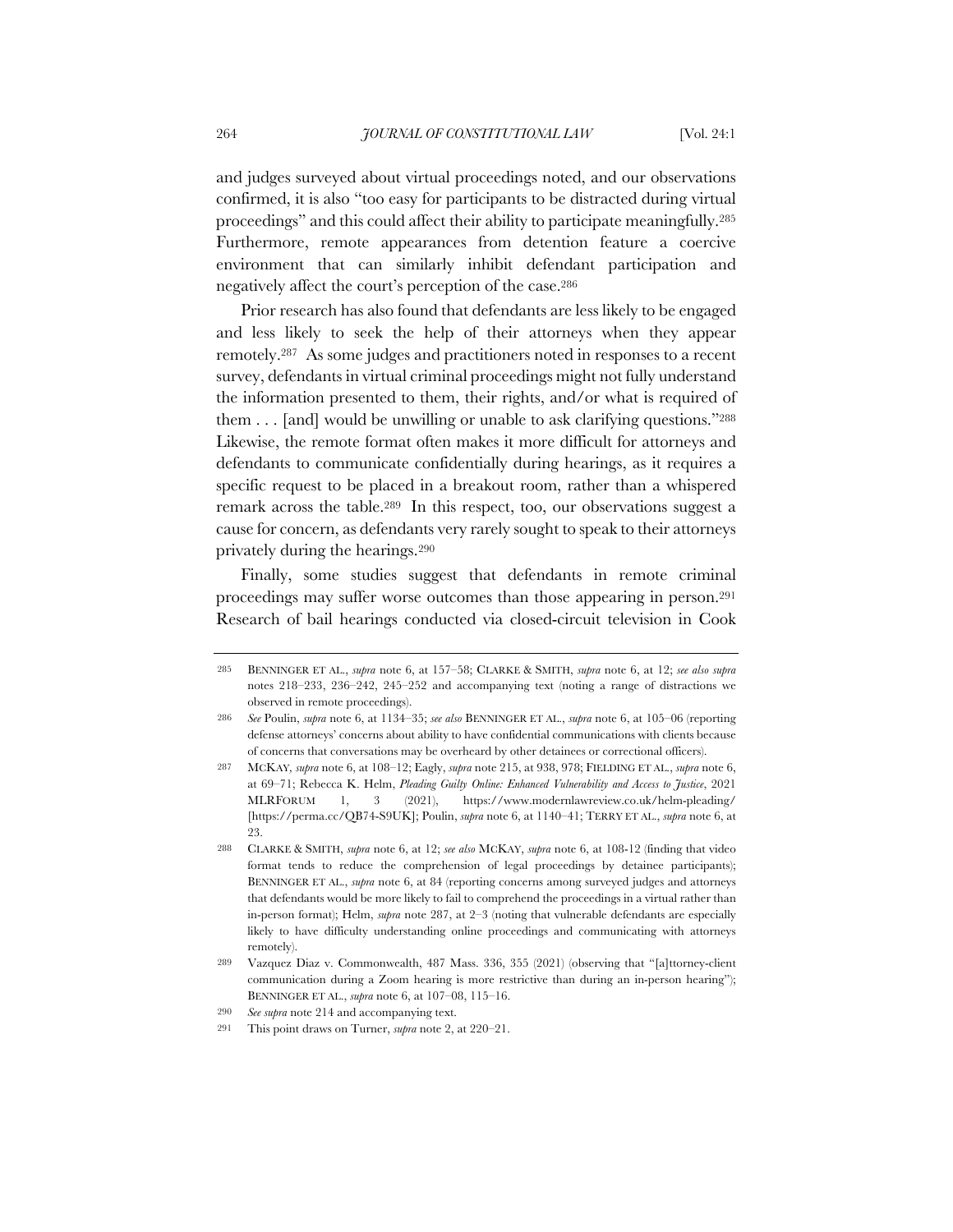County, Illinois found that "average bond amounts rose substantially following the implementation of [the closed-circuit television procedure]."292 Likewise, studies of videoconferencing proceedings in England found that defendants who appeared via video were more likely to plead guilty than those who appeared in person and were more likely to receive custodial sentences than defendants appearing in person.293

Recognizing such concerns about the remote format, the Advisory Committee on the Federal Rules of Criminal Procedure has proposed a very limited use of virtual criminal proceedings, even in the context of emergencies. As the Committee explained with respect to plea hearings in particular, the defendant's presence in person is essential to ensuring the fairness of these proceedings during which much is at stake: "The physical presence of the defendant together in the courtroom with the judge and counsel is a critical part of any plea or sentencing proceeding. Other than trial itself, in no other context does the communication between the judge and the defendant consistently carry such profound consequences."294 The Committee therefore limited the use of remote plea hearings to emergencies and only with stringent procedural safeguards.295

The Advisory Committee's decision to limit remote plea hearings to emergencies is the correct one, and states should follow it. As I have argued elsewhere, the remote format can work well for non-adversarial, nonevidentiary hearings such as status conferences and hearings on questions of

<sup>292</sup> Diamond et al., *supra* note 6, at 897. Certain features of the videoconference program in Cook County—the low quality of the sound and image and the limited time given to defense attorneys to consult with clients before the video hearing—likely contributed to the negative effects that the program had on bail decisions. *Id*. at 884–85, 898–99. A more recent study from England found no negative impact of video technology on bail decisions; in fact, defendants who appeared on video were more likely to obtain bail than those who appeared in person. FIELDING ET AL., *supra* note 6, at 102–03.

<sup>293</sup> Helm, *supra* note 287, at 1–2 (citing studies); FIELDING ET AL., *supra* note 6, at 104; TERRY ET AL., *supra* note 6, at 24–25, 42–43. The authors acknowledged, however, that they may not have controlled for defendant characteristics that could have influenced the outcome. TERRY ET AL., *supra* note 6, at vi.

<sup>294</sup> ADVISORY COMM. ON CRIM. RULES, MEETING AGENDA, Nov. 2, 2020, at 137. As the draft note to the proposed rule further explains, "The substitution of 'request' for 'consent' was deliberate, as an additional protection against undue pressure to waive physical presence." *Id*. In addition to requiring a written request by the defendant, the proposed rule requires a finding by the court "that any further delay in that particular case would cause serious harm to the interests of justice." *Id.* at 138.

<sup>295</sup> *Id.* at 137.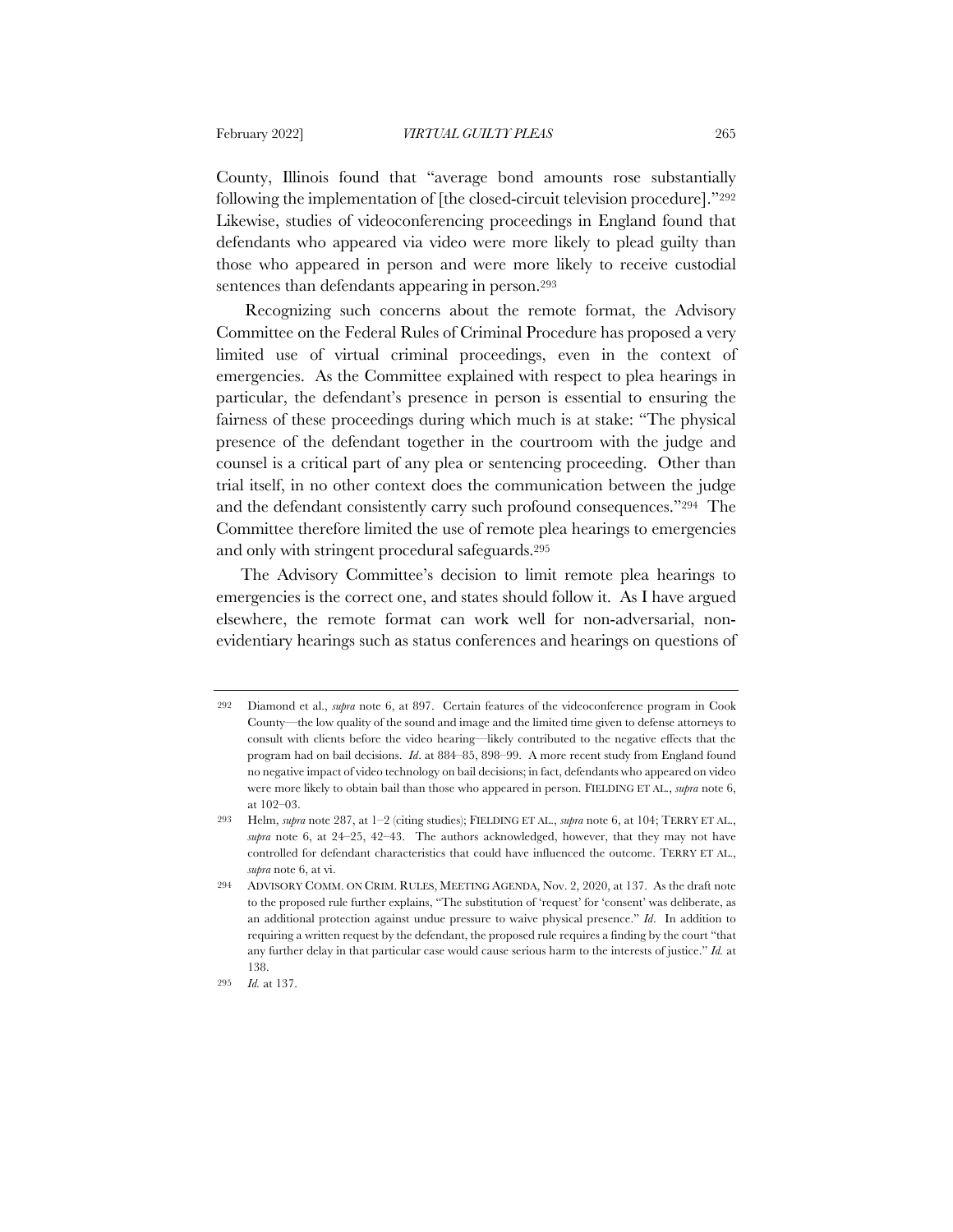law.296 In those settings, the benefits of convenience and efficiency likely outweigh the costs of the virtual format. But courts and legislatures should be cautious about expanding online proceedings to hearings where testimonial evidence or the credibility of defendant is evaluated, including plea hearings.297

If some states do choose to allow virtual plea hearings on a regular basis, however, courts must take special measures to ensure fairness in the process. First, judges should not proceed with a virtual plea hearing until they ensure that the defendant is making a voluntary and informed choice to waive the protections of in-person proceedings.298 Most jurisdictions that have statutes regulating videoconference pleas take this approach.299 A few have required it or recommended it as best practice even during the pandemic.300 And recently proposed federal rules for remote criminal proceedings during emergencies would codify this approach going forward.301 For plea and sentencing hearings, the proposed emergency federal rule is even stricter and requires that the defendant *request* the use of video *affirmatively and in writing*.302 This rule can serve as a model for states that permit the use of remote plea hearings as it reduces the risk that defendants would be pressured to agree to the remote format. Requiring an express waiver of the right to appear in person recognizes the important interests at stake during plea proceedings and the concerns that video appearance may prejudice the fairness of these proceedings.303

In implementing this approach, judges could begin remote plea hearings by asking the defendant whether she has discussed the advantages and disadvantages of proceeding remotely with her counsel.304 If the defendant

302 *Id.*

<sup>296</sup> Turner, *supra* note 2, at 267–68.

<sup>297</sup> *Id.* at 267.

<sup>298</sup> For further discussion, see *id*. at 216–22, 246–57, 267.

<sup>299</sup> *See supra* notes 157–158 and accompanying text.

<sup>300</sup> *See supra* notes 174–175 and accompanying text; *see also* Com. v. Curran, Order, No. SJC-13093 (Sept. 29, 2021 Mass.).

<sup>301</sup> *See* Draft FED. R. CRIM. P. 62 (d)(3)(B), *in* ADVISORY COMM. ON CRIM. RULES, MEETING AGENDA, Nov. 2, 2020, at 143.

<sup>303</sup> *Id.* at 150.

<sup>304</sup> For a discussion of a waiver procedure for remote plea hearings, see *State v. Soto*, 817 N.W.2d 848, 860 (Wis. 2012):

When videoconferencing is proposed for a plea hearing at which it is anticipated that judgment will be pronounced, the judge should enter into a colloquy with the defendant that explores the effectiveness of the videoconferencing then being employed. In that regard, the judge shall ascertain whether the defendant and his attorney, if represented by counsel, are able to see, speak to and hear the judge and that the judge can see, speak to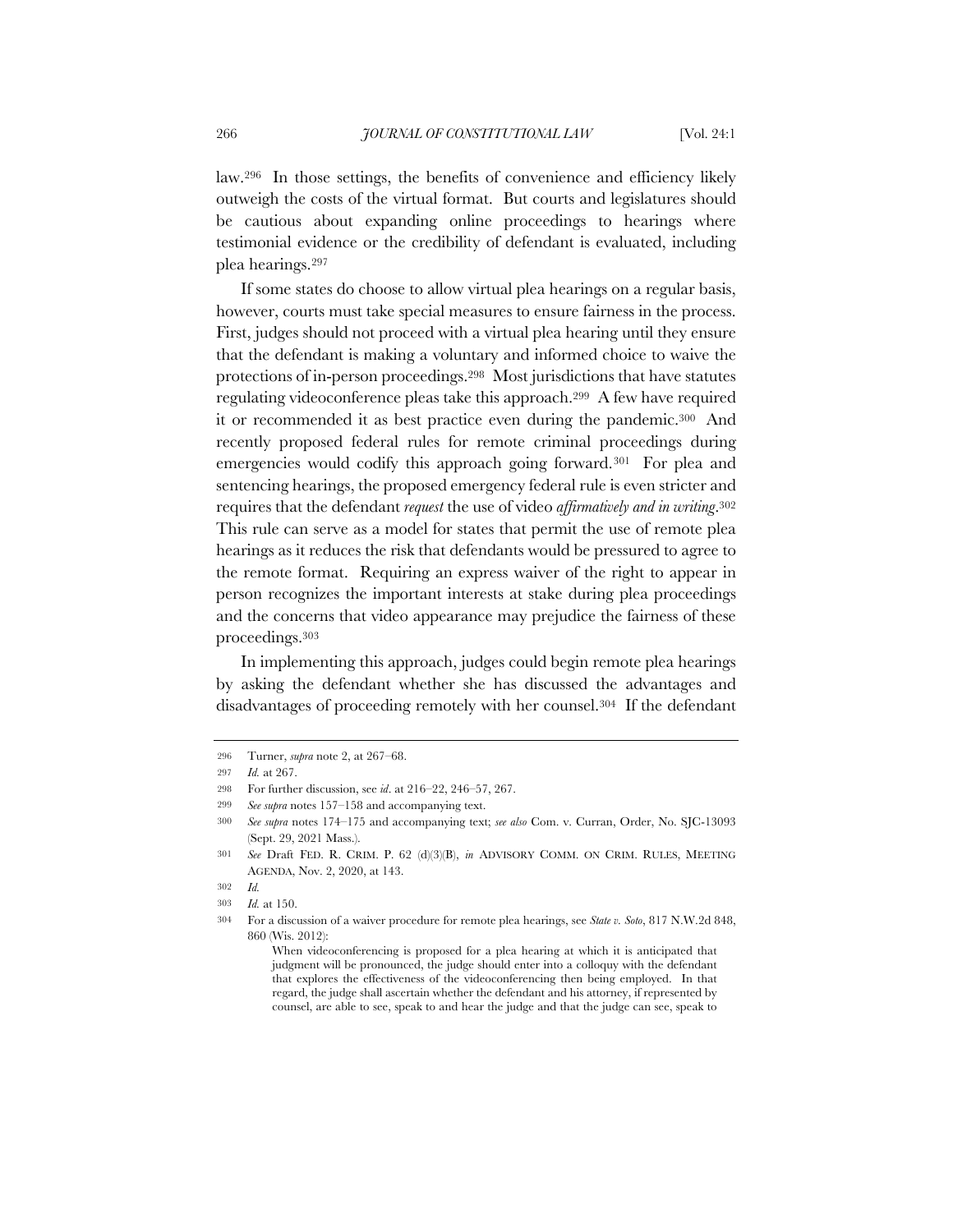responds yes, the court could then ask whether the defendant would like to proceed remotely.305 If defendant again agrees, the court could then follow up by asking whether the defendant is making the decision of his or her own free will, or whether anyone pressured the defendant to do so.306 Such questions are similar to those asked when a court examines the validity of a guilty plea, yet they are fewer and, as our observations suggest, can be asked and answered in a couple of minutes.307

After obtaining the defendant's consent to the remote format, judges should also take an additional minute to tell defendants about their right to consult privately with counsel during the proceeding. While the Sixth Amendment does not expressly require such a reminder, the reminder can be seen as a "best practice" to ensure full protection of the right to counsel.308

- 305 *Id.*
- 306 *Id.*

and hear the defendant and counsel. The judge shall also ascertain, either by personal colloquy or by some other means, whether the defendant knowingly, intelligently, and voluntarily consents to the use of videoconferencing. In so doing, questions should be asked to suggest to the defendant that he has the option of refusing to employ videoconferencing for a plea hearing at which judgment will be pronounced.

*See also Curran*, Order, No. SJC-13093 (laying out procedure for obtaining a voluntary and informed waiver of the right to an in-person trial and instructing judges, inter alia, to "ensure that the defendant has had an opportunity to discuss the decision to proceed with a virtual bench trial with trial counsel."). Some judges may choose to go further and actually mention some of the potential disadvantages of the remote format. Such admonitions would be similar to warnings given when defendants waive their right to counsel or the right to a jury trial. We did not see any judges give such admonitions in any of the proceedings we observed, however.

<sup>307</sup> Our observations reveal that felony plea hearings in which the court discussed the defendant's consent to remote proceedings lasted on average two minutes longer than hearings in which it did not.

<sup>308</sup> *See* OHIO R. CRIM. P. 43(A)(2)(d) (2008); *see also* ARIZ. CODE JUD. ADMIN. § 5-208 (2010) ("Prior to the start of proceedings, and if defendant is represented by an attorney who is not present at the remote custodial site, the court shall inform the defendant of the available means of confidential communications with defense counsel."); Draft FED. R. CRIM. P. 62(d)(2)(B), *in* ADVISORY COMM. ON CRIM. RULES, MEETING AGENDA, Nov. 2, 2020, at 143 (conditioning videoconferencing upon the court's finding that "the defendant will have an adequate opportunity to consult confidentially with counsel before and during the proceeding"); Order Upon Defendant's Motion to Continue Sentencing, State v. Thomas, No. 1905019003, 2021 WL 1053853 ¶ 31 n.31 (Del. Super. Ct. Mar. 19, 2021) (granted Mar. 19, 2021) (noting in dictum that concern about compliance with the right to counsel during a virtual sentencing proceeding "could be rectified by allowing private attorneyclient consultation through the use of the . . . 'breakout room' feature along with a simple admonition by the sentencing judge prior to the hearing that either counsel or the defendant could request private consultation with each other at any time by either a verbal or a physical cue to the sentencing judge"); *Curran*, Order, No. SJC-13093 (ordering that before permitting a virtual trial to proceed, "the judge shall explain to the defendant the procedure to be followed during the trial, including how to communicate with counsel.") .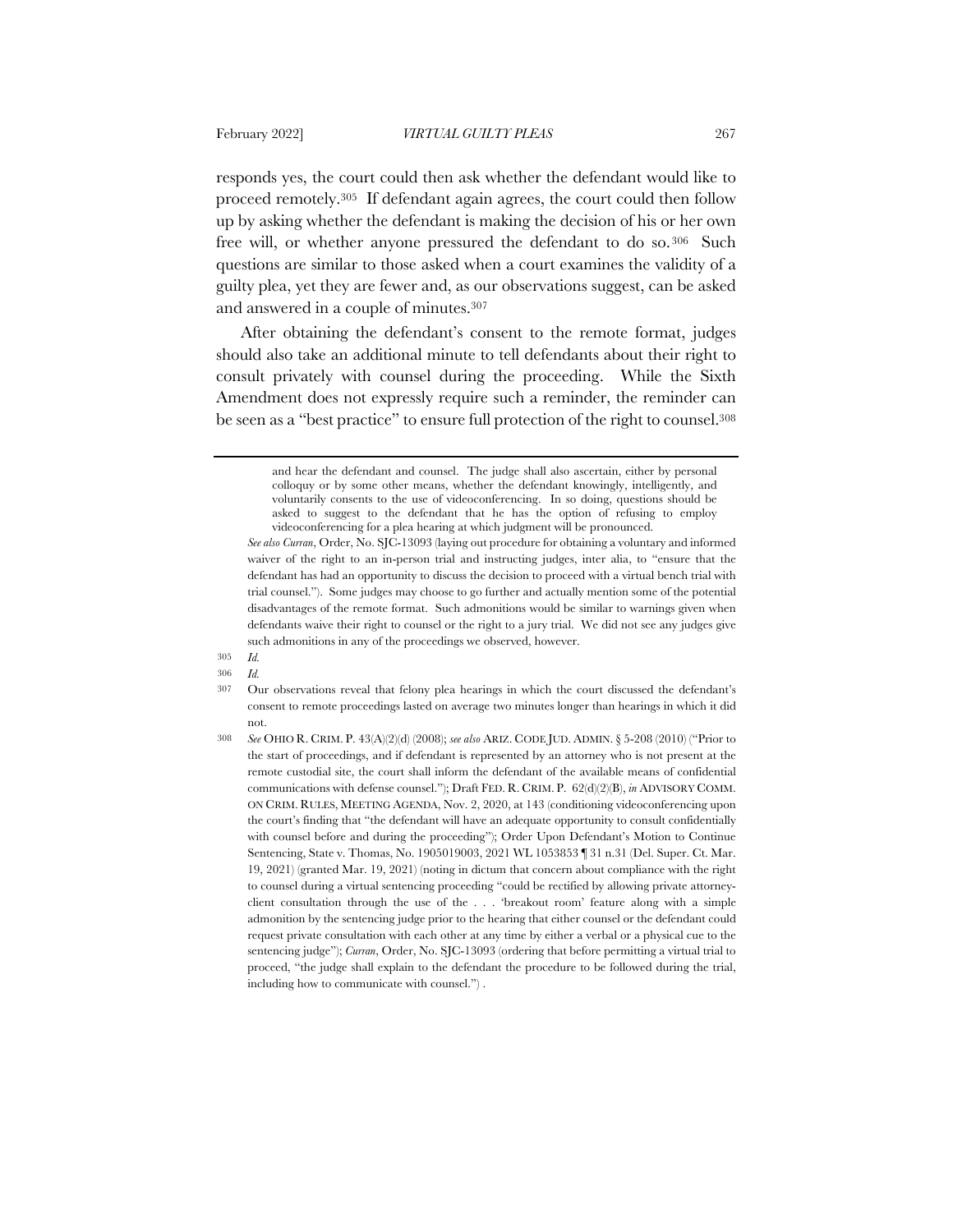Studies have shown that defendants appearing remotely tend to be more detached from the proceedings and to refrain from seeking the aid of counsel,309 so proactive measures by the court are necessary to ensure that the right to counsel is adequately protected. <sup>310</sup> In preparation for the hearing, defense attorneys should also tell their clients about the right to consult privately during the remote proceedings.

In addition to telling defendants about the ability to confer privately with counsel during a remote proceeding, judges should take measures to ensure that defendants are receiving adequate defense representation in the remote process. As a number of Texas judges did in the plea hearings we observed, judges conducting virtual plea proceedings should ask defendants whether they have had time to discuss their plea with counsel and whether they are satisfied with the representation they have received.<sup>311</sup> Particularly because the remote setting often reduces the opportunity of effective communication between the defendant and his counsel, 312 such preventive measures are important in verifying that defendants are adequately represented. More broadly, given that judges are relying so heavily on counsel to ensure that guilty pleas are fair and valid, courts and legislatures must take steps to provide a robust system of criminal defense.313

<sup>309</sup> *See supra* notes 287–290 and accompanying text.

<sup>310</sup> Vazquez Diaz v. Commonwealth, 487 Mass. 336, 355–56 (2021):

Attorney-client communication during a Zoom hearing is more restrictive than during an in-person hearing and requires both the attorney and the judge to take care that the technology is functioning properly and that a defendant has the opportunity to use the private breakout room with counsel if he or she requests to do so. Inquiries should be made regularly of all parties to ensure that there is clear audio and video transmission, but particularly of the defendant, to ensure that he or she has the opportunity to consult with counsel.

*See also* BENNINGER ET AL., *supra* note 6, at 84 (noting that some of the judges interviewed were attentive to potential lack of comprehension of virtual hearings by defendants and cited to one judge who encourages defendants to speak with their attorneys "at the first sign of hesitation").

<sup>311</sup> *See supra* notes 83–85 and accompanying text (noting plea hearings where this occurred).

<sup>312</sup> Poulin, *supra* note 6; Turner, *supra* note 2; *see also* Thea Johnson, *Crisis and Coercive Pleas*, 110 J. CRIM. L.& CRIMINOLOGY ONLINE 1 (2020) (discussing broadly the challenges remote settings can impose on the relationship between counsel and client).

<sup>313</sup> *See, e.g.*, Jenny Roberts, *Effective Plea Bargaining Counsel*, 122 YALE L.J. 100, 114 (2013) (discussing the importance of competent defense representation at the plea bargaining stage); Thea Johnson, *Measuring the Creative Plea Bargain*, 92 IND. L.J. 901, 941 (2017) (discussing the importance of directing resources toward "holistic model of defense," which counsels clients on the various collateral consequences of guilty pleas); Vida B. Johnson, *A Plea for Funds: Using Padilla*, *Lafler, and Frye to Increase Public Defender Resources*, 51 AM. CRIM. L. REV. 403, 406 (2014) ("If lawyers for indigent defendants are not provided up-front with the resources necessary for effective plea-bargaining, subsequent litigation regarding inadequate plea advice costs both judges and lawyers even more valuable resources in the weeks, months, and years after convictions.").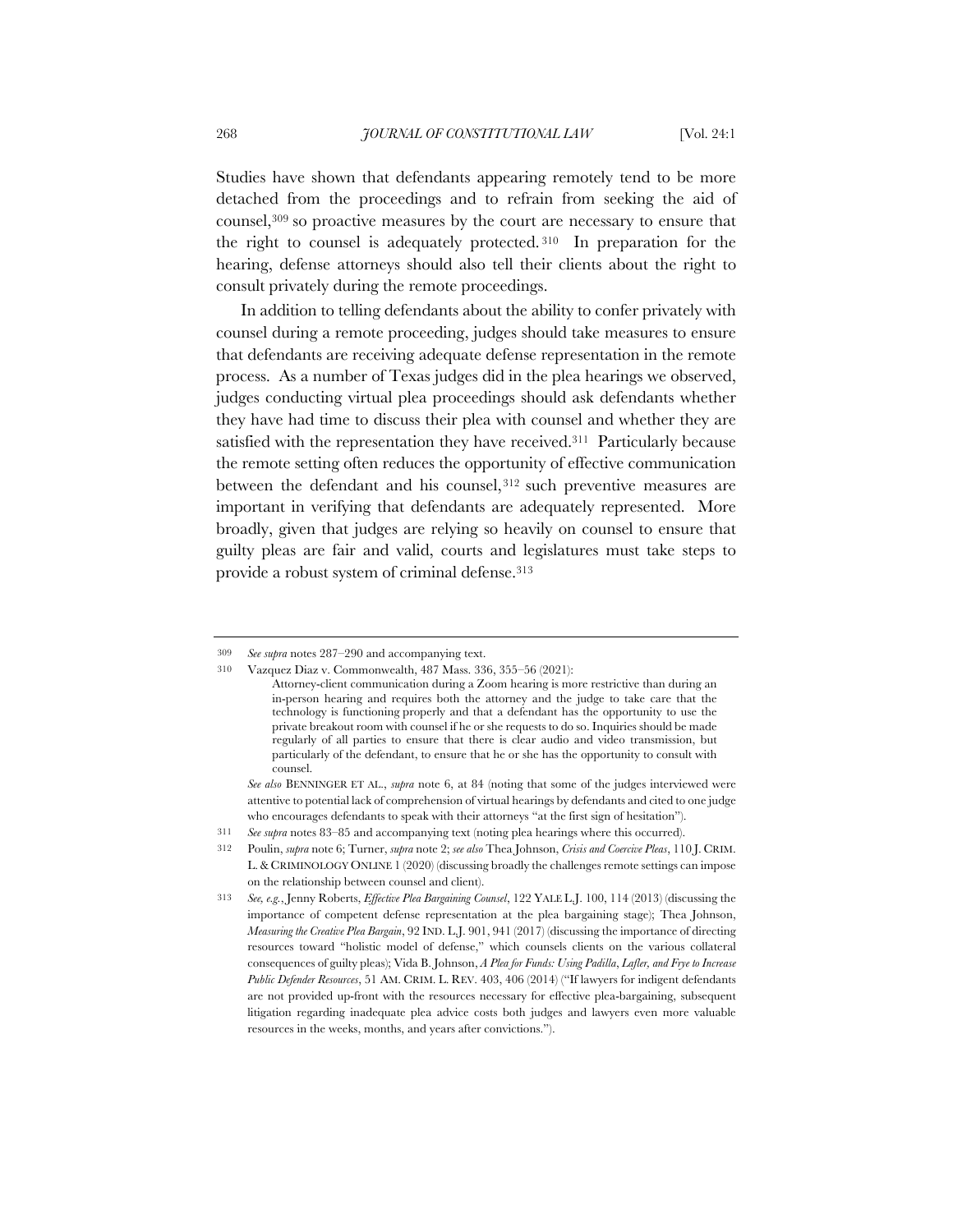When it comes to addressing the difficulties with counsel-client communications in remote proceedings, in non-pandemic times, it might also be helpful to have the defendant appear alongside counsel from the attorney's office. Appearing from the same place would allow the defendant and counsel to conduct confidential communications more easily during a virtual hearing. The attorney's office is also more likely to have the technology and setting necessary for the defendant to appear without significant glitches, distorting lighting, or distractions. Yet this approach significantly reduces the advantages of remote proceedings for defendants, as they would still have to travel and take time off work or caregiving responsibilities to attend the hearing.314 Moreover, if the prosecutor appears at the hearing from the courtroom,315 this can disadvantage the defense in the eyes of the judge. <sup>316</sup> Social science research suggests that physical distance may influence the interactions between different participants in the hearing: "[W]hen groups working on a common problem are in separate locations, linked by videoconferencing technology, alliances form among those who are in the same physical location."317

In addition to protecting the right to counsel, courts and policymakers must take preventive measures to reduce the frequency and effects of technological disruptions in remote proceedings. They could do so by expanding access to the technology necessary to participate effectively in remote hearings—for example, by lending wi-fi hotspots and court-issued tablets to participants in the hearings<sup>318</sup> and by installing remote hearing kiosks and devices in public buildings such as libraries.319

<sup>314</sup> *See supra* note 264–265 and accompanying text.

<sup>315</sup> Prosecutors typically have offices in or near the courthouse, so appearing in person is not as inconvenient for them as it is for defendants and defense attorneys.

<sup>316</sup> Poulin, *supra* note 6, at 1131–32.

<sup>317</sup> *Id.* at 1132.

<sup>318</sup> *Cf.* Lapinski, Hirschhorn, & Blue, *supra* note 232 (arguing that remote jury selection will result in "[e]ither individuals without access to the appropriate hardware are excluded" or counties being forced to provide "tablets, computers, and/or Wi-Fi hotspots" to each prospective juror).

<sup>319</sup> *See* Angela Morris, *Now Trending: 'Zoom Kiosks' to Breach Digital Divide Between Public and Remote Courts*, LAW.COM: TEX. LAW. (May 29, 2020, 3:11 PM), https://www.law.com/texaslawyer/2020/05/29/now-trending-zoom-kiosks-to-breach-digitaldivide-between-public-and-remote-courts/?slreturn=20200713230501 [https://perma.cc/V9HF-6LQL] (discussing some states' implementation of public video conferencing kiosks for use by the general public for virtual court hearings). After the pandemic is over, as noted earlier, lawyers can also have clients appear remotely from the lawyer's office to reduce the risk that a poor connection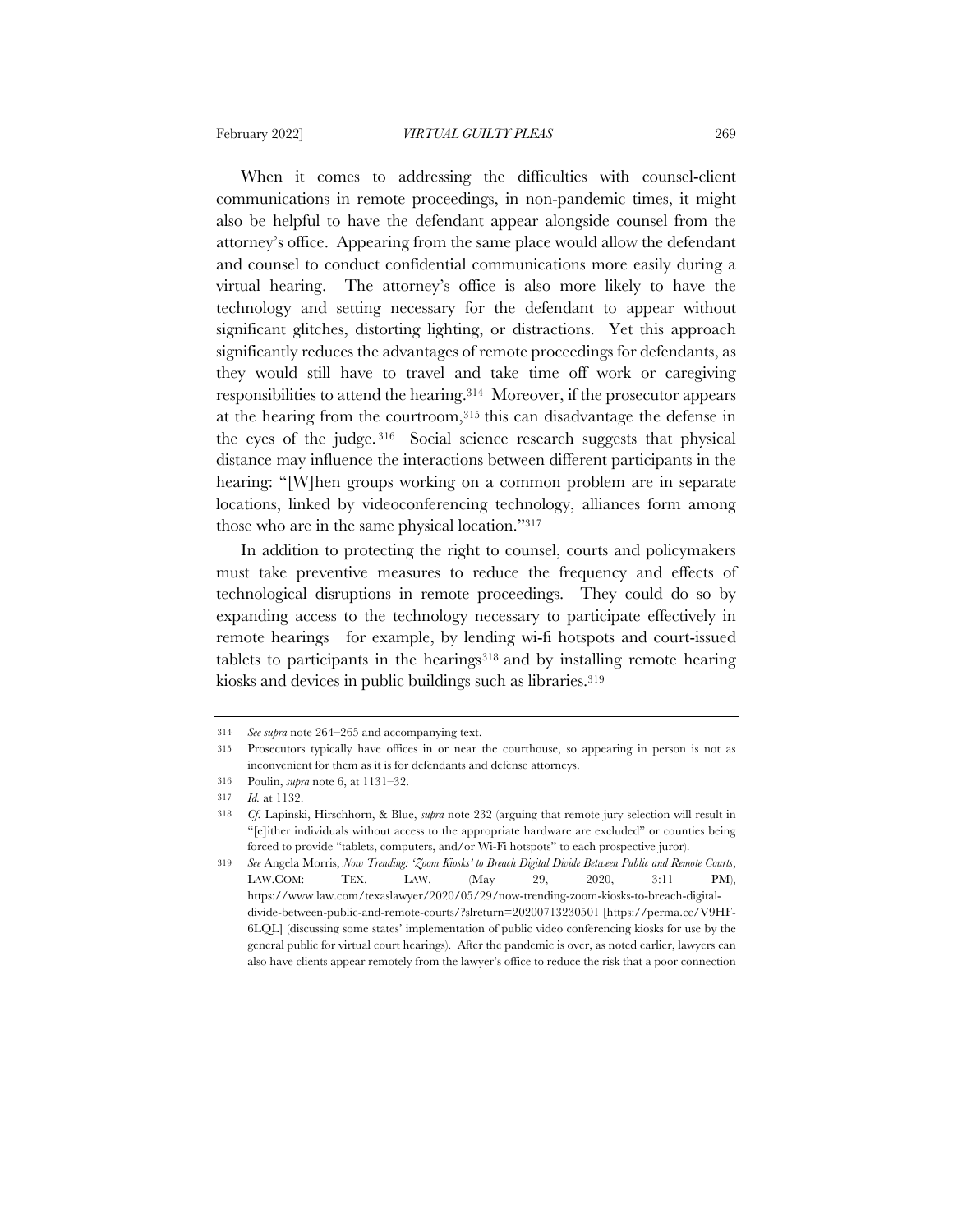Courts can also take steps to reduce the effects of technological malfunctions. As manuals for judges on conducting remote hearings have suggested, judges should regularly check to ensure that all participants in a remote hearing are able to hear, see, and participate fully.<sup>320</sup> If participants are disconnected briefly, judges can repeat portions of the hearing that were disrupted or, if a more significant disruption occurs, the hearing can be restarted or rescheduled.

As our observations revealed, a significant concern with remote proceedings is the informality of the setting and the presence of distractions. Both of these features can potentially prejudice the outcome of the case. While the informal setting adds to the convenience of the procedure participants can appear from almost anywhere—it raises concerns about the effects that it has on judges' perceptions of defendants, as well as about interruptions that harm the fairness of the proceeding.321 To reduce the biasing effect of appearing remotely, courts could provide "common virtual backgrounds for all participants to eliminate both visual distractions and disparities among witnesses and parties . . . ."322 Defense attorneys should also be encouraged to address the importance of the setting with their clients.323

Beyond addressing the unique challenges of remote proceedings, courts should also use some of the time saved from the virtual setting to strengthen procedural safeguards in the plea process. As we observed and research of in-person plea hearings has corroborated, plea hearings tend to be brief and

or inadequate technology disrupts the client's access to the hearing. But again, this reduces the convenience and efficiency of remote proceedings for defendants; it also introduces the risk that the defense will be disadvantaged if the prosecution, but not defense counsel, is present in the courtroom with the judge. *See* Poulin, *supra* note 6, at 1131–32.

<sup>320</sup> *See, e.g.*, CAL. COMM'N ON ACCESS TO JUST., REMOTE HEARINGS AND ACCESS TO JUSTICE DURING COVID-19 AND BEYOND 17–18 (2020), https://www.calatj.org/publication/remotehearings-and-access-to-justice-during-covid-19-and-beyond-2020/ [https://perma.cc/DGC9- P29P] (discussing ways for judges to ensure fair remote hearings and best practices for court proceedings on Zoom); NAT'L CTR. STATE CTS., CONDUCTING FAIR AND JUST REMOTE HEARINGS: A BENCH GUIDE FOR JUDGES, https://www.ncsc.org/\_\_data/assets/pdf\_file/0025/51784/Remote-Hearing-Bench-Guide.pdf [https://perma.cc/M2X8-7WKZ] (discussing conduct judges should undertake during remote hearings).

<sup>321</sup> *See supra* notes 243, 282–285, 291–293 and accompanying text.

<sup>322</sup> Bandes & Feigenson, *supra* note 6, at 1308.

<sup>323</sup> *See, e.g.*, LEGAL AID SOC'Y D.C., BEST PRACTICES FOR ATTORNEYS REPRESENTING CLIENTS AT REMOTE OR VIRTUAL HEARINGS, https://wclawyers.org/wp-content/uploads/2020/04/Best-Practices-for-Attorneys-Handling-Virtual-Hearings.6-8-20-c2.pdf [https://perma.cc/T7DZ-2BMC] (encouraging clients to consider the setting from which they appear, any prejudicial images that might be captured, and any distractions that might interfere with their effective participation).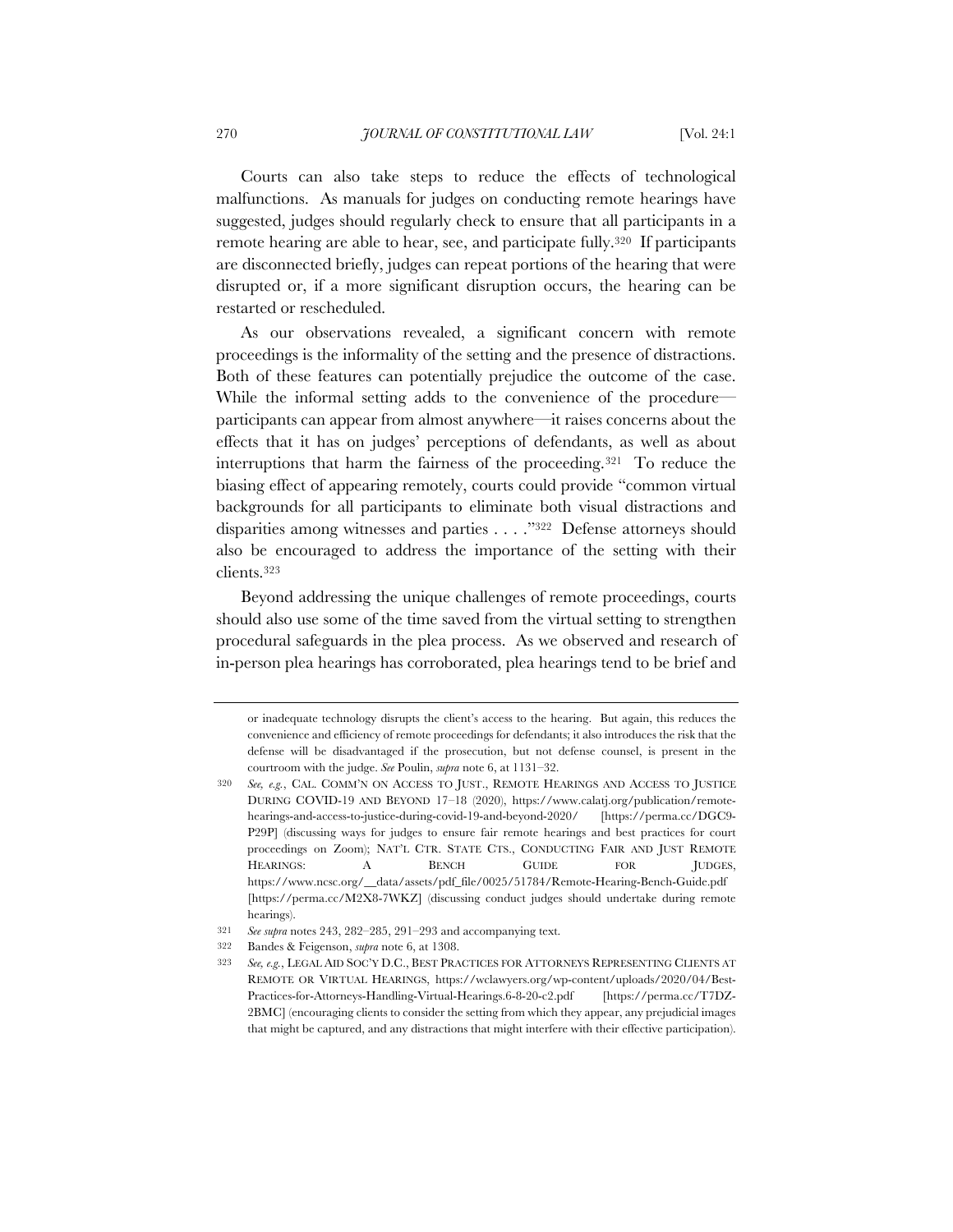superficial.324 Judges should use any extra time freed up by the remote format to conduct a more detailed and thorough inquiry into the validity of the guilty plea and the fairness of the plea agreement.325 To ensure that rules requiring thorough plea inquiries are effective, courts could develop forms that lay out the specific questions to be asked and admonishments to be given.326

Consider one example of how more thorough inquiry by judges and greater attention to the adequacy of representation could help remedy some of the procedural deficiencies of remote plea proceedings. During a plea hearing that occurred in felony court in Wayne County, Michigan, the presiding judge asked the defendant if she had had an opportunity to speak to her lawyer.327 The defendant responded that she had done so "for a moment."328 The judge then asked if she needed more time to speak to him, and she said yes, so he sent the defendant and her attorney to a breakout room.329 The judge was not required to ask this question under the current rules for plea hearings or remote hearings. Yet he apparently recognized the frequent deficiencies in defense consultation when hearings are conducted remotely and took the initiative to inquire into the opportunity for consultation and to give the opportunity to the defendant to talk with counsel. The same judge was thorough in conducting the plea colloquy, probing into the factual basis for the guilty plea and explaining the various implications of the decision to plead guilty. <sup>330</sup> The judge's meticulous approach did prolong the hearing by close to ten minutes beyond the average duration of plea hearings, but it added much needed procedural safeguards to bolster the fairness and integrity of plea proceedings.

Contrast this approach with those taken in two misdemeanor plea hearings, both in Texas. In the first case, in a Hill County Court of Law, when the court was giving the admonitions about the consequences of the guilty plea, the defendant indicated that he did not understand the

<sup>324</sup> *See supra* Part I.B.

<sup>325</sup> *Cf.* Johnson, *supra* note 312, at 18 (discussing the critical role that judges can play in ensuring fairness during a plea bargain, particularly in the context of the coronavirus pandemic).

<sup>326</sup> *See supra* Part I.B.4. (providing insights from observations made of remote plea hearings).

<sup>327</sup> Felony (Reduced to Misdemeanor) Plea Hearing, State v. D.S., Dec. 21, 2020, Third Circuit Court, Wayne County.

<sup>328</sup> *Id.*

<sup>329</sup> *Id.*

<sup>330</sup> *Id.*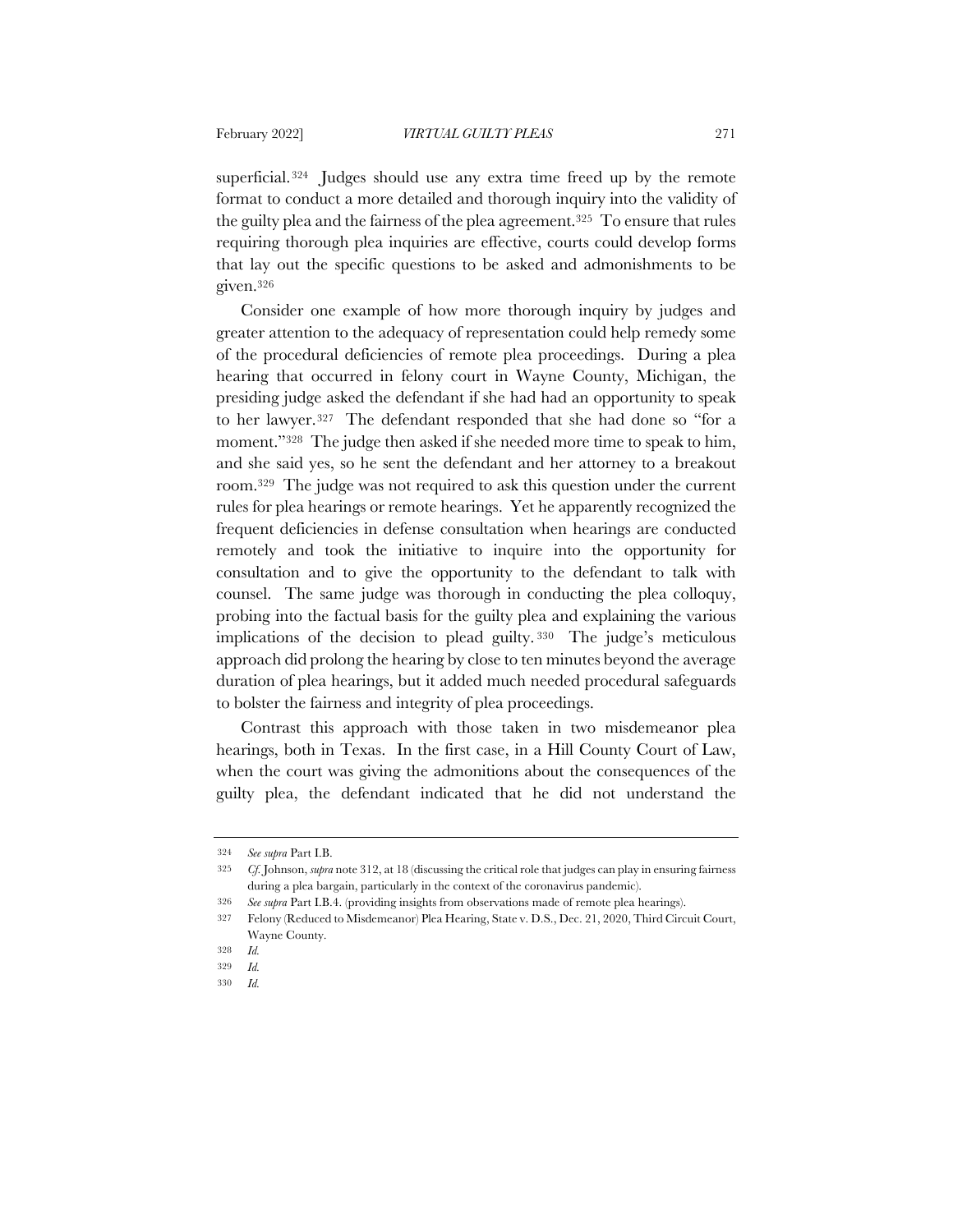immigration consequences of the conviction, which was for evading arrest, and he asked for clarification.331 The judge allowed the defense attorney to explain the immigration consequences to her client during the hearing, but did not place the attorney and the defendant in a breakout room or even mention the possibility of allowing them to consult privately. The attorney likewise failed to ask for the opportunity to confer confidentially with her client—a failing that may have inhibited the client from asking certain questions and one that the court failed to correct.

In another misdemeanor plea hearing, this time in Bexar County, the defendant pleaded no contest, and as part of the plea admonitions, the judge asked the defendant whether she understood he could still find her guilty.332 The defendant was confused about this question, yet the judge did not clarify—nor did he advise the defendant that she could consult privately with counsel. Instead, he kept asking the same question several times until the defendant relented and said she understood.

In both of the above plea hearings, defendants expressed confusion and would have benefited from further clarification by the judge or from a confidential consultation with counsel. In an in-person hearing, the attorney and client could have had such confidential communications more readily. Recognizing the hindrances that the remote setting presents to such communications and the importance of a fully informed guilty plea, the court should have mentioned the "breakout room" possibility to the defendants and asked them if they wished to take advantage of it. Moreover, as the hearing from Wayne County showed, a more thorough plea colloquy, attentive to the unique concerns about fairness in the remote setting, could help ensure that virtual guilty pleas are informed and voluntary and protect due process in remote plea proceedings.

#### **CONCLUSION**

Our observations of remote plea hearings in Texas and Michigan suggest that many judges conduct only brief and superficial inquiries into the validity of guilty pleas. As social science research has shown—and our observations generally corroborated—the virtual format presents additional risks to the fairness of the plea process, including the disengagement from the process by defendants, the difficulty of counsel and defendant to communicate privately,

<sup>331</sup> Misdemeanor Plea Hearing, State v. J.H., Jan. 6, 2021, County Court at Law, Hill County, TX.

<sup>332</sup> Misdemeanor Plea Hearing, State v. L.P., Jan. 14, 2021, County Court at Law, Bexar County, TX.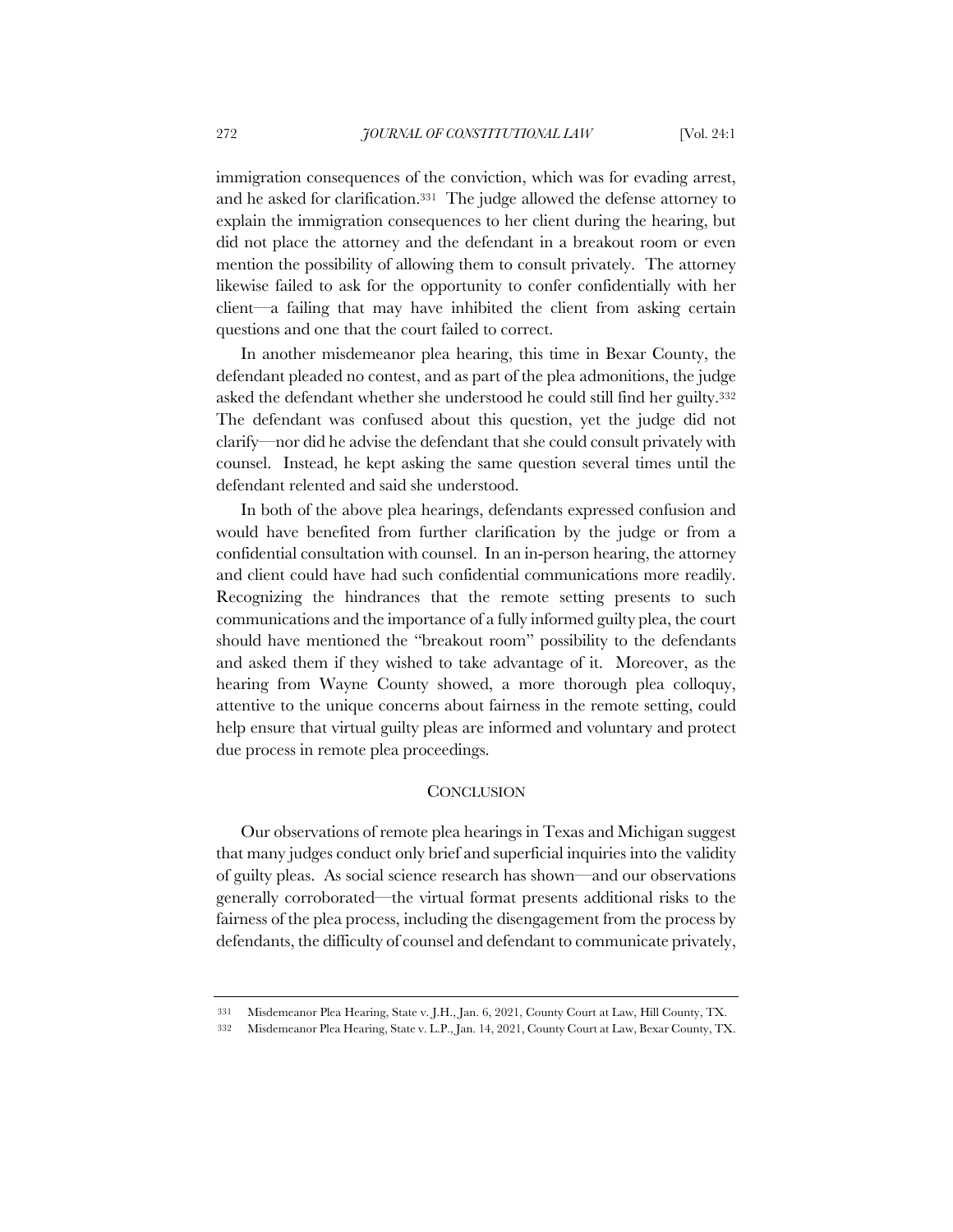and the potentially prejudicial effects of inadequate technology, poor connections, and informal settings.

Because of the unique risks to fairness introduced by the remote format, states should not use remote plea hearings on a regular basis outside emergencies. But if states do continue to rely on remote plea hearings after the pandemic, they must bolster procedural safeguards in the proceedings. Judges should review remote pleas and plea agreements more closely, verify that defendants are making an informed and voluntary choice to proceed remotely, take measures to ensure that defendants are adequately represented in the remote plea process, and address the potentially prejudicial effects of the remote setting. These measures can help protect fairness in the plea process and ensure that virtual guilty pleas remain constitutionally valid.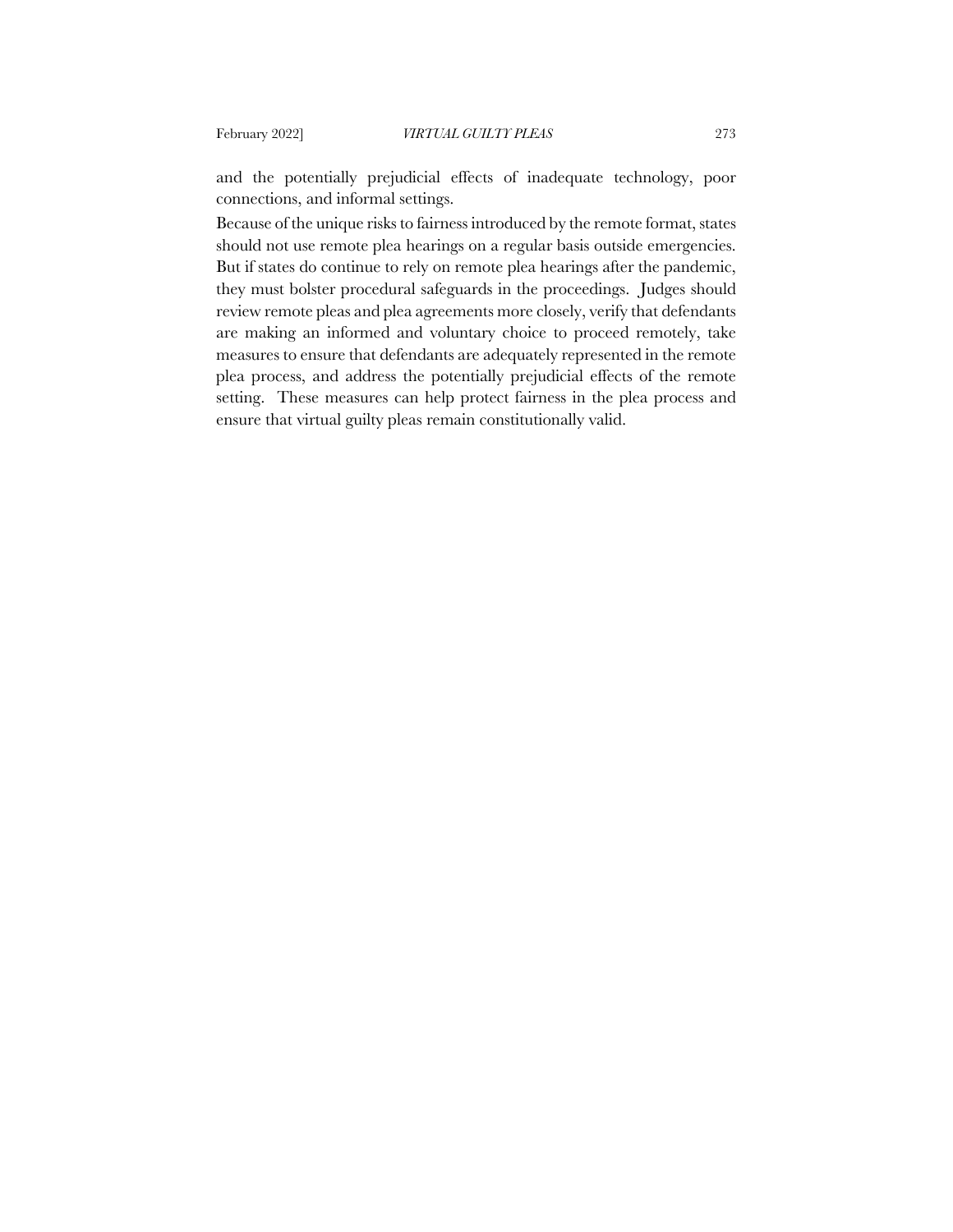# APPENDIX

|                                                  | <b>Texas</b><br>All | <b>Texas</b><br><b>Felonies</b> | <b>Texas</b><br>Misd. | Mich.<br>All | Mich.<br><b>Felonies</b> | Mich.<br>Misd. |
|--------------------------------------------------|---------------------|---------------------------------|-----------------------|--------------|--------------------------|----------------|
| <b>Virtual</b><br>Criminal<br><b>Proceedings</b> | 183                 | 127                             | 56                    | 143          | 82                       | 61             |
| <b>Virtual Plea</b><br><b>Hearings</b>           | 170                 | 116                             | 54                    | 124          | 65                       | 59             |

Table 1: *Observations by State, Case Type, and Hearing Type*

Table 2: *Judges and Counties Represented in Observations*

|              | <b>Judges</b> | Counties /<br>Jud. Dist.<br>All | Rural<br>Counties/<br>Jud. Dist. | Metro<br>Counties/<br>Jud. Dist. |
|--------------|---------------|---------------------------------|----------------------------------|----------------------------------|
| <b>Texas</b> | 64            | 35 Jud. Dist.                   | 15 Jud. Dist.                    | 20 Jud. Dist.                    |
| Michigan     | 48            | 25 counties                     | 13 counties                      | 12 counties                      |